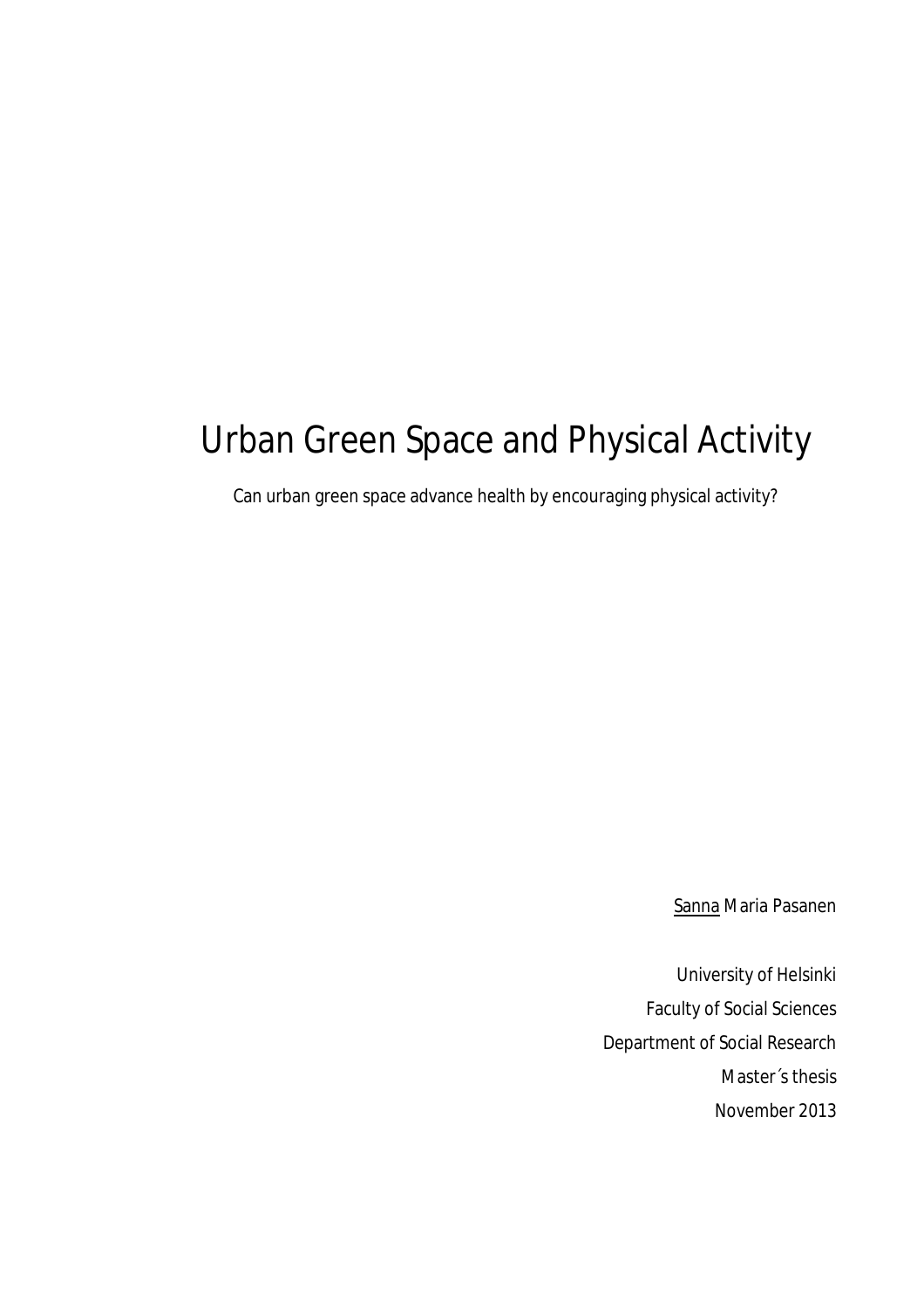**HELSINGIN YLIOPISTO HELSINGFORS UNIVERSITET** UNIVERSITY OF HELSINKI Faculty Department Faculty of Social Sciences Department of Social Research Author Sanna Pasanen Title Urban Green Space and Physical Activity: Can urban green space advance health by encouraging physical activity? Subject Social and Public Policy Level Month and year Number of pages Master´s thesis November 2013 71

**Abstract** 

Nowadays there is a growing amount of empirical evidence stating that urban green areas provide health and wellbeing for people. However, there remain uncertainties concerning the processes through which people gain health from green space. Several processes might explain the health effect of urban green space, one possibility being the encouragement of physical activity. Various studies support the statement that urban green space increases physical activity, but there are also studies which question these results.

Using a representative dataset from 2079 Finnish respondents aged 15 or over, this study aims to research further the controversial relation between urban green space and physical activity of people. With binary logistic regression analyses, this study explores whether urban green space has an effect on total physical activity or on non-recreational physical activity, meaning walking and cycling for transportation purposes. Analyses are controlled with variables measuring population density of a neighborhood, condition of walking and cycling lanes and respondents' age, gender and level of education.

The main result emerging from the analyses of this study is that, contrary to expectations, urban green space seems to increase the likelihood of insufficient physical activity. This trend was particularly visible when non-recreational physical activity was measured. But when controlled with population density, the effect of urban green space on physical activity is reversed, and it seems that urban green space increases the likelihood of particularly sufficient non-recreational physical activity. The findings of this study provide support for the argument that urban green space can encourage especially non-recreational physical activity in the neighborhoods with sufficient population density.

**Keywords** health, physical activity, urban green space, neighborhood, urban space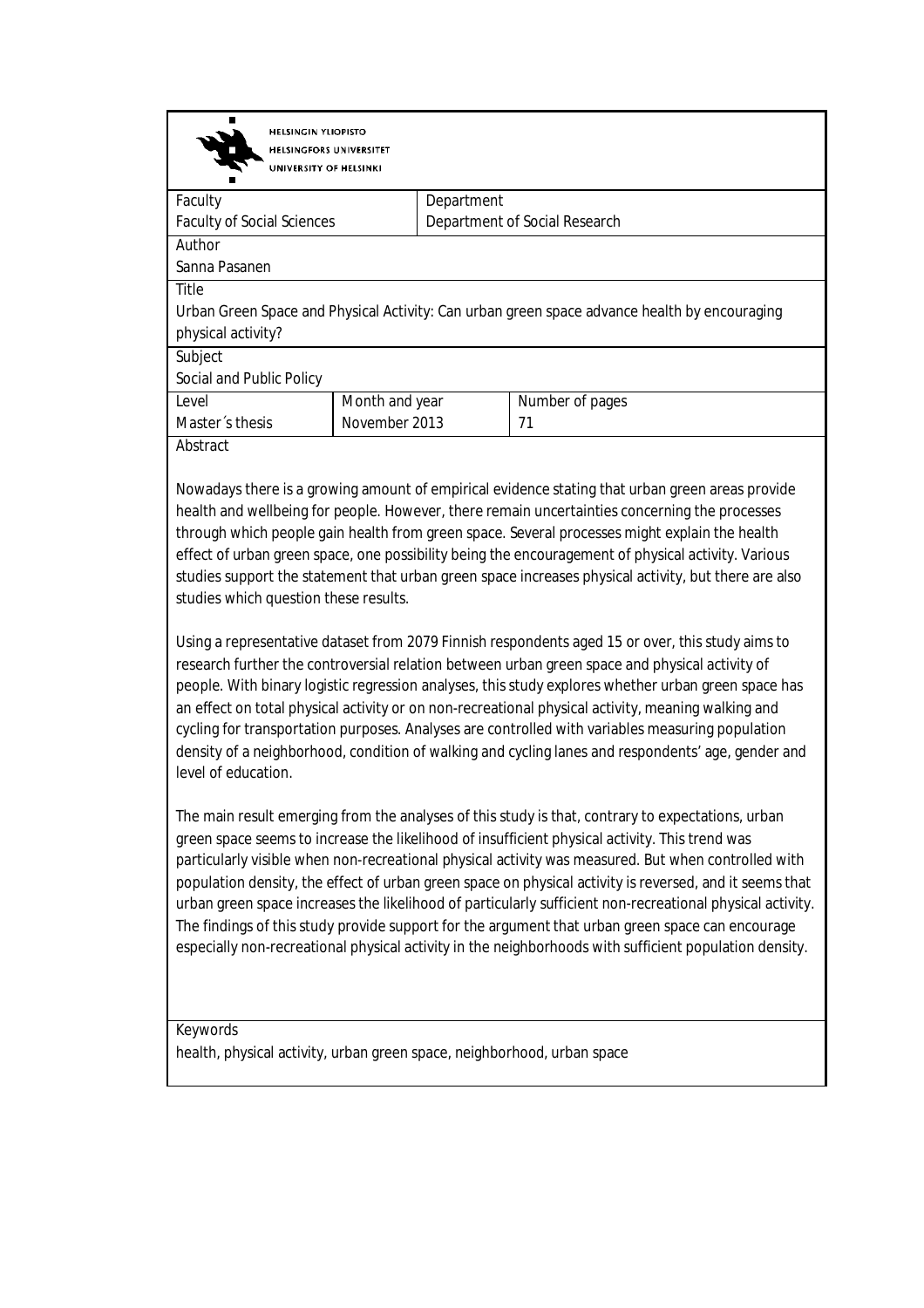| ш<br><b>HELSINGIN YLIOPISTO</b><br><b>HELSINGFORS UNIVERSITET</b><br>UNIVERSITY OF HELSINKI  |  |                          |  |  |
|----------------------------------------------------------------------------------------------|--|--------------------------|--|--|
| Laitos<br>Tiedekunta                                                                         |  |                          |  |  |
| Valtiotieteellinen tiedekunta                                                                |  | Sosiaalitieteiden laitos |  |  |
| Tekijä                                                                                       |  |                          |  |  |
| Sanna Pasanen                                                                                |  |                          |  |  |
| Työn nimi                                                                                    |  |                          |  |  |
| Urban Green Space and Physical Activity: Can urban green space advance health by encouraging |  |                          |  |  |
| physical activity?                                                                           |  |                          |  |  |
| Oppiaine                                                                                     |  |                          |  |  |
| Yhteiskuntapolitiikka                                                                        |  |                          |  |  |
| Aika<br>Työn laji                                                                            |  | Sivumäärä                |  |  |
| Marraskuu 2013<br>Pro gradu                                                                  |  | 71                       |  |  |

Tiivistelmä

Laajeneva joukko tutkimuksia osoittaa että kaupunkiviheralueet voivat vaikuttaa positiivisesti ihmisten terveyteen ja hyvinvointiin. Kuitenkin ne prosessit joiden kautta kaupunkiviheralueet tuottavat parempaa terveyttä ovat edelleen epäselviä. Useat tekijät voivat vaikuttaa kaupunkiviheralueiden ja paremman terveyden välisen yhteyden taustalla, joista yksi aiemmin tutkittu on kaupunkiviheralueiden taipumus lisätä ihmisten fyysistä aktiivisuutta. Useat tutkimukset tukevat väitettä että kaupunkiviheralueet lisäävät ihmisten fyysistä aktiivisuutta ja siten parantavat terveyttä, mutta tutkimukset ovat osoittaneet myös vastakkaisia tuloksia. Tämän tutkielman tavoitteena on suomalaisen kvantitatiivisen aineiston avulla tuottaa lisää tutkimustietoa kaupunkiviheralueiden yhteydestä ihmisten fyysiseen aktiivisuuteen.

Käyttämällä logistista regressioanalyysia, tutkielma analysoi kaupunkiviheralueiden vaikutusta ihmisten fyysiseen aktiivisuuteen mitaten sitä kahdella indikaattorilla, liikunnan kokonaismäärällä sekä pelkän hyötyliikunnan määrällä. Hyötyliikunnalla tutkielmassa tarkoitetaan kävelyä tai pyöräilyä työ- tai asiointimatkoilla. Tämän tutkielman käyttämä edustava kyselyaineisto koostuu 2079 suomalaisesta vastaajasta, iältään 15 tai yli. Tutkielman analyyseissa vakioidaan asuinalueen väestöntiheyden, kävely- ja pyöräteiden laadun sekä vastaajan iän, sukupuolen ja koulutusaseman vaikutus.

Tutkielman päätulos on, odotusten vastaisesti, että yleisesti ottaen kaupunkiviheralueet näyttävät lisäävän todennäköisyyttä riittämättömään fyysiseen aktiivisuuteen. Tämä havainto on erityisen näkyvä käytettäessä indikaattorina pelkkää hyötyliikunnan määrää. Kuitenkin, kun analyyseissa vakioidaan väestöntiheyden vaikutus, kaupunkiviheralueiden yhteys fyysiseen aktiivisuuteen näyttää kääntyvän jopa päinvastaiseksi ja kaupunkiviheralueet näyttävät lisäävän ihmisten fyysistä aktiivisuutta, erityisesti hyötyliikunnan määrää. Tutkielman tulokset tarjoavat tukea väitteelle että kaupunkiviheralueet voivat kannustaa etenkin hyötyliikuntaan riittävän tiheästi asutuilla asuinalueilla.

#### Avainsanat

terveys, fyysinen aktiivisuus, kaupunkiviheralue, asuinalue, kaupunkitila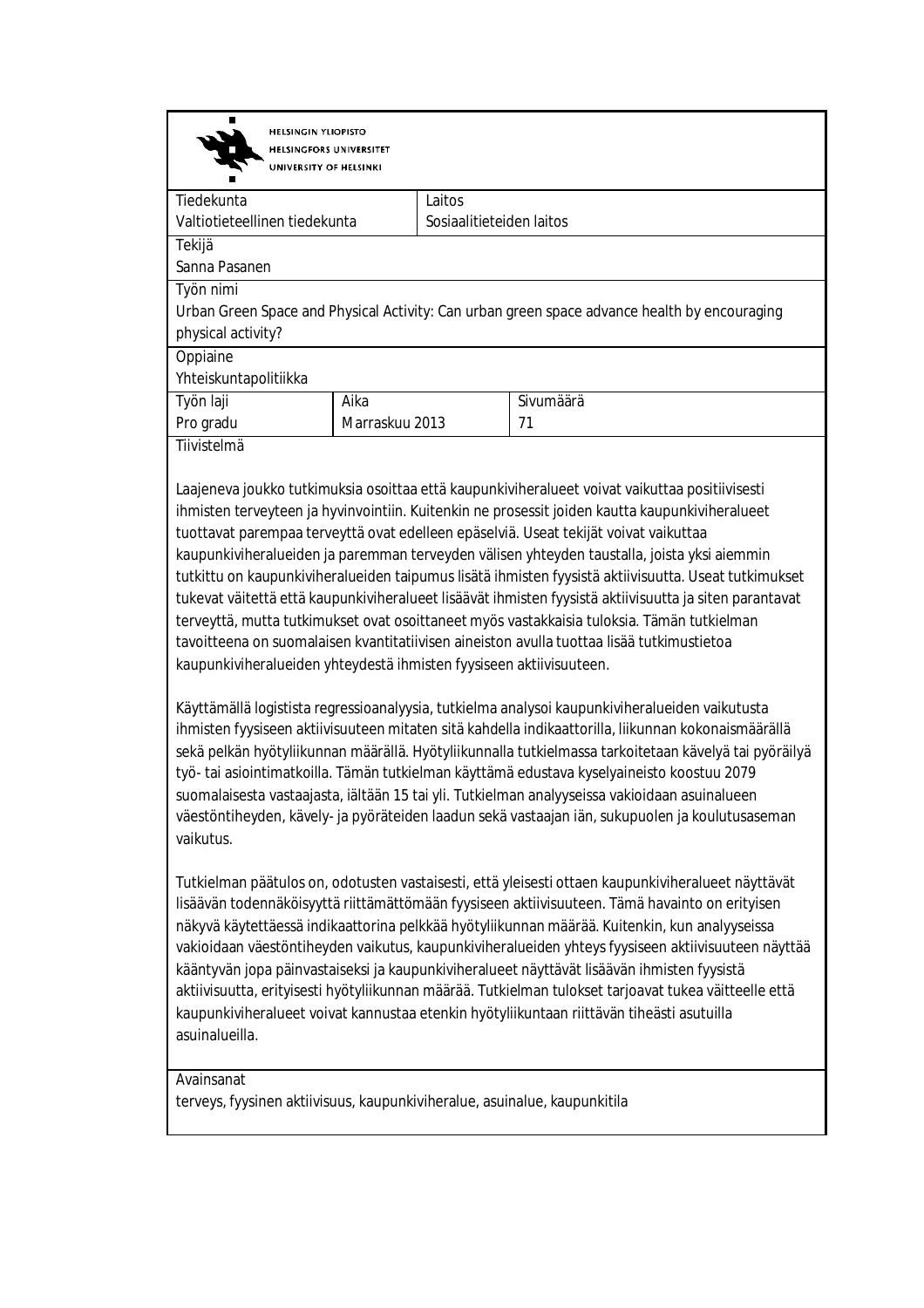# **TABLE OF CONTENTS**

| 2.3 Other environmental characteristics supporting physical activity 16          |  |
|----------------------------------------------------------------------------------|--|
|                                                                                  |  |
|                                                                                  |  |
|                                                                                  |  |
|                                                                                  |  |
|                                                                                  |  |
|                                                                                  |  |
|                                                                                  |  |
|                                                                                  |  |
|                                                                                  |  |
|                                                                                  |  |
|                                                                                  |  |
|                                                                                  |  |
|                                                                                  |  |
|                                                                                  |  |
| Appendix 1: Frequencies and detailed principles of all variable modifications 57 |  |
|                                                                                  |  |
|                                                                                  |  |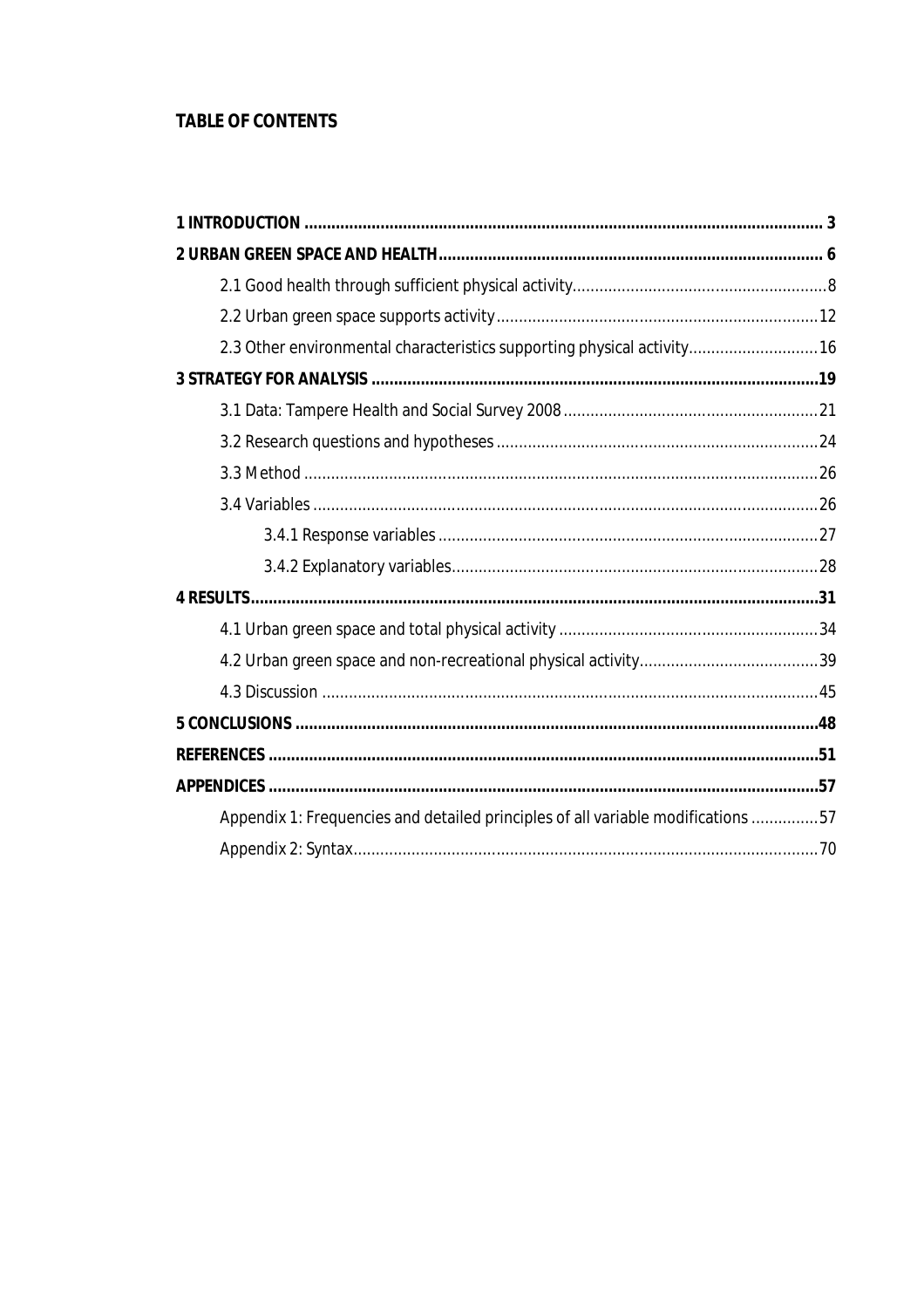## **1 INTRODUCTION**

#### *"First we shape the cities – then they shape us" (Gehl 2010).*

The unhealthy consequences of the global trends of rising inactivity of people, such as decreasing physical activity due to cars providing door-to-door transportation and expansion of the amount of sedentary work, have drawn the attention of researchers and policy makers. The harmful health effects of insufficient physical activity are clearly seen from the increased amount of different lifestyle related illnesses and the rising monetary costs of them (e.g. Salasuo 2012, 7).

These lifestyle related health problems have raised a new desire to plan environments that support our health. Built environments are now considered to be one of the factors through which we might accomplish more physical activity and better public health. But urban space is not just an issue of urban planning or geographies. Our living environments shape our cultural practices and ways of behavior, a fact which makes the urban space also a concern of social sciences. Creating healthy environments is a multidisciplinary challenge. The lifestyle related health threat which we face at a rapidly growing pace cannot be countered only by medical science professionals (Jackson 2011). As Jackson states, "health is determined by planning, architecture, transportation, housing, energy, and other disciplines at least as much as it is by medical care" (Ibid., p. xvii). To support the policies made to shape healthier environments, there is a need to learn more about how environment affects behavior, in the moment or in the long term.

Earlier studies (e.g. Scjippering 2010; Maas et al. 2006; Ulrich 2006; Aspinall et al. 2013; Korpela et al. 2008) have found that residents in the urban neighborhoods with more green space, on average, enjoy better health. But why is it so? The processes through which people gain good health from urban green space remain unclear. Several processes may explain the healthy effect of urban green space, one being the influence of urban green areas to encourage physical activity of people.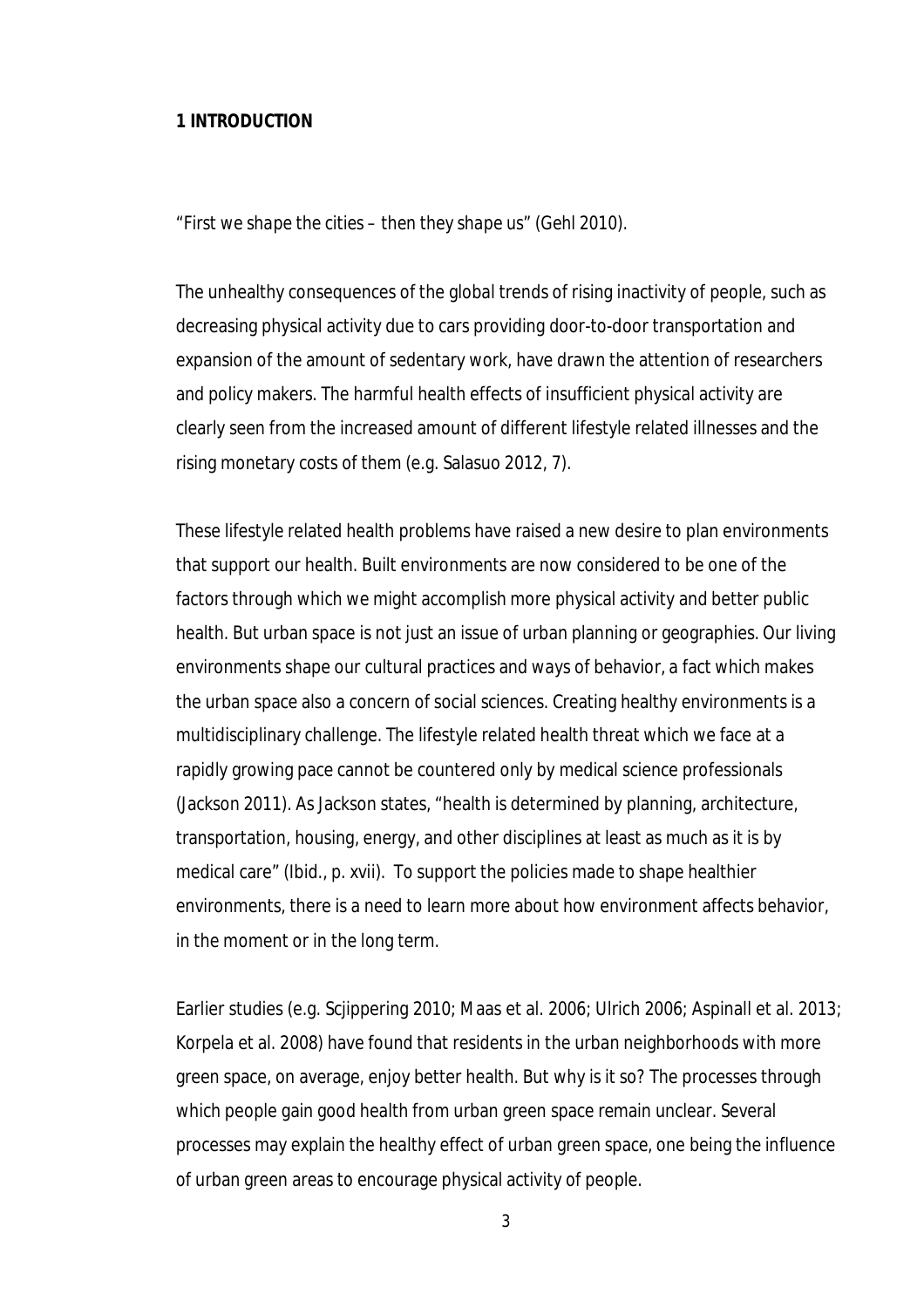When it comes to my own experiences, the nearby parks, forests and community gardens provide me and my family a green haven to exercise, play outside, do gardening, explore the wonders of the forests, and to be physically active at the same time. Based on my own perceptions, my expectation was to find clear and evident results that having more urban green space in the neighborhood would have a positive impact on physical activity of people. However, when reviewing earlier studies concerning my topic, to my surprise, the results indicating the effect of urban green space on physical activity of people were contradictory. There are studies which support the assumption that urban green areas might increase physical activity of people (e.g. Kansallinen liikuntatutkimus 2009-2010; Nielsen & Hansen 2007, Oja et al. 1998), but there are also studies which challenge the idea (e.g. Maas et al. 2008; Hillsdon et al. 2006).

The aim of the analyses performed in this study is to further explore this debatable relation between urban green areas and physical activity of people. The controversy and even opposed results of the earlier studies suggest that there still remains a need for more research. Furthermore, to my knowledge, this study is the first attempt to research the relations in the interest of this study with Finnish data. Earlier studies in the field of the topic of this study are mostly international and performed in countries with different environmental conditions than in Finland, such as weather. Especially the Finnish winter weather probably keeps people more indoors than in many other countries. So the results of international studies exploring the relation between urban green space and physical activity might not necessarily apply in Finland.

Using a representative dataset from 2079 Finnish respondents, binary logistic regression analyses were performed to analyze the influence of urban green space on physical activity using two different indicators. Firstly, this study explores how urban green space affects total amount of physical activity of people; and secondly, how urban green space particularly affects non-recreational physical activity of people, meaning walking and cycling for transportation purposes. The data used in this study is part of the Tampere Health and Social Survey 2008 (Luoto et al. 2008), and it is freely available for research purposes from the Finnish Social Science Data Archive. The data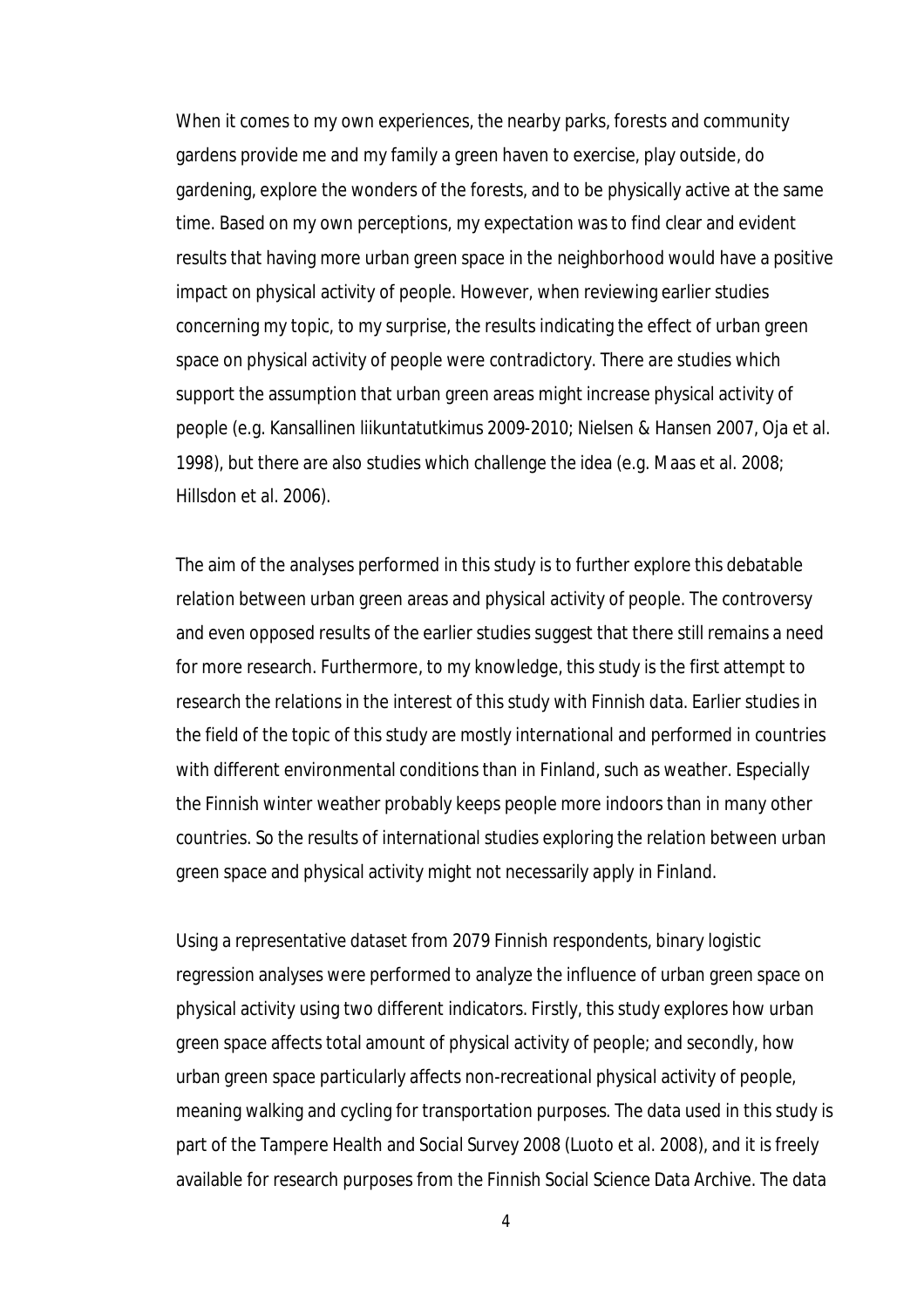was collected in 2008 in Finland, in the city of Tampere, including people aged 15 and over. In addition to this survey data, a supplementary dataset was created for the use of this study to measure the exact amounts of urban green space and population densities. The statistics concerning these environmental characteristics were provided by city officials of Tampere (Tampere: Kantakaupungin ympäristö- ja maisemaselvitys 2008, 76; Statistical Yearbook of the City of Tampere 2008-2009, 11-13). With these externally measured indicators there was a possibility to explore the effect of these factors with exact quantities, not only with self-reported variables, which are imprecise.

In Chapter 2, this study proceeds to review the literature related to the relations under examination. Chapter 3 will describe the exact research questions, hypotheses, data, method and variables this study uses. At the beginning of Chapter 3, because this study aims to explore research questions which would in an ideal situation need answers concerning the causal relations, there is a description of what kind of requirements there are to reveal a causal relationship. In social sciences, revealing causality is not a simple thing to do, and there will also be evaluation of the possibilities of my study to reveal such a relationship.

At the beginning of Chapter 4, descriptive statistical analyses are performed to test two relations. Firstly, this study looks at how the effect of urban green space on better health, identified in earlier studies, is visible in the sample of this study. Secondly, this study tests if there can be found as clear influence of sufficient physical activity on the health of people in the sample of this study, as has been described by other researchers. Following these simple analyses, using binary logistic regression analyses, this study focuses to analyze its main research questions concerning the effect of urban green space on total physical activity and on non-recreational physical activity of people. Analyses are controlled with the variables measuring environmental characteristics of population density of the neighborhood, the quality of walking and cycling lanes and with variables measuring respondents' age, gender and level of education. The frequencies and the detailed principles of all variable modifications are presented in Appendix 1. The Syntax of the main analyses performed in this study can be found from Appendix 2.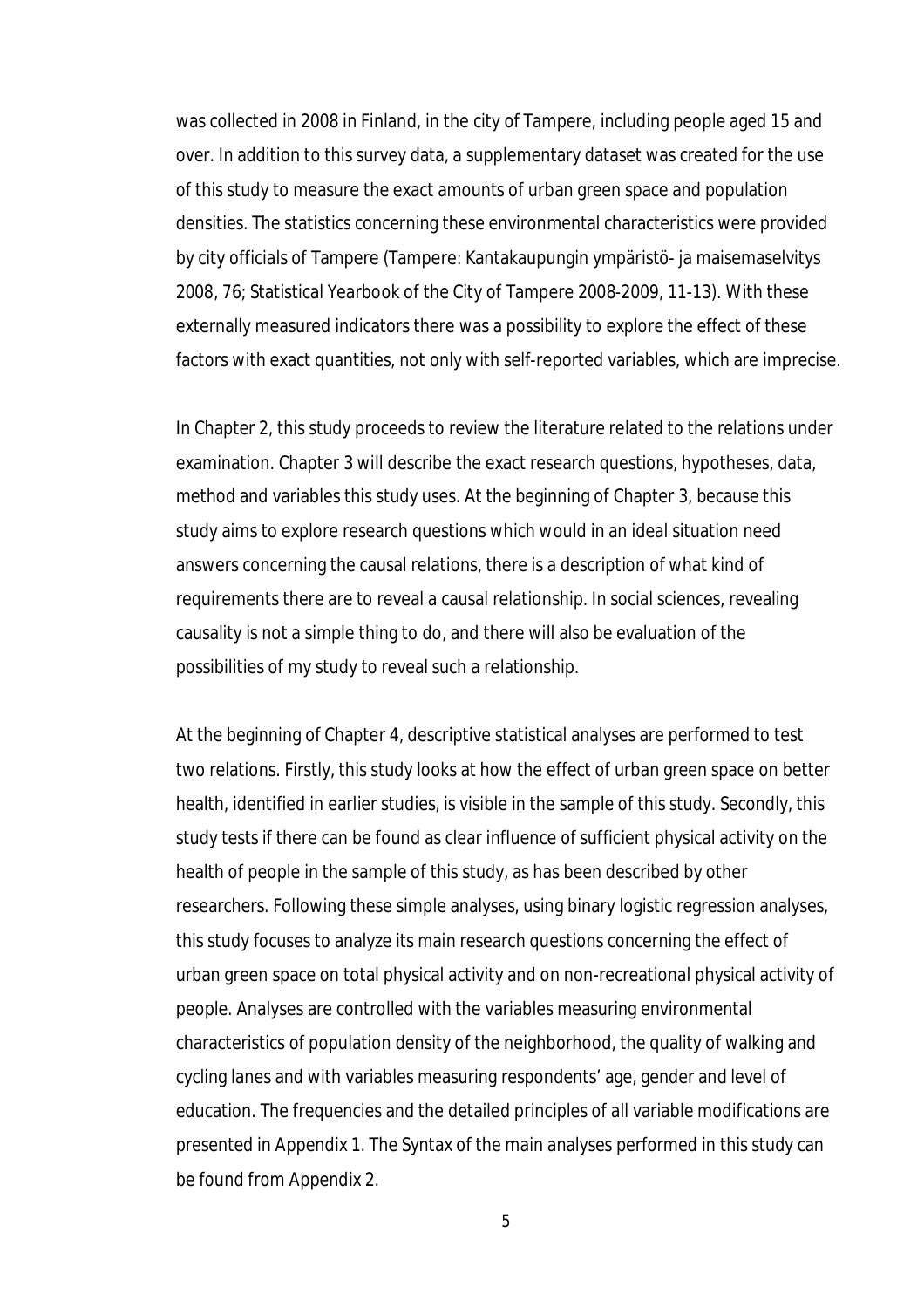The findings of the analyses performed in Chapter 4 provide evidence for the argument that urban green space can particularly support non-recreational physical activity (walking and cycling for transportation purposes), when certain conditions exist, most importantly sufficient population density of the neighborhood. After reporting the results of binary logistic analyses in Chapter 4, this study continues to discussion and conclusions, where the findings of the analyses are compared with those reported in earlier studies. Chapter 5 draws conclusions of the utility of the findings of this study and gives recommendations for future research. The results of this study give suggestions for indicators to be evaluated in similar future studies, most importantly that the population density seems to have an effect on the relation between urban green areas and physical activity.

## **2 URBAN GREEN SPACE AND HEALTH**

The notion of *health* is widely used in our everyday language and there are numerous definitions for it. The definition which is most widely used and accepted is the definition of health from the 1948 constitution of the World Health Organization, which defines health as *"A state of complete physical, mental, and social well-being and not merely the absence of disease or infirmity"* (World Health Organization 2013). This study follows the WHO health definition and so includes many aspects of comfort and well-being as part of health.

The concept of *public health* differs from the concept of health in its political aspect; public health is an integral part of our welfare state model. Public health is evidencebased policies, relying heavily on research and data-collection (Frumkin et al. 2011, 3). The policies of public health aim towards better health at the level of populations. Typically the conversation around public health also includes aspects of public health costs and national economy (Reivinen & Vähäkylä 2012, 9-10).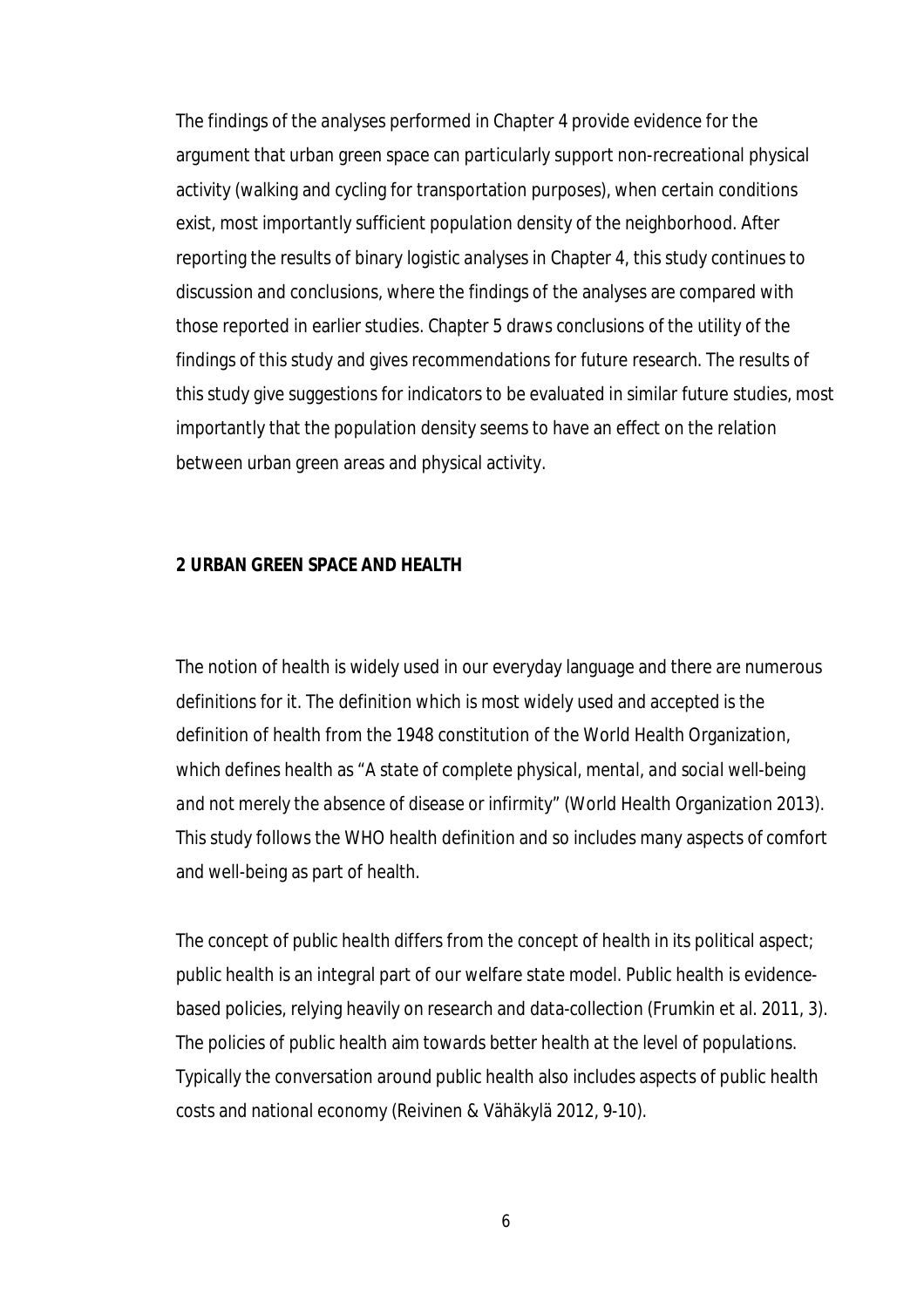To research and measure peoples' state of health, the concepts of *self-perceived health* and *objective health* are commonly in use in the field of quantitative health research. Self-perceived health is persons' own opinion about their state of health, and it is most commonly measured by asking individuals to evaluate their own health on various scales (for example in a scale from 0 to 10) or to compare their health with that of their age peers (e.g. Jylhä 2009, 307). Objective measures for health are indicators which can be measured and characterized independently from individuals own perception (e.g. Weden et al. 2008, 1257), such as body weight or blood pressure.

Nowadays there is a growing amount of empirical evidence stating that urban green space will support health and wellbeing of people (e.g. Scjippering 2010; Maas et al. 2006; Ulrich 2006; Aspinall et al. 2013; Korpela et al. 2008). A large scale study of de Vries et al. (2003) from Netherlands explored the relation between green space and self-reported health with a data including over 10 000 people. Health indicators which de Vries et al. used were health problems experienced in the previous 14 days, respondents´ own evaluation of their physical health and respondents´ own evaluation of their mental health. Firstly, the main result of their study was that, generally, urban green space is positively related to all of the three health indicators under examination. Furthermore, their analysis shows that particularly in the subgroups of elderly and housewives there can be found a stronger relation between the urban green space and the number of symptoms mentioned. In the subgroup of people with lower education de Vries et al. found the positive effect of green on health to be stronger with all three of the health indicators. (de Vries et al. 2003.)

Using a representative dataset from 250 782 Dutch respondents, also Maas et al. (2006) researched the relation between green areas and health. Firstly, based on their analyses, Maas et al. concluded that the effect of urban green space on all respondents' health is considerable. To explore this found relation between urban green space and better health more closely in different subgroups, they performed multilevel logistic regression analyses. In their analyses, Maas et al. used a variable measuring the total percentage of the green areas in the neighborhoods within a one-kilometer and three kilometer radiuses from respondents' homes using the postal code information and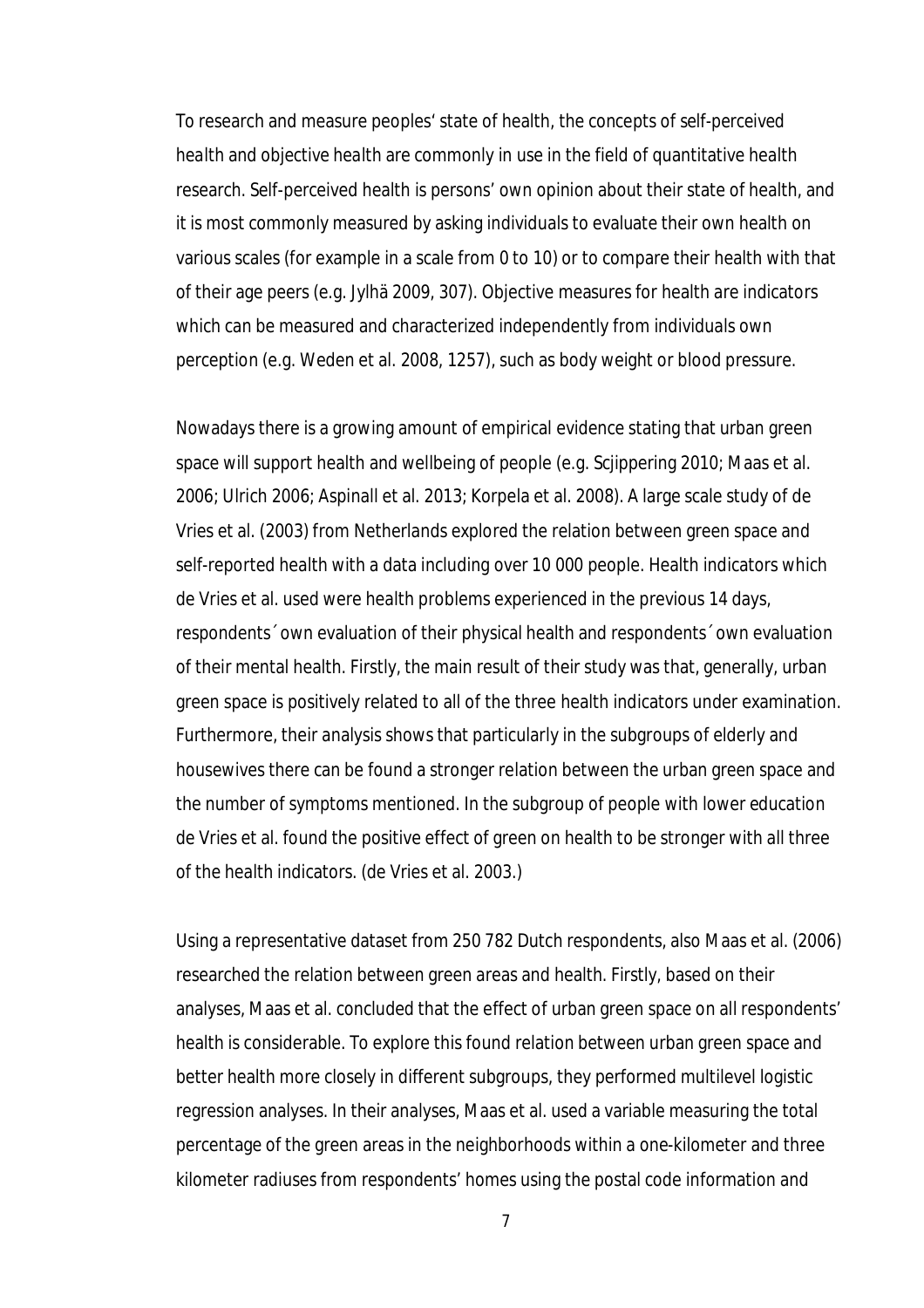the variable measuring respondents' self-perceived health (*"In general, would you say that your health is…")*. Their analyses demonstrate that green areas can be a source of health especially to the elderly, the young and people with low socioeconomic status. (Maas et al. 2006.)

Because in addition to already mentioned subgroups, children are also more dependent from the characteristics of their immediate environment, the health effects of urban green space might also be stronger in the subgroup of children. In Finland, for example Kyttä et al. (2009) have researched the urban environmental characteristics which support the physical activity and health of children. However, the aim of this study is to research the effect of urban green space on physical activity of adults. Thus, the question of how the environment affects physical activity of children will not be discussed further here.

## **2.1 Good health through sufficient physical activity**

*Physical activity* can be defined to be "any bodily movement produced by skeletal muscles that increases energy expenditure above the basal level" (Dannenberg et al. 2011, 389). Besides this bodily definition of physical activity, in this study, the concept of physical activity refers to the total amount of daily physical activity of people which may be obtained from leisure sports or other light exercises, such as walking, cycling or gardening. The concept of *non-recreational physical activity* is also used in this study, which refers to the physical activity obtained through walking and cycling for transportation purposes.

When looking for medical evidence concerning the health advantages from sufficient physical activity, there is a long list. For example, physical activity reduces the risk of being overweight, suffering from cardiovascular diseases such as high blood pressure, heart attacks or stroke, or developing type two diabetes. Being active also reduces the risk of many cancers, osteoporosis, depression and it is also connected with improved sleep. (e.g. Sallis et al. 2011.) As Sallis et al. argue, there might not be any other health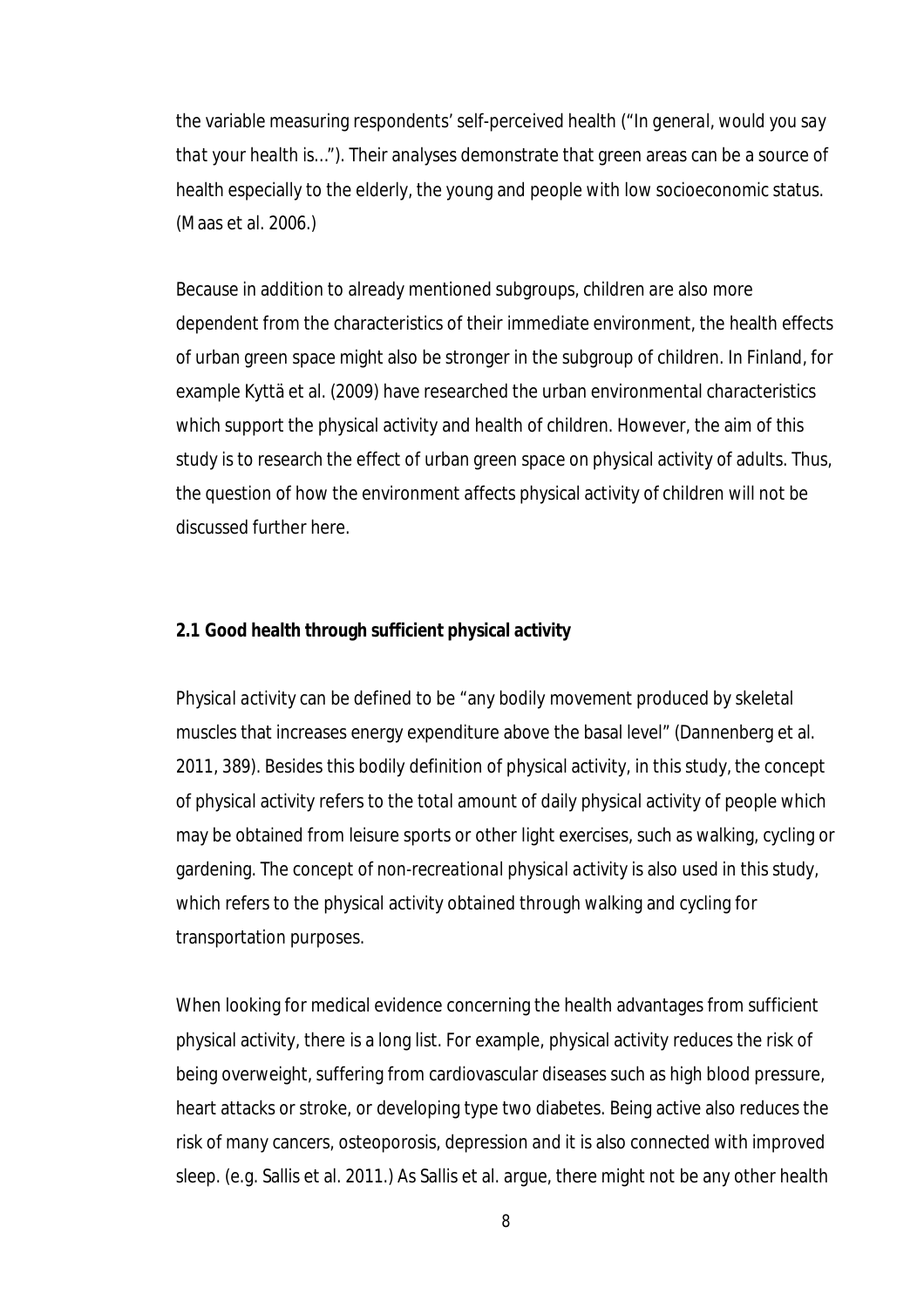intervention as beneficial as to increase physical activity of people, at least with so few unwanted side effects (Ibid., p. 34). Concerning the public health costs of physical inactivity, it has been estimated that physical passiveness of people has a price of approximately 150-300 euros per person in one year (Vaismaa et al. 2011, 8). If the physical activity of people can be promoted through activity supporting environmental characteristics, there will be also financial advantages.

The study of Lee et al. (2012) provides an extensive analysis about the global health effects of physical inactivity. Using a data from various health studies around the world and the method of population attributable fraction (PAF), Lee et al. estimated of how much disease would be actually averted if physically inactive people would become sufficiently active. Authors explored the influence of physical inactivity on health focusing on the major non-communicable diseases emphasized by UN as threat to global health: namely coronary heart disease; cancer (specifically breast and colon cancers) and type two diabetes. The results of their analyses suggest that 6% of coronary heart diseases, 7% of type two diabetes, 10% of colon cancers and 10% of breast cancers could be eliminated if all physically inactive people would become active. Although the percentages are larger with cancer, in terms of the number of cases, the public health effect concerning coronary heart diseases would be far larger because of its higher frequency. (Lee et al. 2012.)

Lee at al. (2012) also analyzed how the elimination of physical inactivity would affect on global all-cause-mortality and the overall median PAF was 9%. In numbers, according to this result more than 5.3 million deaths worldwide could be averted every year if physical inactivity could be eliminated. (p. 227.) The global influence of this unhealthy behavior of physical inactivity on health is similar to smoking, which is being estimated to cause globally approximately 5 million deaths in a year (Errati 2003, 847).

However, it is not likely that even with the most effective public health interventions, the problem of physical inactivity could be overcome completely. So in addition to 100% elimination of physical inactivity, Lee et al. (2012) estimated the effect of reduced physical inactivity on mortality by assuming 10% or 25% decrease in physical inactivity.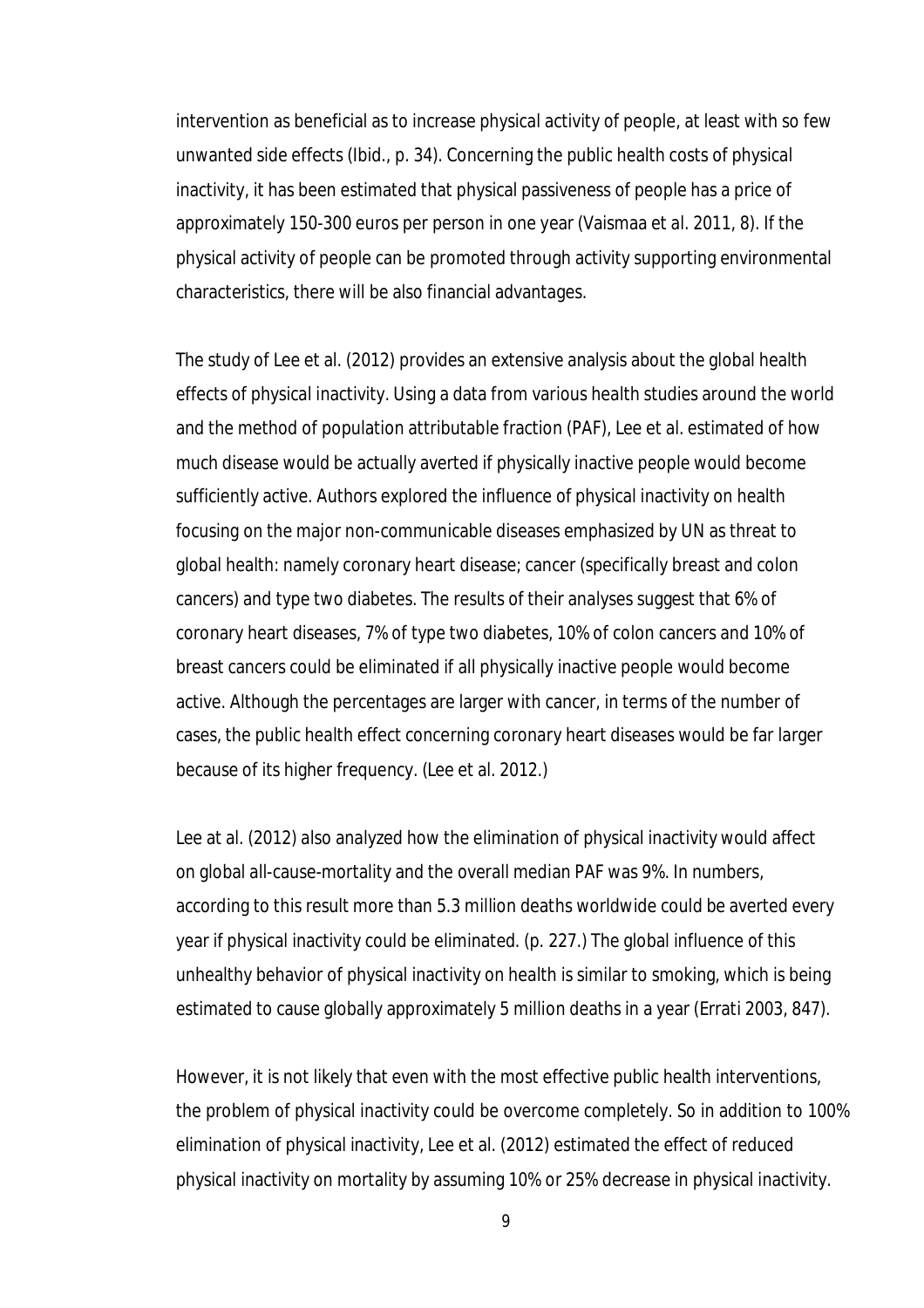These more realistic analyses resulted that more than 533 000 and 1.3 million deaths could be avoided in a year through sufficient physical activity. (p. 227.) As Lee et al. (2012) conclude, "Physical inactivity has a major health effect worldwide. Decrease in or removal of this unhealthy behaviour could improve health substantially" (p. 219).

Though, however known is that sufficient amount of physical activity is good for our health, only little bit more than ten percent of Finnish aged between 18 and 64, are completely fulfilling the official physical activity recommendations by WHO (Husu et al. 2011a, 36; WHO 2010). According to the global physical activity recommendations of WHO (2010), adults of aged between 18 and 64 should do

- at least 150 minutes of moderate-intensity aerobic physical activity during a week
- or alternatively 75 minutes of vigorous-intensity aerobic activity.
- In addition to that, adults should have muscle-strengthening activities at least two times a week.

Because the survey data used in this study was collected before the new global physical activity recommendations of WHO (2010) were made, its questionnaire is planned according to the Finnish physical activity recommendation of Fogelholm et al. (2007). Thus, the analyses performed in this study follow these old recommendations as well, and this has to be kept in mind when reflecting on the findings of this study. According to Fogelholm et. al. (2007, 3), sufficient amount of physical exercise for health is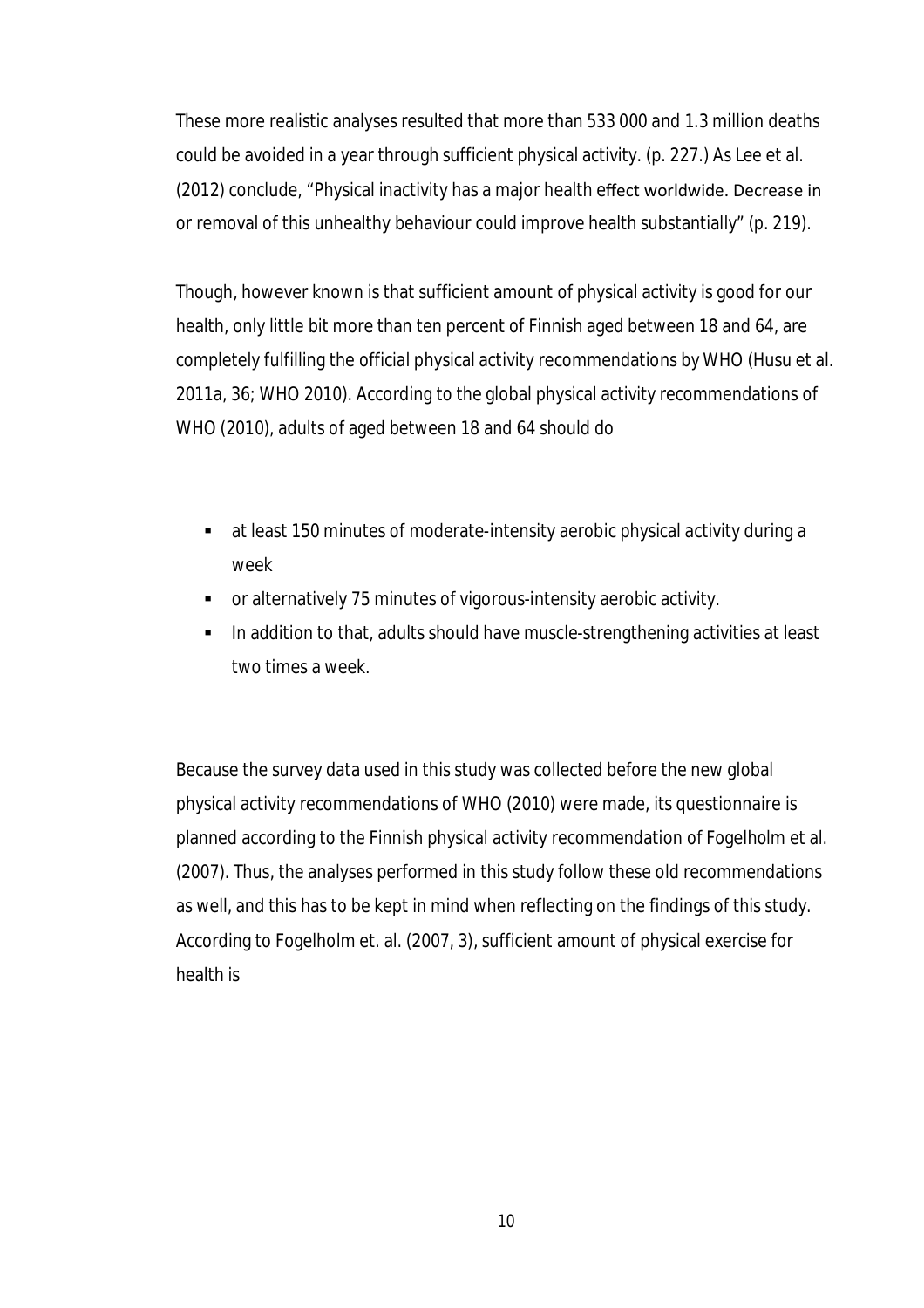- either light exercise, such as walking or cycling, at least 30 minutes per day almost every day of a week,
- or alternatively physical exercise for a minimum of three times a week at least 30 minutes at a time, to a condition where one is at least a bit out of breath and perspiring.

By using these earlier Finnish recommendations, it is estimated by Fogelholm et al. (2007, 3) that as many as from 60 to 65% of Finnish adults accomplish sufficient amount of physical activity. This estimation is clearly more optimistic than by using the new recommendations of WHO, described above, when only little bit more than ten percent of Finnish adults are fulfilling the recommendations (Husu et al. 2011a, 36; WHO 2010).

Particularly the WHO recommendations for sufficient physical activity are quite high and the level of sufficient activity is difficult to accomplish only by doing leisure exercise, such as going to gym or jogging. As Gehl (2010) states, leisure excercise typically requires time, money, determination and willpower. Some demographic groups can handle these challenges, but there are many who cannot. There can also be particular life periods-, during which there is a lack of exercise. (Gehl 2010, 113.) The similar result has been identified in the Finnish research of Paronen et al. (2008), where they found out that parents and especially mothers in families with children, had a higher risk of being physically inactive compared to other adult groups (p. 33).

However, recent sport and health studies (e.g. Katzmarzyk et al. 2009; Patel et al. 2010) show that the health risks of passive lifestyle, especially the effects of sedentary behavior, might also concern those who see themselves doing enough sports (Salasuo 2012,6). In a large scale US study, Patel et al. (2010) explored the effect of leisure time spent sitting and the amount of physical activity on mortality, using survey data from 123 216 respondents. Survey respondents were disease free at the moment of data collection, but 11 307 deaths in men and 7 923 deaths in women were identified during the 14-years follow-up. With this extensive amount of data, Patel et al. (2010)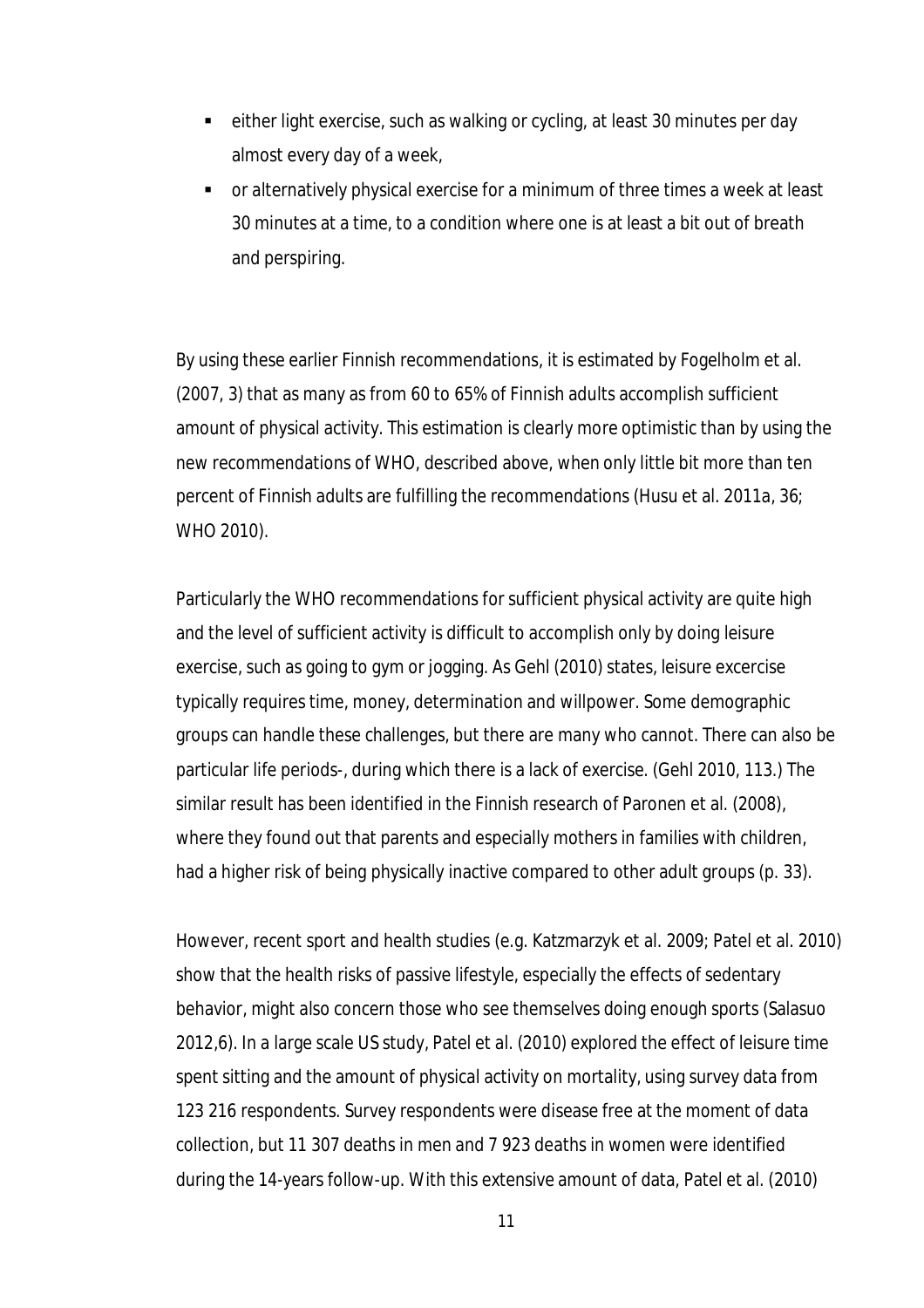used Cox proportional hazards modeling to compute respondents' relative risk to mortality. The results were controlled with many other factors affecting mortality, most importantly smoking and body mass index. According to the results of Patel et al., time spent sitting is clearly associated with mortality, regardless of the amount of physical activity. Thus, based on their findings, Patel et al. argue that "Public health messages should include both being physically active and reducing time spent sitting". (Patel et al. 2010.) Generally, people should be encouraged not only to increase their level of physical activity but to reduce the time they spend being sedentary (Katzmarzyk et al. 2009).

To overcome the insufficiency of physical activity, daily physical challenges and lifestyle based physical activity needs to become a more integral part of daily life (Gehl 2010, 113). As, for example, Sallis at al. (2011) has stated, some characteristics of our living environments are associated with increased levels of physical activity. By designing environments that support activity, we can improve the physically active lifestyle and health of people. (Sallis et al. 2011, 33.)

#### **2.2 Urban green space supports activity**

*"Designing neighborhoods to support physical activity can now be defined as an international public health issue*" (Sallis et al. 2009, 484).

In this study, the concept of *urban green space* is understood similarly as in the study of Dannenberg et al. (2011), where green space is defined as "undeveloped space designated for parks or natural areas" (p. 384). To limit the observations of this study only to the green space inside cities, this study uses the prefix "urban" with the concept of green space. In addition, this study uses the concept of *urban green areas.* The difference between the concepts of urban green space and urban green areas is that when referring to urban green space, it means the amount of green space in a living area. When referring to urban green areas, it means particular urban green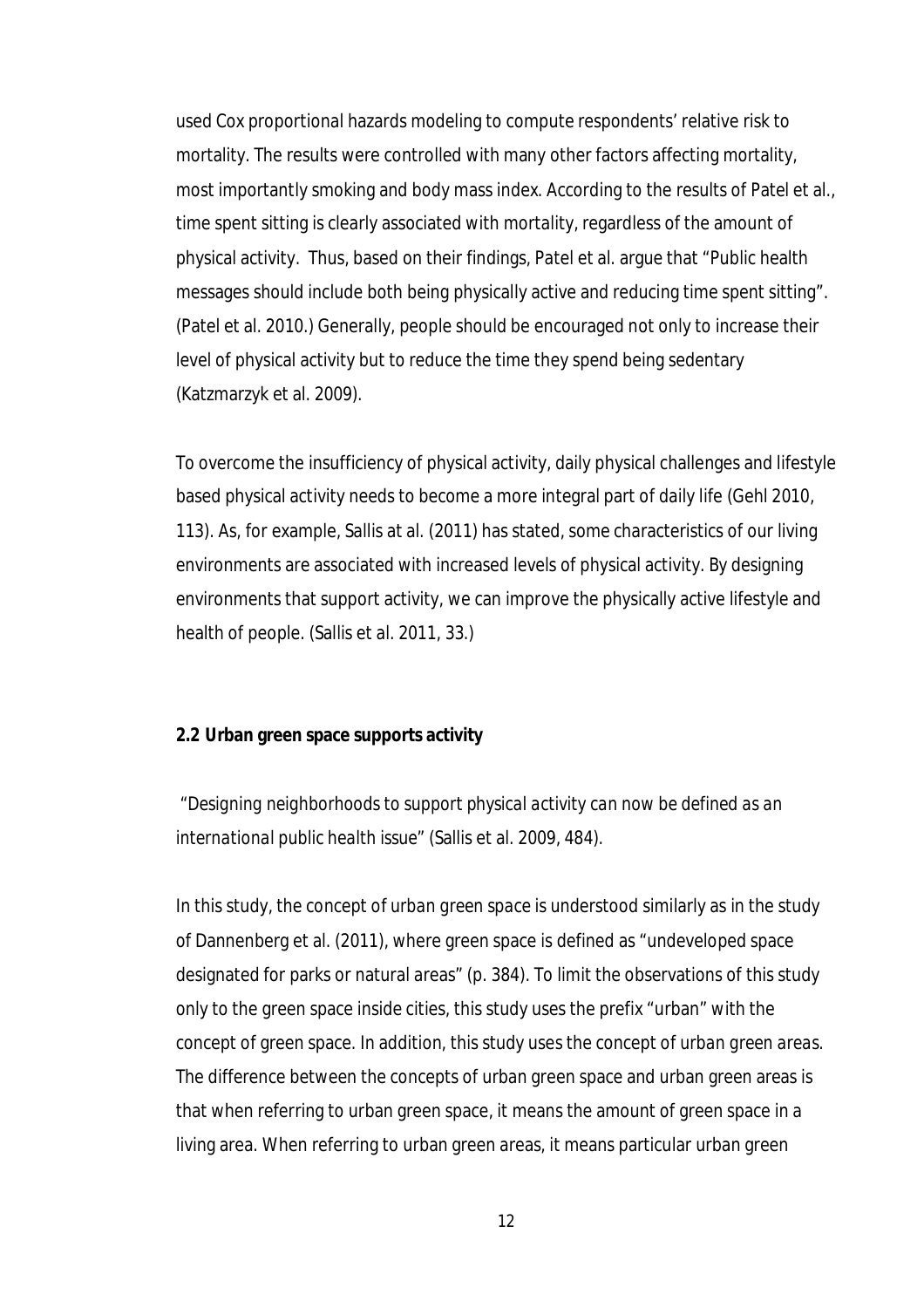resource, typically park or forest. So in this study, urban green space consists of urban green areas.

The results of the representative Finnish sport survey with 5 588 respondents (Kansallinen liikuntatutkimus 2009-2010) show that public urban space and particularly urban green areas are important environments of physical activity for people. When the respondents´ most common place to do physical exercise was asked, cumulatively 46% of respondents answered some outdoor environment such as walking and cycling lanes, nature trails or jogging or skiing tracks (p. 14).

According to the Danish study of Nielsen & Hansen (2007), it is essential to the frequency of visits to the urban green areas that they are near the place of our residence. The results of their study indicate that frequency of visits to urban green areas steeply decline when the distance increases, especially over the first 100-300 meters. (Nielsen & Hansen 2007, 842-843.) In the study of Nielsen & Hansen, 2000 randomly selected adults filled a questionnaire about the types of activities they perform in public green areas. The questionnaire also included questions measuring the distance from home to the different types of green and recreational areas, the frequency of visits and the respondents´ health. Based on their data, among other research questions, Nielsen & Hansen analyzed the relation between the distance to urban green areas and the frequency of visits using partial / controlled correlations. Their results clearly demonstrate that there is a highly significant link between the distance of urban green areas and the use of them. Their analysis showed that the mean and the median values for the frequency of visits to urban green areas steeply decline when the distance increases, especially over the first 100-300 meters. (Nielsen & Hansen 2007, 842-843.)

However, Nielsen & Hansen (2007) also performed a logistic regression analysis to study further the association between the access (distance), the frequency of visits to the urban green areas and health (using obesity as an indicator). Their analysis shows that, regardless of the person's level of education, urbanity, gender, age, employment, second home ownership and cycling to work, urban green space lessens the likelihood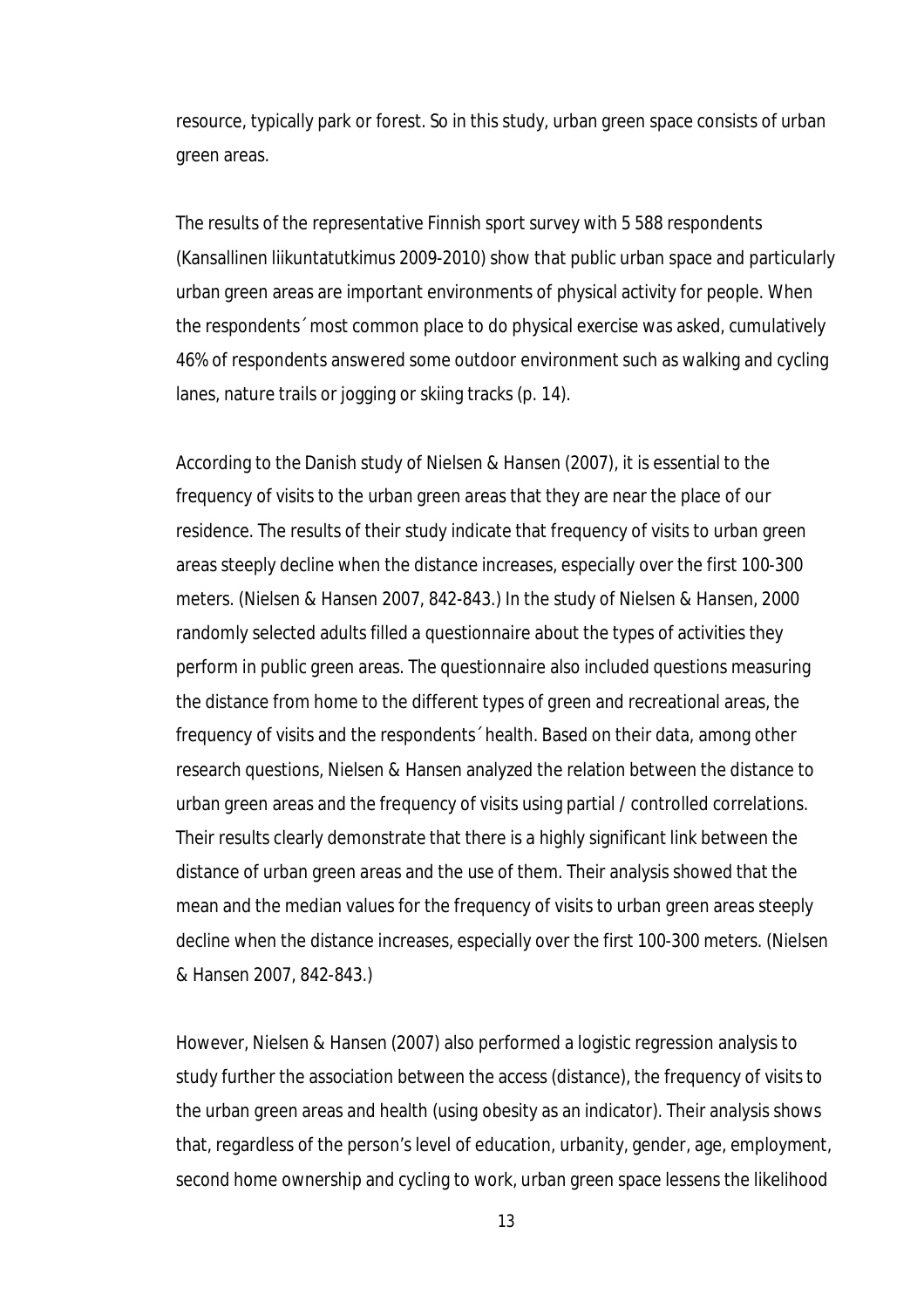of people being overweight and therefore supports health, but the effect of formal visits to urban green areas on health seems to be considerably smaller than the effect of access. Based on their findings, Nielsen & Hansen conclude that instead of formal visits to green areas, "the general character of the neighbourhood could be affected by green infrastructure and thus be more or less conducive to outdoor activities and 'healthy' modes of travel in every day life such as walking and bicycling". (Nielsen & Hansen 2007, 849.)

In the Finnish context, when exploring the possibility to increase the share of cycling or walking for transportation, Oja et al. (1998) explored personal and environmental factors which raise the respondents' willingness to go to work by foot or by bicycle, using Finnish representative data from 2014 respondents aged between 20 and 64. Oja et al. found that in the group of respondents who are active commuters by walking or cycling, the most often reported reasons to walk or to cycle to work are the personal desire for fresh air, exercise and fitness (36-44%), short distance to work (20-27%), inexpensive and convenient way of transport (10-27%), poor connections by public transport (10-25%) and walking or cycling to or from bus stop (10-23%) (p.88). Based on the result of Oja et al. of peoples´ personal desire for fresh air, because in urban green areas the air quality is better than elsewhere in urban space, it could be assumed that the route through green areas might encourage walking or cycling for transportation.

In addition to the studies reported above, which support the positive effect of urban green space on physical activity of people, there are also studies which question the activity supporting character of urban green space. For example, using data from 4899 Dutch respondents, Maas et al. (2008) performed multivariate multilevel analyses and multilevel logistic regression analyses to explore the relation between green areas, physical activity and health. The total percentage of the green space in the neighborhoods was measured within a one-kilometer and three kilometers radiuses from respondents' homes using the postal code information. The amount of physical activity was measured using the SQUASH (Short Questionnaire to Assess Health-Enhancing Physical Activity) questionnaire. Maas et al. (2008) explored particularly the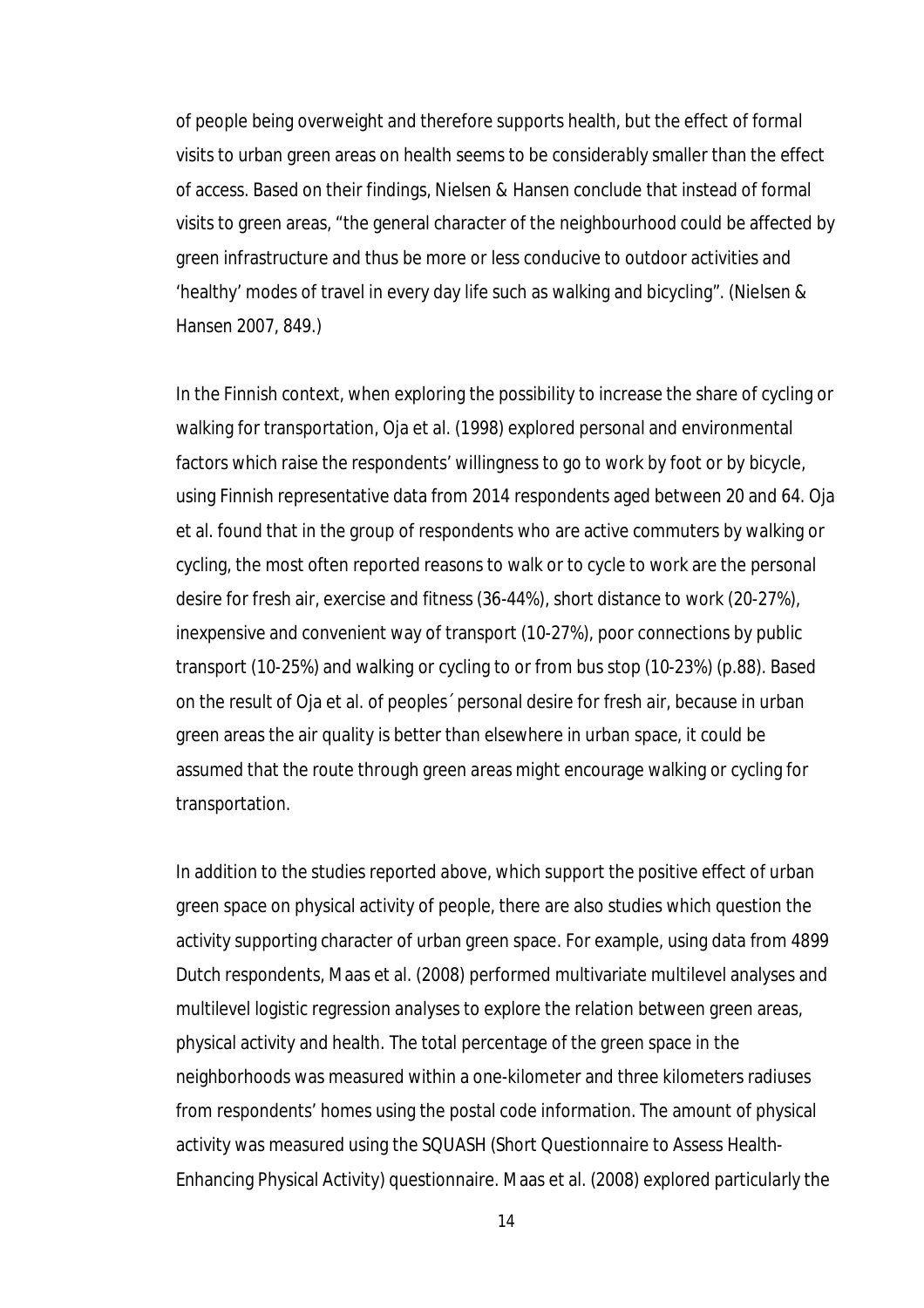relation between the percentages of green space and whether or not people fulfill the Dutch public health recommendation for daily physical activity, how much sports respondents do, how much they walk or cycle during their leisure time or for commuting purposes or how much they do gardening. Generally, according to the analyses of Maas et al., when controlling central sosiodemographic and socioeconomic characteristics, there seems to be little effect from green space on respondents´ physical activity. Thus authors conclude that increased physical activity is not likely to be an important mechanism for explaining the health advantages from the local green environment. (Maas et al. 2008.)

When it comes to the results of Maas et al. (2008), where no evidence was found concerning the effect of urban green space on more physical activity, the aim of this study is to set up a similar type of research design in the Finnish context because there are some issues which might have an influence on the results of Maas et al. The authors are wondering whether the walking and cycling facilities in Netherlands are somewhat special and affecting the results. In Netherlands, there are safe cycle tracks and footpaths almost anywhere and there can be difficulties in finding enough differences between living areas concerning their activity supporting characteristics. (Maas et al. 2008, 11). Results from similar analysis might be different if the analysis would be performed using data collected in some less cycling-friendly country – such as Finland.

Similarly, the results of the study of Hillsdon et al. (2006) from UK, gave no evidence of an effect of urban green areas on particularly recreational physical activity of middleaged adults. Using a survey data from 4950 respondents and geographic information system (GIS), Hillsdon et al. studied the effect of an access to urban green space on level of physical activity. They measured the accessibility of urban green space in terms of three indicators; distance only, distance and size of urban green space and size and quality of urban green space. To measure the quality of urban green space, Hillsdon et al. developed a new tool with a capability of capturing aspects of urban green space related to be more or less physically activating. In the developed tool, there were 69 different potential influencing factors grouped into eight themes; namely accessibility,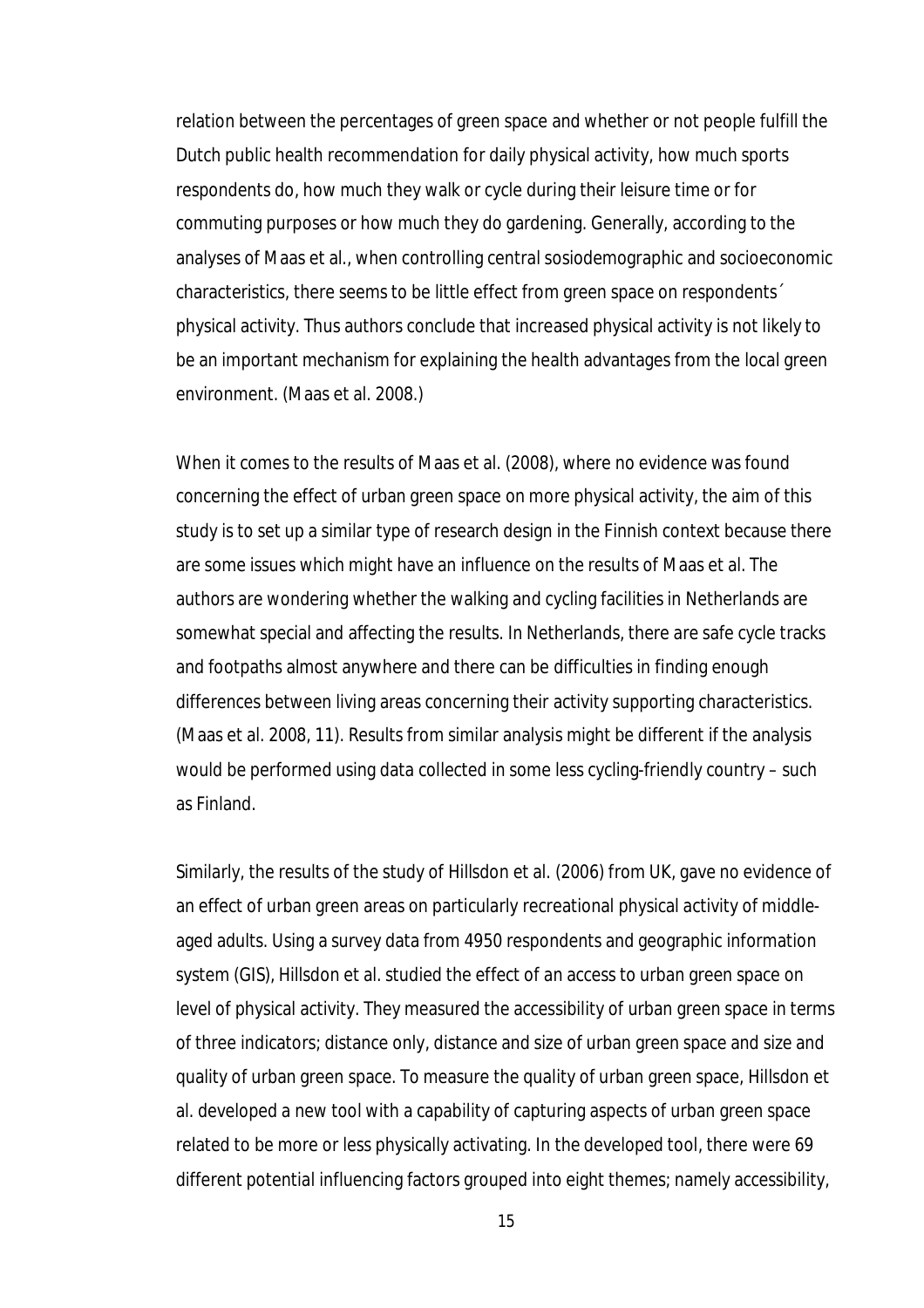maintenance, recreational facilities, amenity provision, signage and lighting, landscape, usage and atmosphere. (p. 1127-1128.) In their analyses Hillsdon et al. (2006) found no evidence to support the argument that urban green space increases the recreational physical activity of people. Furthermore, they found out that respondents in the group with the best access to high-quality large green space reported significantly lower levels of physical activity compared to the groups rated lower considering the accessibility to green space. Drawing conclusions from this finding of greater odds to insufficient physical activity, Hillsdon et al. suggested that "some factors not directly measured here but related to local environments may be determinants of activity". (p. 1130.)

Because the analysis performed in this study also includes the aspect of nonrecreational physical activity (walking or cycling to get from one place to another, e.g. to go to work or shopping), it will be interesting to compare the findings of this study with the ones of Hillsdon et al. (2006) where they explored only the effect of urban green space on recreational physical activity. As suggested by Nielsen & Hansen (2007) above, the effect of urban green space on physical activity of people might be related particularly to walking or cycling for transportation. So the analyses of this study will give further information concerning this difference between recreational and nonrecreational physical activity related to urban green space.

## **2.3 Other environmental characteristics supporting physical activity**

In addition to the urban green areas, there are definitely more factors which have an influence on the physical activity of people. Sealens et al. (2003) explored the environmental correlates and the physical activity of the residents in two neighborhoods of San Diego, California. Firstly, researchers identified two neighborhoods with different level of walkability, high and low. For a high-walkability neighborhood Sealens et al. selected the neighborhood with more "concentration of nonresidential land uses (restaurants, grocery or convenience stores, and other small retail stores) along with the main corridor of the neighborhood". For a low-walkability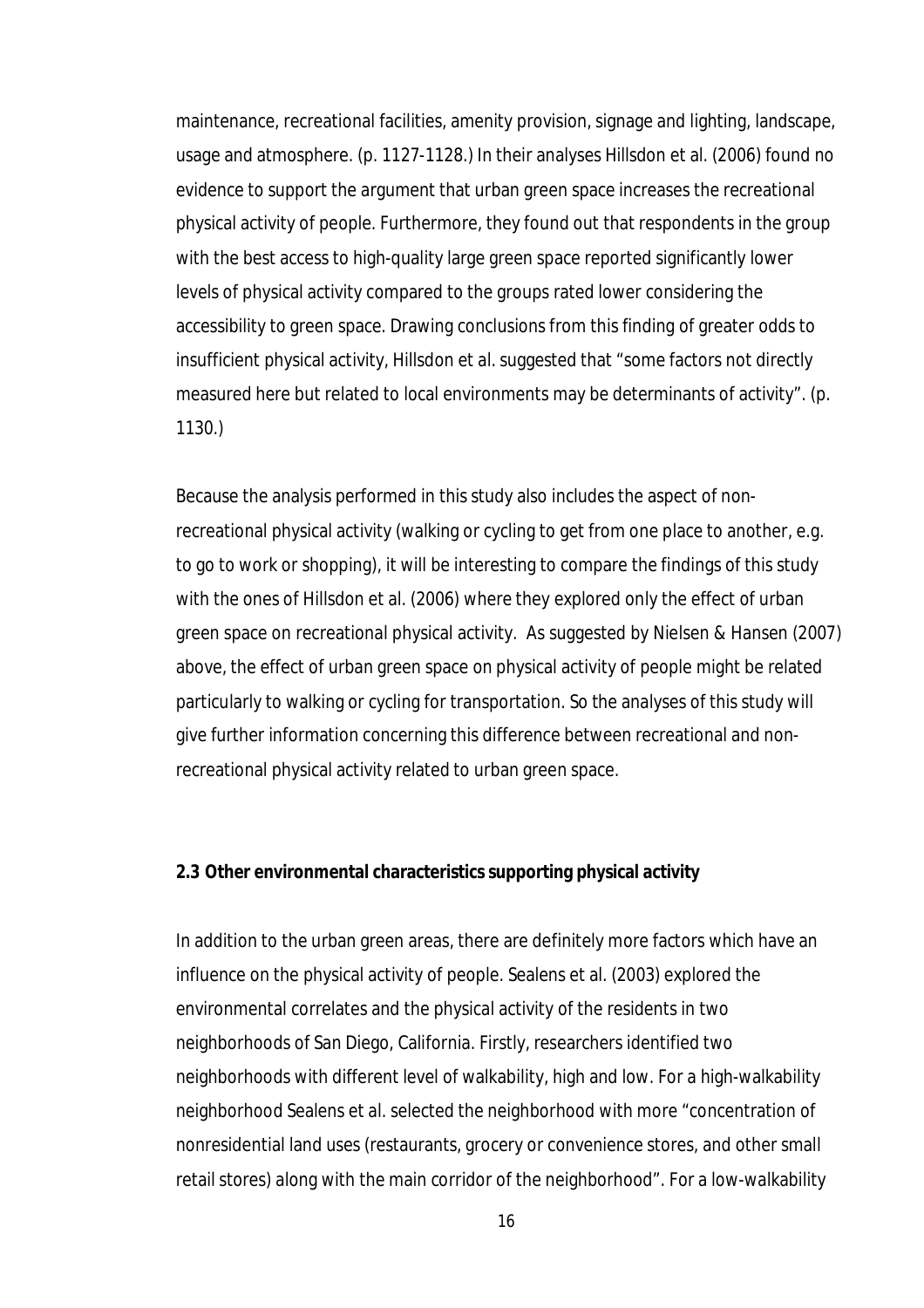neighborhood, Sealens et al. selected the neighborhood which was "mostly residential and had only a small commercial area on the neighborhood periphery". (p. 1552.) Generally, as walkable communities can be defined those neighborhoods in which residents can walk to nearby destinations and which encourage walking for transportation purposes (Sallis et al. 2011; Sealens & Handy 2008).

Secondly, to make a comparison between the two neighborhoods with different walkability, Sealens et al. (2003) selected 107 adults and measured their level of physical activity and characteristics of their living areas, using accelerometers (small electric devices worn on the hip of the participant that record movement) and selfreport survey. For seven days, the individual accelerometers collected minute-byminute information about the participant´s physical activity. Same participants answered a survey questionnaire, which was designed to assess the environmental characteristics hypothesized to be related to the physical activity. (p. 1552-1553.)

The results of Sealens et al. (2003) shows that residents living in the high-walkability neighborhood, controlled for age and the level of education, had over 70 minutes more physical activity when compared to the residents of the low-walkability neighborhood. Comparing the environmental characteristics of the two neighborhoods, the residents living in the high-walkability neighborhood – and being clearly more physically active – perceived their living area having a higher residential density, land use mix-access, street connectivity, aesthetics, and pedestrian / automobile safety, than people living in the low-walkability neighborhood. (p. 1552-1553.)

In the detailed definitions of activity supporting environmental characteristics identified by Sealens et al. (2003) (Table 1 below), there are some features that will be the focus of my analysis. Primarily, nature has a central role in the definition of aesthetical environment, aesthetical environment being identified as one environmental factor to support physical activity of people.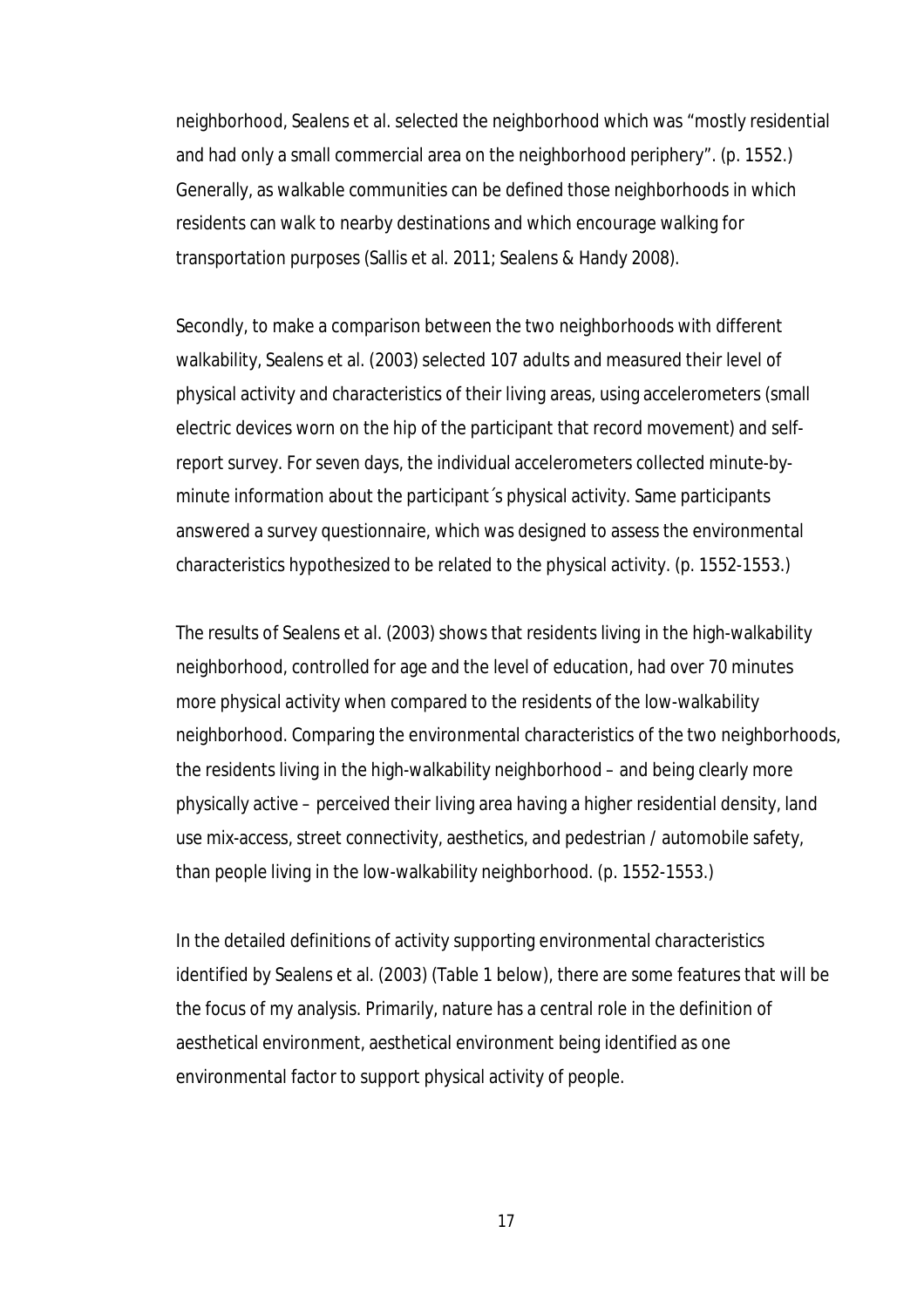Table 1.

**Environmental correlates for increased physical activity identified by Sealens et al.** 

(Sealens et al. 2003, 1554.)

| Residential density | How common are detached single-family residences in your immediate             |  |  |  |  |
|---------------------|--------------------------------------------------------------------------------|--|--|--|--|
|                     | neighborhood?                                                                  |  |  |  |  |
|                     | How common are apartments or condos 1-3 stories in your immediate              |  |  |  |  |
|                     | neighborhood?                                                                  |  |  |  |  |
| Land use mix-access | I can do most of my shopping at local stores                                   |  |  |  |  |
|                     | Parking is difficult in local shopping areas.                                  |  |  |  |  |
| Street connectivity | The streets in my neighborhood do not have many, or any, cul-de-sacs.          |  |  |  |  |
|                     | The distance between intersections in my neighborhood is usually short.        |  |  |  |  |
| Aesthetics          | There are many attractive natural sights in my neighborhood (such as           |  |  |  |  |
|                     | landscaping, views).                                                           |  |  |  |  |
|                     | There are many attractive buildings / homes in my neighborhood.                |  |  |  |  |
| Pedestrian /        | The speed of traffic on most nearby streets is usually slow (30mph or less).   |  |  |  |  |
| automobile safety   | There are crosswalks and pedestrian signals to help walkers cross busy streets |  |  |  |  |
|                     | in my neighborhood.                                                            |  |  |  |  |

Furthermore, according to the results of Sealens et al. (2003), the residential density of a neighborhood seems to have a clear effect on physical activity of people. So, drawing from the finding of Sealens et al., the results of the analyses performed in this study will be elaborated with the variable measuring the residential density. When Sealens et al. used a self-reported variable to study the effect of residential density, which has its limitations because it is imprecise, this study uses a data created to measure actual quantities of population densities. The influence of the other environmental correlates on increased physical activity identified by Sealens et al. remain as questions for future studies to investigate.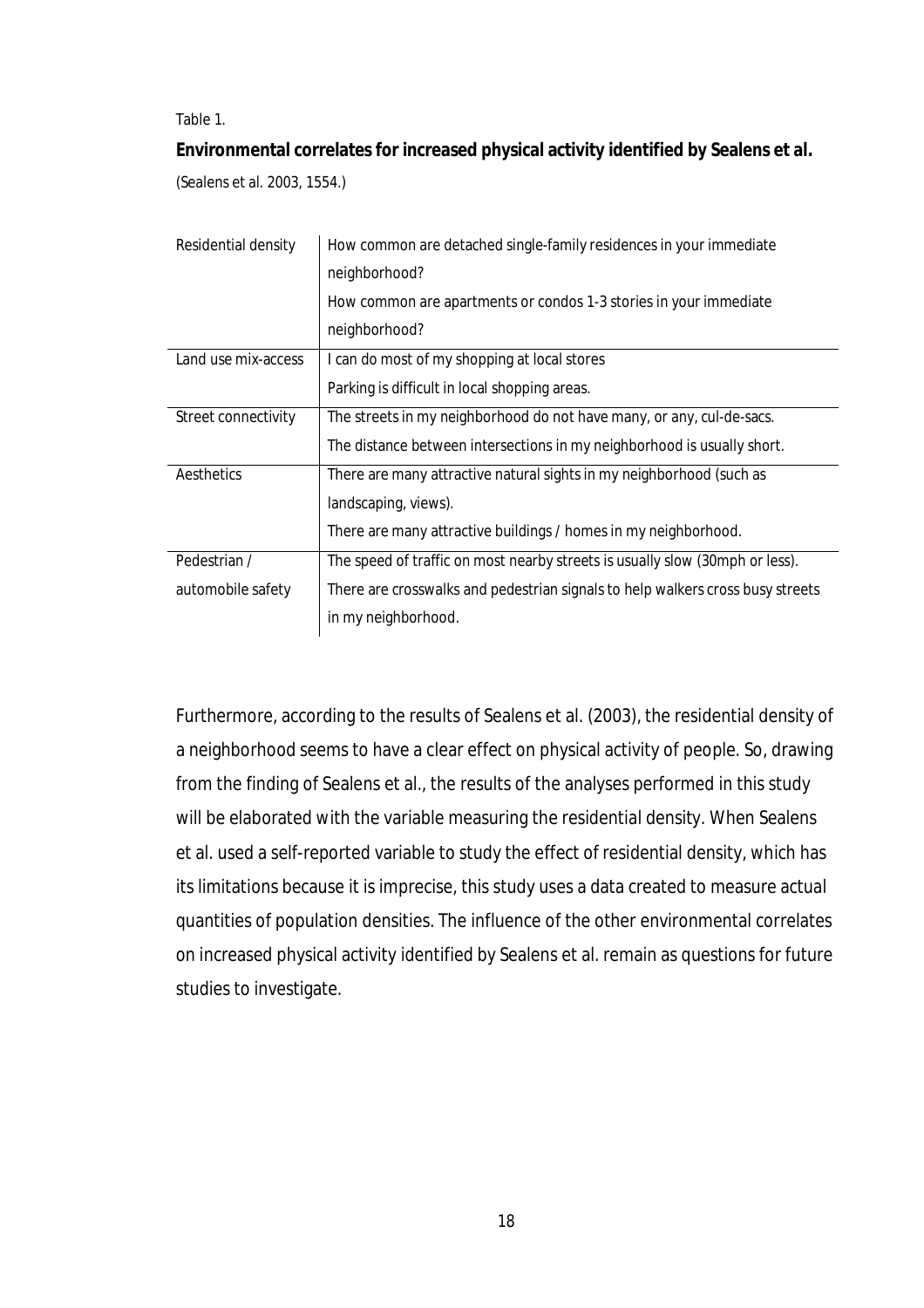## **3 STRATEGY FOR ANALYSIS**

To support the decision making concerning healthy environments, there is a need for practical information about the effective ways to shape them. For this purpose, there is a need to learn more about causal relations between the environment and health. In social sciences, empirical evidence to support or disprove causality is typically thought to be accumulated particularly through surveys and statistical methods.

In addition to theory based suggestions made by quantitative or qualitative researches, to reveal a causal relationship of which cause (X) might lead to consequence (Y), we need empirical evidence that X really does have an effect on Y. Correlations can tell us that when there is Y there is also X, but they cannot prove which way the influence works, through X or through Y. For that we need causal research. (Töttö 2004, 94-97, 113.)

According to Töttö (2004), in an ideal situation there are four requirements for revealing a causal relation: 1) contingency; 2) temporal order; 3) separating correlation from spurious correlation and 4) mechanism. *Contingency* means that the relation between X and Y cannot be conceptual. X and Y have to happen independently from each others. In practice, when measuring the hypothesized cause and hypothesized consequence using the same questionnaire, there is a danger that the respondent unknowingly or knowingly constructs some relation between the hypothesized factors of causal relation. When this happens, the relation cannot be causal in its nature. (p. 120 -122.)

By *temporal order* Töttö (2004) means that the order in which X and Y happen, has to be so that X happens before Y (p. 120-124). *Spurious correlation* refers to a situation in where a correlation between X and Y exist and the other is not necessarily causing the other, but there can be a mutual reason Z that affects the both. Finding out whether there is a reason Z, requires elaborating the found relation with different factors which might also have an effect on it. (Ibid., p. 129-131.)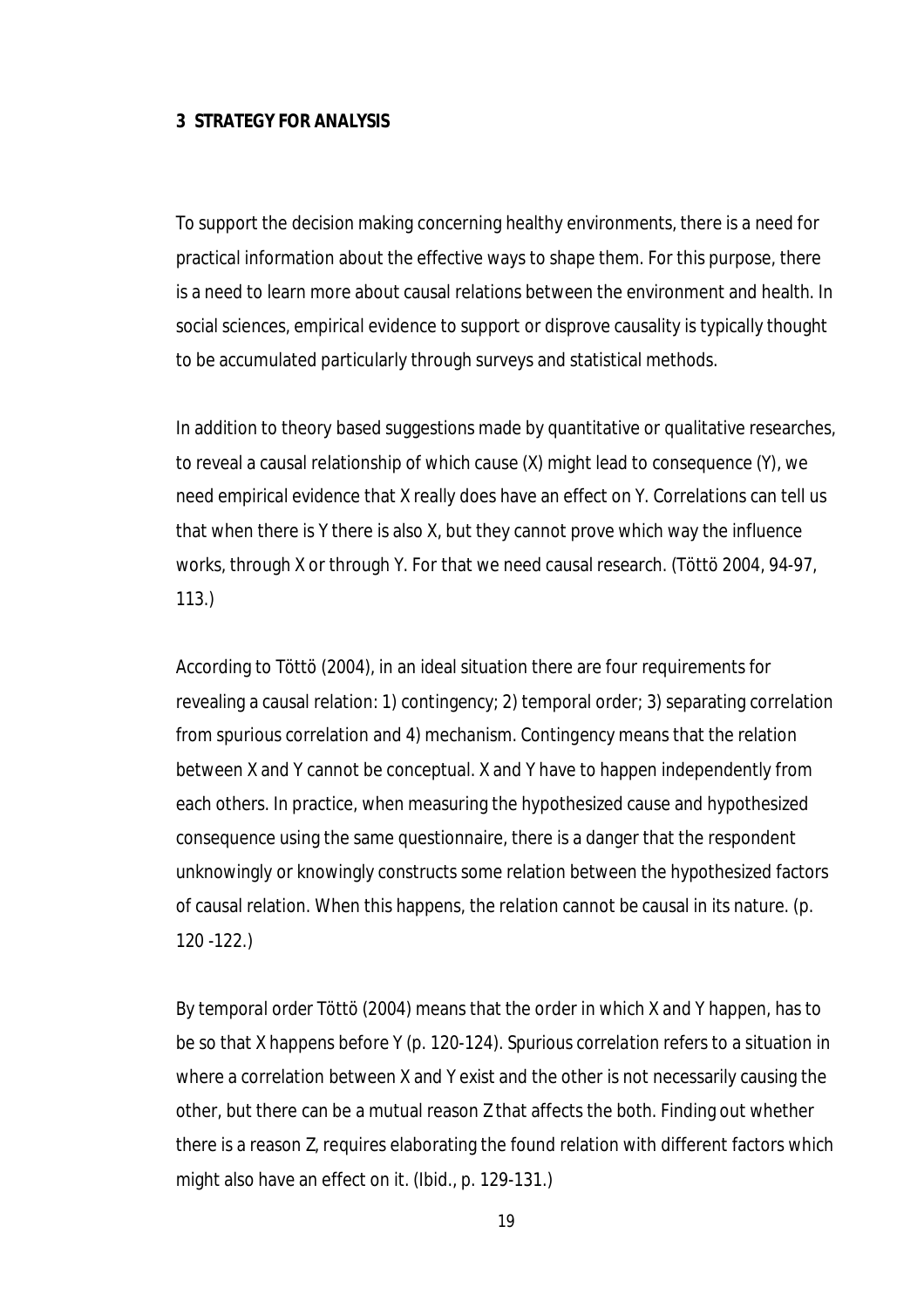The last of the methodological requirements for causality, identified by Töttö (2004), is *mechanism*. In social sciences it is practically impossible to exclude all the other possible factors which might have an effect on the relation under examination. However, if there can be presented a causal mechanism which tells us how X makes Y happen, it can give added proof for revealing the causality of the relation. (p. 131-132.)

In this study, there are difficulties related particularly to the second and the third of the methodological principles for revealing causality: the principle of temporal order and the requirement of separating correlation from spurious correlation. Concerning the relation in the interest of this study (the effect of urban green space on physical activity) and the data this study uses, if there is evidence found that urban green space increases physical activity of people, the causality of the relation is hard to proof. It is not possible to conclude whether the availability of urban green space makes people more physically active or whether the statistical relationship is spurious and derived from a self-selection process, which means that people who are already more active end up living in the neighborhoods giving better facilities to this existing lifestyle.

However, most studies researching how the characteristics of living environments affect physical activity end up being only correlational because they face this same methodological problem of self-selection, which is practically impossible to get over (Sallis et al. 2011, 39). For example, when it comes to the research questions of this study, to get over the problem of self-selection we should study a group of respondents who have moved from a less green neighborhood to a greener neighborhood. If their physical activity would have been measured before they moved and some period of time after they moved, the differences between the amounts of physical activity might give us a chance to evaluate causal relation. This kind of data seems quite impossible to gather, at least in the extent needed for statistical analyses. So in the decisions we make, we need to rely on the best possible research knowledge, though it is correlational in its nature.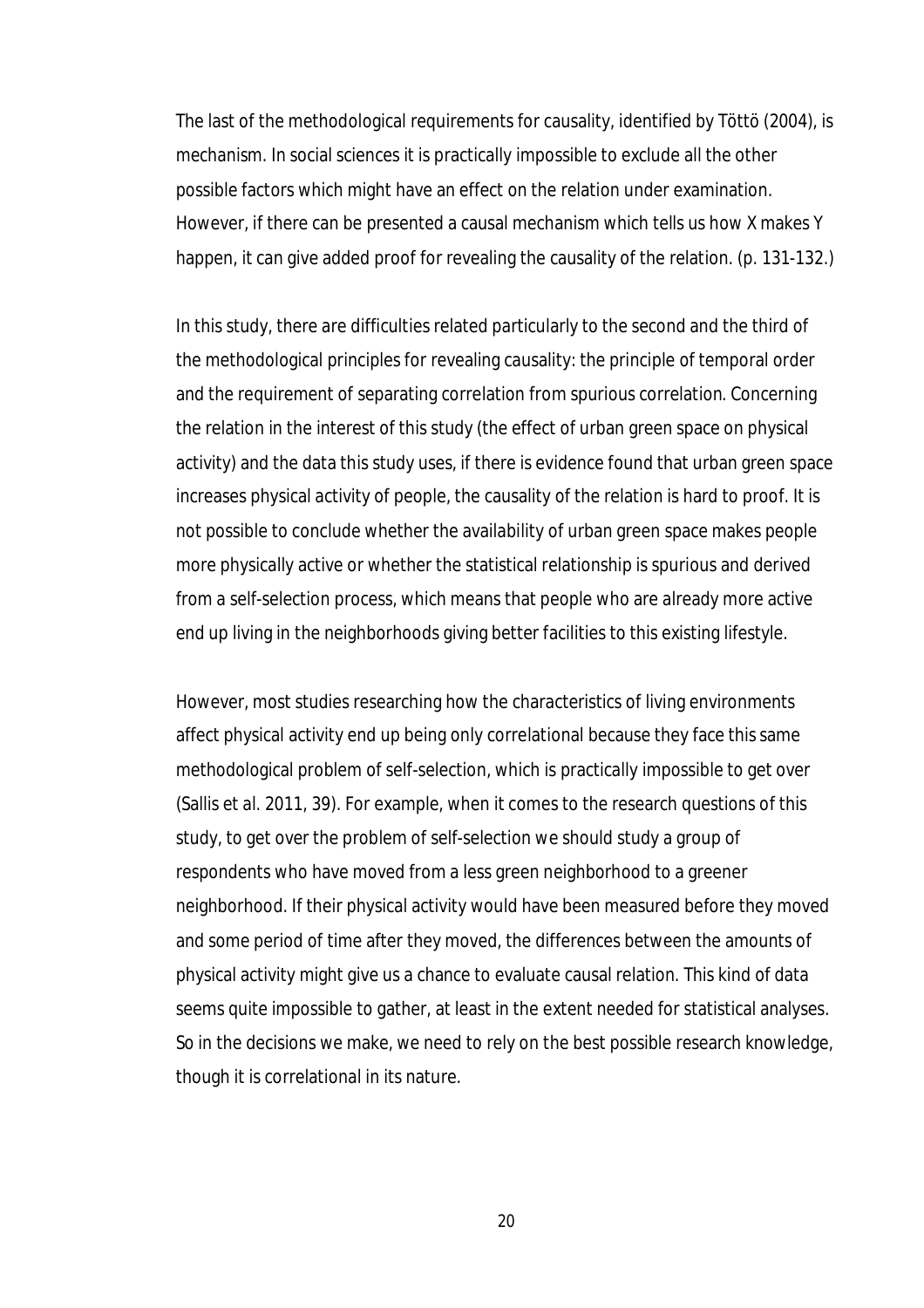#### **3.1 Data: Tampere Health and Social Survey 2008**

One of the lessons I remember from my very first university course of statistics-, is that there is not much sense in collecting quantitative data for just one master´s thesis. There are loads of underused data freely available collected by experienced researchers. I wanted to follow this hint and looked for a data for the use of my study from the Finnish Social Science Data Archive and asked it from different research organizations, such as Helsinki Urban Facts and Finnish Youth Research society. The most suitable dataset for the research purposes of this study was found from Finnish Social Science Data Archive and it is the data from the Tampere Health and Social Survey 2008, collected by Riitta Luoto (UKK Institute), Olavi Paronen (UKK Institute) and Mika Vuori (City of Tampere) (Luoto et. al. 2008).

The data of the Tampere Health and Social survey 2008 is a representative dataset with 3500 respondents and 180 variables. It is collected in the city of Tampere in Finland during January and February of 2008, using structured postal and internet questionnaires. The sample of 3500 persons was randomly selected from the population register including people aged 15 and over and excluding those living in institutions. Response rate was 61%. The questionnaire and the codebook of the survey can be found from the website of Finnish Social Science Data Archive, though the questionnaire is available only in Finnish (Finnish Social Science Data Archive 2013). The data of the Tampere Health and Social Survey 2008 is especially suitable for the use of this study because issues concerning peoples´ general health, living habits and neighborhoods were asked in its questionnaire.

To answer the research questions of this study, a part of the original dataset with 2079 respondents is used. From the original data with 3500 respondents, the respondents who lived outside the downtown Tampere were excluded from the sample. The borders of the downtown Tampere are presented in Pictures 4 and 5 in the Appendix 1. The sampled persons who did not respond but were included in the original dataset were excluded. There are no weight variables in the data. The original variable with postal code information identifying the exact city district of the respondent was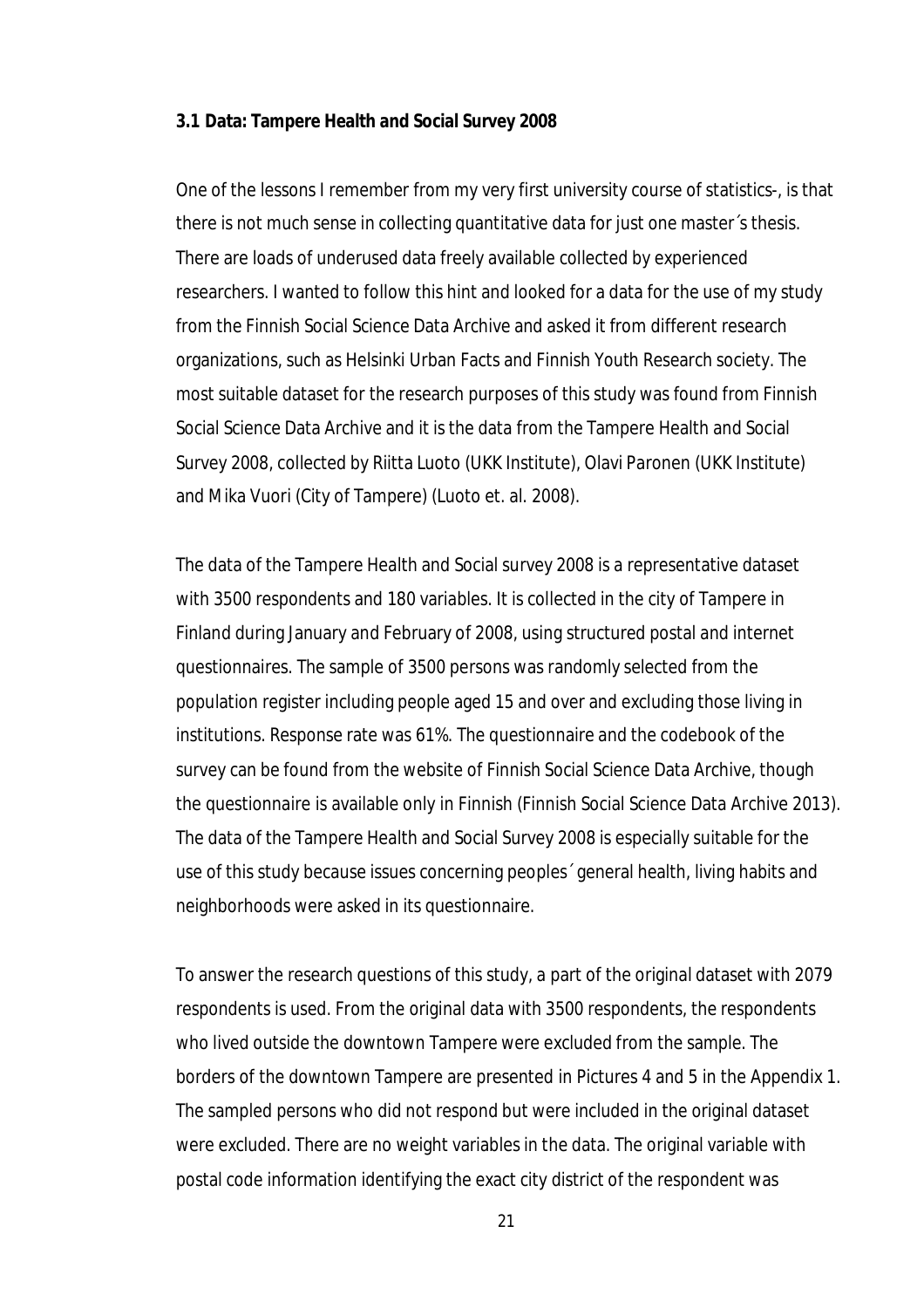removed from the data when archived. However, this postal code information was recategorized into service unit areas and this study uses this re-categorized variable (See Chapter 3.4 and Appendix 1.)

The following Table 2 presents the basic demographic characteristics of the sample this study uses, defined also by the distribution of the urban green space in four categories.

|                  |             |            | Amount of urban green space |            |            |  |
|------------------|-------------|------------|-----------------------------|------------|------------|--|
|                  |             |            |                             |            |            |  |
|                  | Total       | $< 30\%$   | 30-40%                      | 40-50%     | $> 50\%$   |  |
| <b>Total</b>     | (2079)      | 43,8 (911) | 14,1 (294)                  | 30,6 (637) | 11,4 (237) |  |
| Gender           |             |            |                             |            |            |  |
| Male             | 41,4 (861)  | 39 (355)   | 37,4 (110)                  | 46,8 (298) | 41,4 (98)  |  |
| Female           | 58,6 (1218) | 61 (556)   | 62,6 (184)                  | 53,2 (339) | 58,6 (139) |  |
| Age              |             |            |                             |            |            |  |
| $\leq 25$        | 14,8 (308)  | 12,7 (116) | 10,9 (32)                   | 18,5 (118) | 17,7 (42)  |  |
| 26-45            | 30,0 (623)  | 29,6 (270) | 29,6 (87)                   | 28,7 (183) | 35,0(83)   |  |
| 46-60            | 25,8 (539)  | 22,6 (206) | 31,3(92)                    | 28,6 (182) | 23,6 (56)  |  |
| $\geq 61$        | 29,4 (612)  | 35,0 (319) | 28,2 (83)                   | 24,2 (154) | 23,6 (56)  |  |
| <b>Education</b> | (2077)      |            |                             |            |            |  |
| Higher level     | 26,7 (554)  | 27,8 (253) | 23,5 (69)                   | 25,2 (162) | 29,7 (70)  |  |
| Lower level      | 73,3 (1523) | 72,2 (658) | 76,5 (225)                  | 74,5 (474) | 70,3 (166) |  |

#### Table 2.

| Sample characteristics of respondents % (N) |  |  |  |  |
|---------------------------------------------|--|--|--|--|
|---------------------------------------------|--|--|--|--|

Concerning the amounts of urban green space, sample distributions ranged from 11,4% (237) to 43,8% (911), the first category of less than 30% of green space having the largest share (43,8%) of the respondents. The largest share of respondents in the category of less than 30% of green space can be explained primarily because the category includes great amount of respondents living in the City Centre. In every category there are more female than male respondents, less young (aged 25 or less) than older respondents and more respondents with lower level of education, but these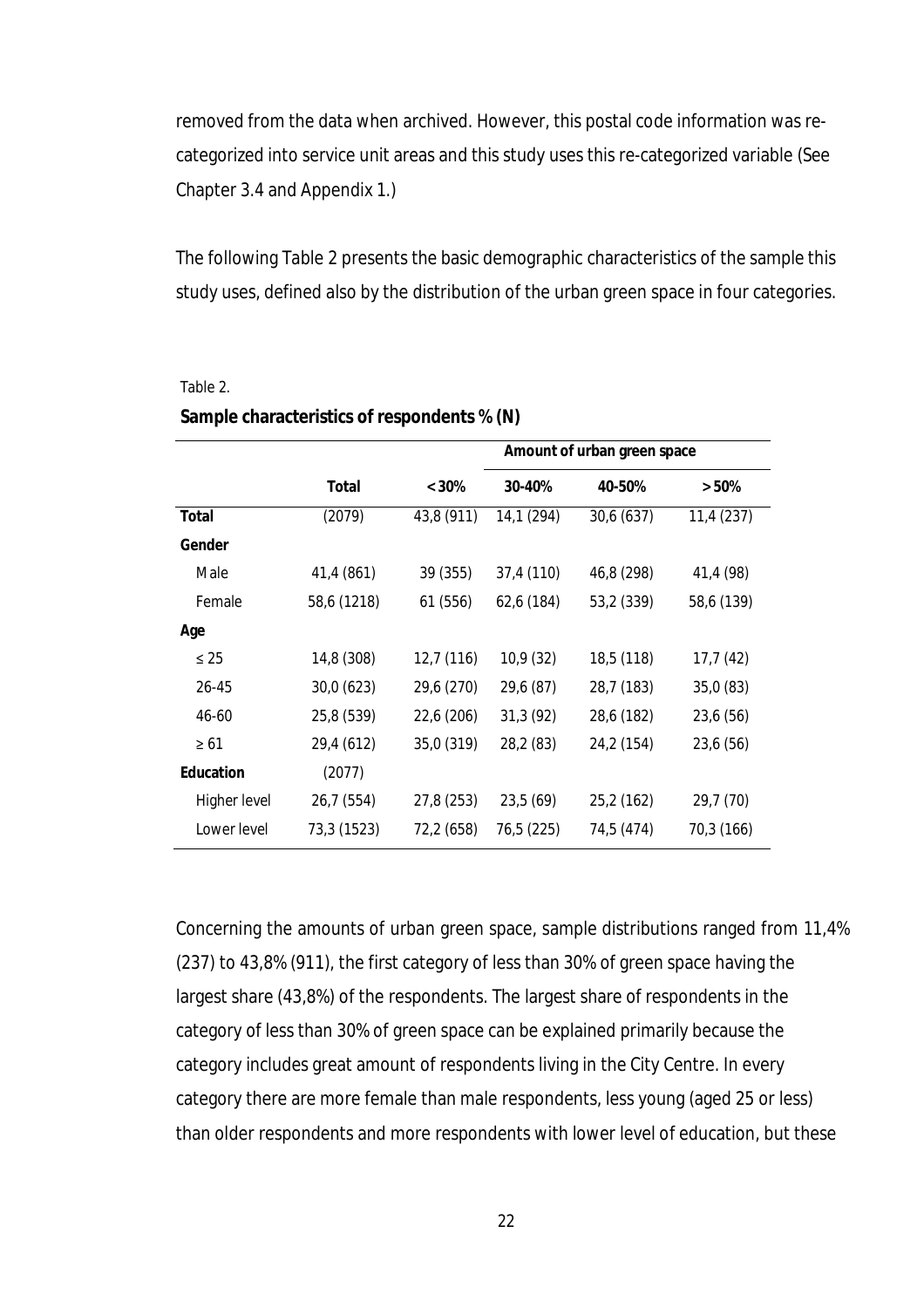characteristics are well balanced between the categories. They occur similarly in every category, regardless of the amount of urban green space.

On the side of the survey data from the Tampere Health and Social Survey 2008, this study uses a supplementary dataset which was created for the use of it to measure the exact amounts of urban green space and population densities. The statistics concerning these environmental characteristics were provided by city officials of Tampere (Tampere: Kantakaupungin ympäristö- ja maisemaselvitys 2008, 76; Statistical Yearbook of the City of Tampere 2008-2009, 11-13). There were some difficulties concerning the distribution and the borders of the service unit areas used as a basis of the re-categorization of postal code variable of the Tampere Health and Social Survey 2008 when used together with the external statistics which follow the borders of specific planning areas. These difficulties are described in detail in Appendix 1.

In the Tampere Health and Social Survey 2008, there were some questions concerning urban green areas which could have been used in this study, such as "Thinking about your local area, how would you rate the following: Parks and recreational areas" or "… Natural environment", but when looking into the frequencies of these variables, there was very limited amount of variation between the living areas. Residents of downtown Tampere seem to appreciate their local urban green areas regardless of their neighborhood. The use of external statistics about the exact amounts of urban green space gave actual differences between the areas. Concerning population densities, the need for the supplementary dataset was even more obvious, because population density was not asked in the questionnaire of the Tampere Health and Social survey 2008. And even if it would have been asked, the use of externally measured indicators on the side of survey data is better option, because it gives a possibility to explore the relations using actual quantities measuring the characteristics of residential areas, not just self-reported variables, which are imprecise in their nature.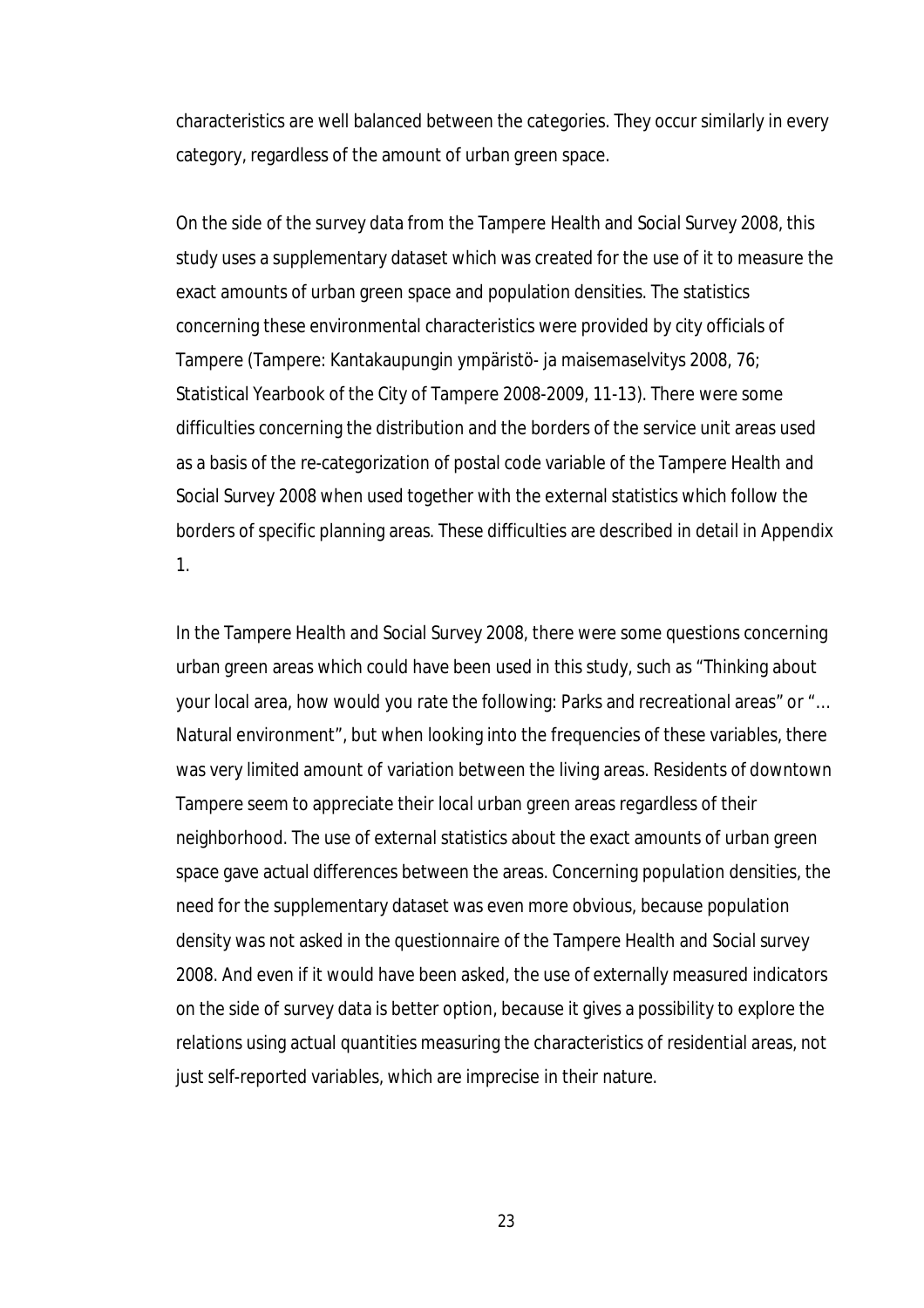As mentioned, the dataset this study uses is collected in the city of Tampere, which is the third largest city in Finland with the population of 215 168 people (Tampereen väestö 2012). As you can see from the map attached (Picture 1), Tampere is located in southern Finland, where there are still relatively mild weather conditions. Weather clearly affects the amount of people´s physical activity, especially when thinking about walking and cycling for transportation purposes.



**Picture 1.** The location of Tampere

Considering the Finnish weather conditions and the time of the data collection (January and February 2008), the Finnish wintertime is not the best time to collect information about peoples´ physical activity. The winter weather probably keeps people more indoors than in the summertime. Although the variables this study uses for measuring the amount of physical activity are asked in a way "How often, in average...", respondents might report less physical activity in the wintertime that they would during the summertime.

#### **3.2 Research questions and hypotheses**

To recap, from the earlier studies which were reviewed in the literature chapter, it is known that there is an effect of urban green space on better health of people. However, the processes through which urban green space benefit health remain unclear. Several mechanisms of behavior may explain this relation, one suggested being the character of urban green space to encourage physical activity of people. The aim of the analyses performed in this study is to further explore the contradictory relation between urban green areas and physical activity. The controversy, and even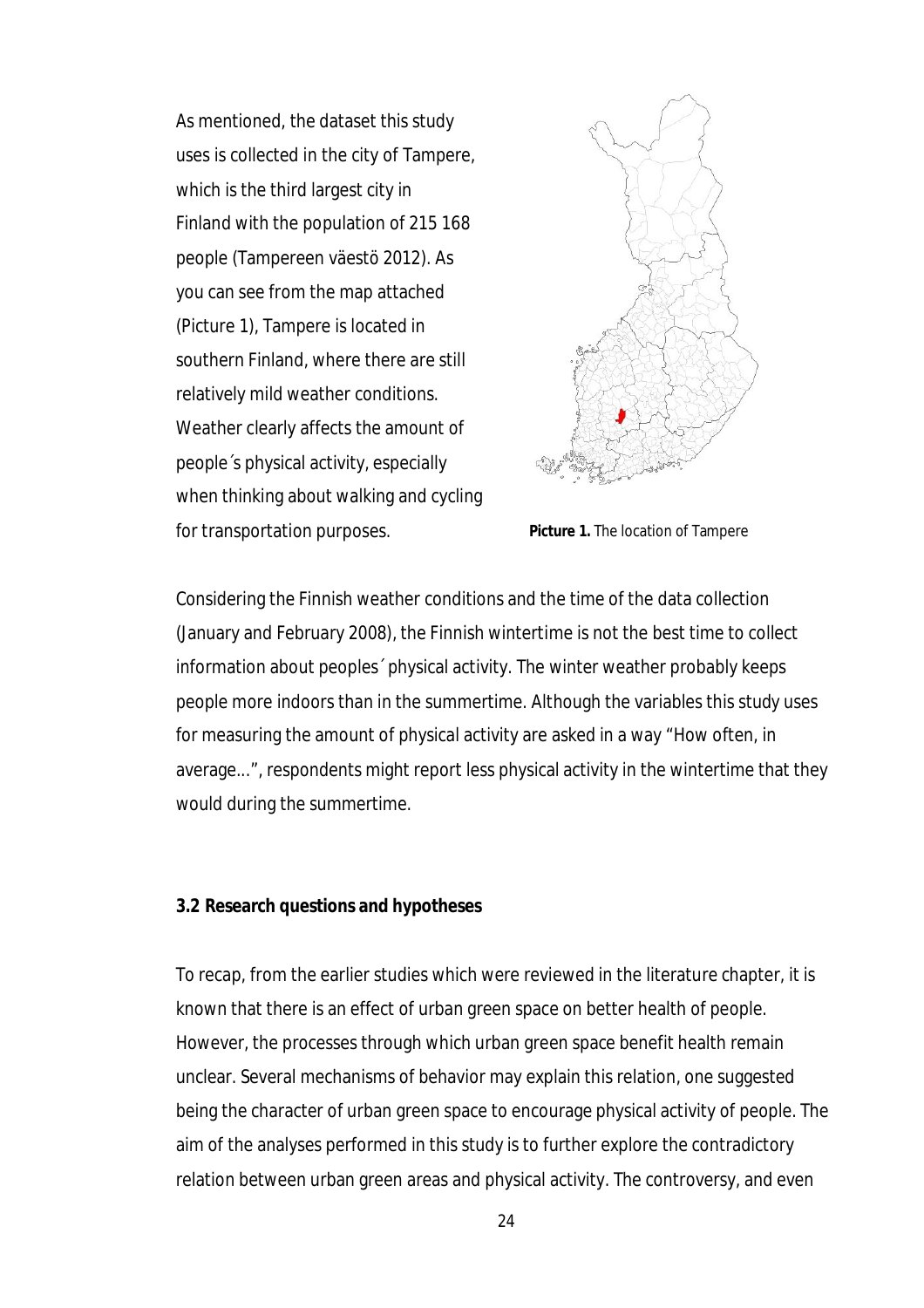opposed results of the earlier studies, suggests that there still remains a need for more research. The primary research questions of this study are:

*a) "Does urban green space have an effect on total amount of physical activity of people?"*

*b) "Does urban green space have an effect on non-recreational physical activity of people?"*

*c) "How do the findings of the analyses of this study concerning the effect of urban green space on physical activity of people change when elaborating them with population density, the quality of pedestrian and cycling facilities and respondents´ sex, age and the level of education?"*

Although the results of the earlier studies concerning the effect of urban green space on physical activity of people are contradictory, the aim of this study is to defend the positive relation between urban green space and increased physical activity of people. As a consequence, it is hypothesized that there is an effect of urban green space on increasing physical activity. So far, to my knowledge, there have been few researches exploring empirically the relation between urban green space and particularly nonrecreational physical activity, such as walking and cycling for transportation purposes. But based on the suggestions made in earlier studies (e.g. Nielsen & Hansen 2007; Hillsdon et al. 2006), the hypothesis of this study is that there is even more clear positive effect of urban green space on particularly non-recreational physical activity.

This study is primarily designed to explore the effect of urban green space on peoples´ physical activity, so it cannot give explanations concerning the broader relation of how urban green space affects health of people through the process of increased physical activity. Though, based on earlier health studies, it can be assumed that if urban green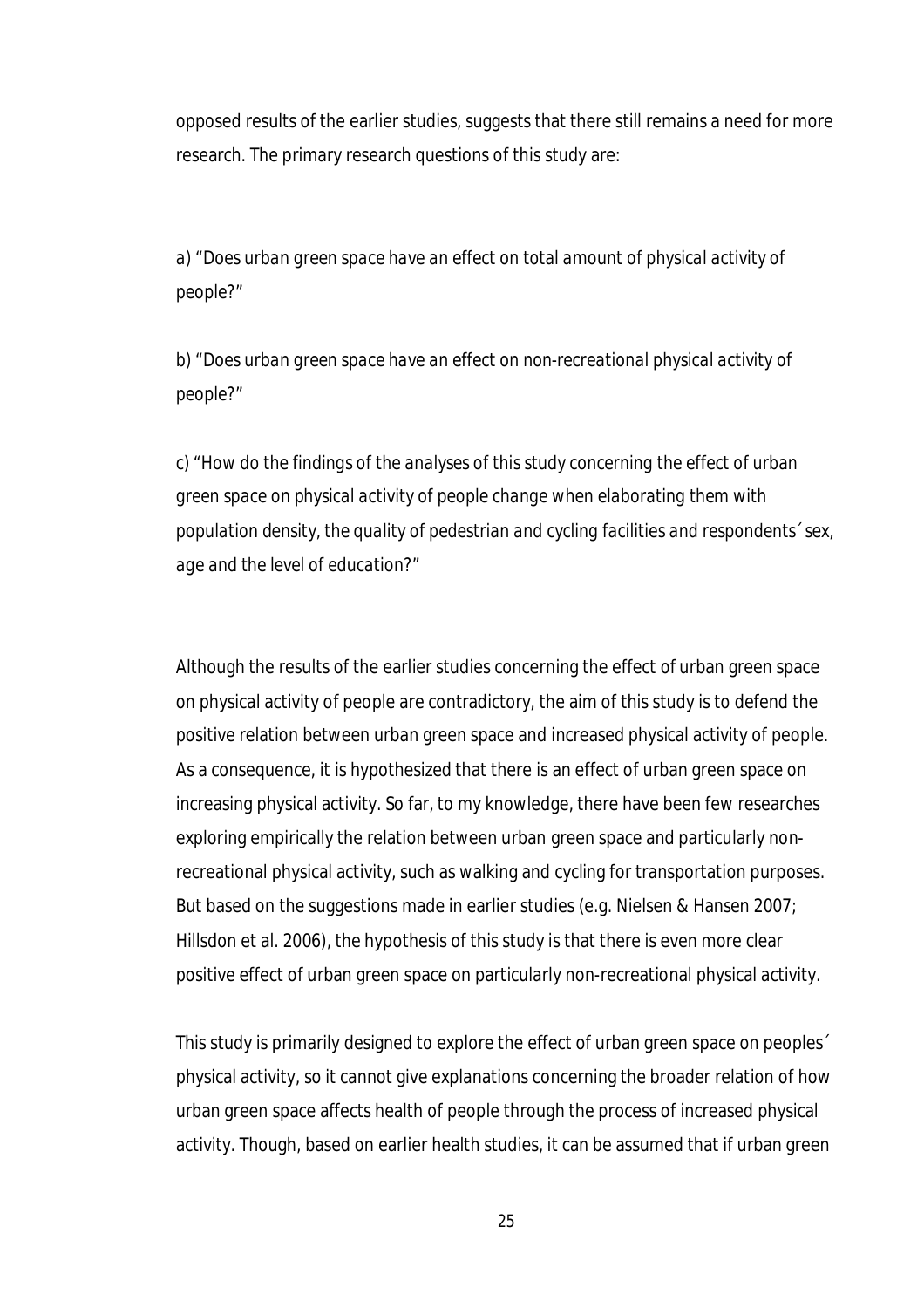space increases the amount of physical activity it has a clear positive effect on health of people, but this assumption is not empirically explored in this study.

## **3.3 Method**

To explore the relation between urban green space and physical activity of people, two binary logistic regression analyses will be performed. Binary logistic regression analysis is suitable for the analyses of this study, because the primary response variable has only two response categories. The attraction of this approach is that its character allows the estimation of the likeliness of how the respondents distribute into the two non-overlapping categories of response variable, depending from the explanatory variables (see e.g. Nummenmaa 2009, 332). First binary logistic regression analysis is used to test the relation between the amount of urban green space and total physical activity of people. Second binary logistic regression analysis is performed focusing particularly to the effect of urban green space on non-recreational physical activity, such as walking and cycling for transportation purposes. All analyses are conducted using PASW statistics 18.0 for Windows. The Syntax of these analyses can be found from Appendix 2.

## **3.4 Variables**

This study uses eight variables; two response variables, one primary explanatory variable and five variables to elaborate the findings. The variables used have been recategorized from the original variables of the Tampere Health and Social Survey 2008 (Luoto et al. 2008) and created using external statistics provided by city officials of Tampere measuring the exact amounts of urban green space (Tampere: Kantakaupungin ympäristö- ja maisemaselvitys 2008, 76) and population densities (Statistical Yearbook of the City of Tampere 2008-2009, 11-13).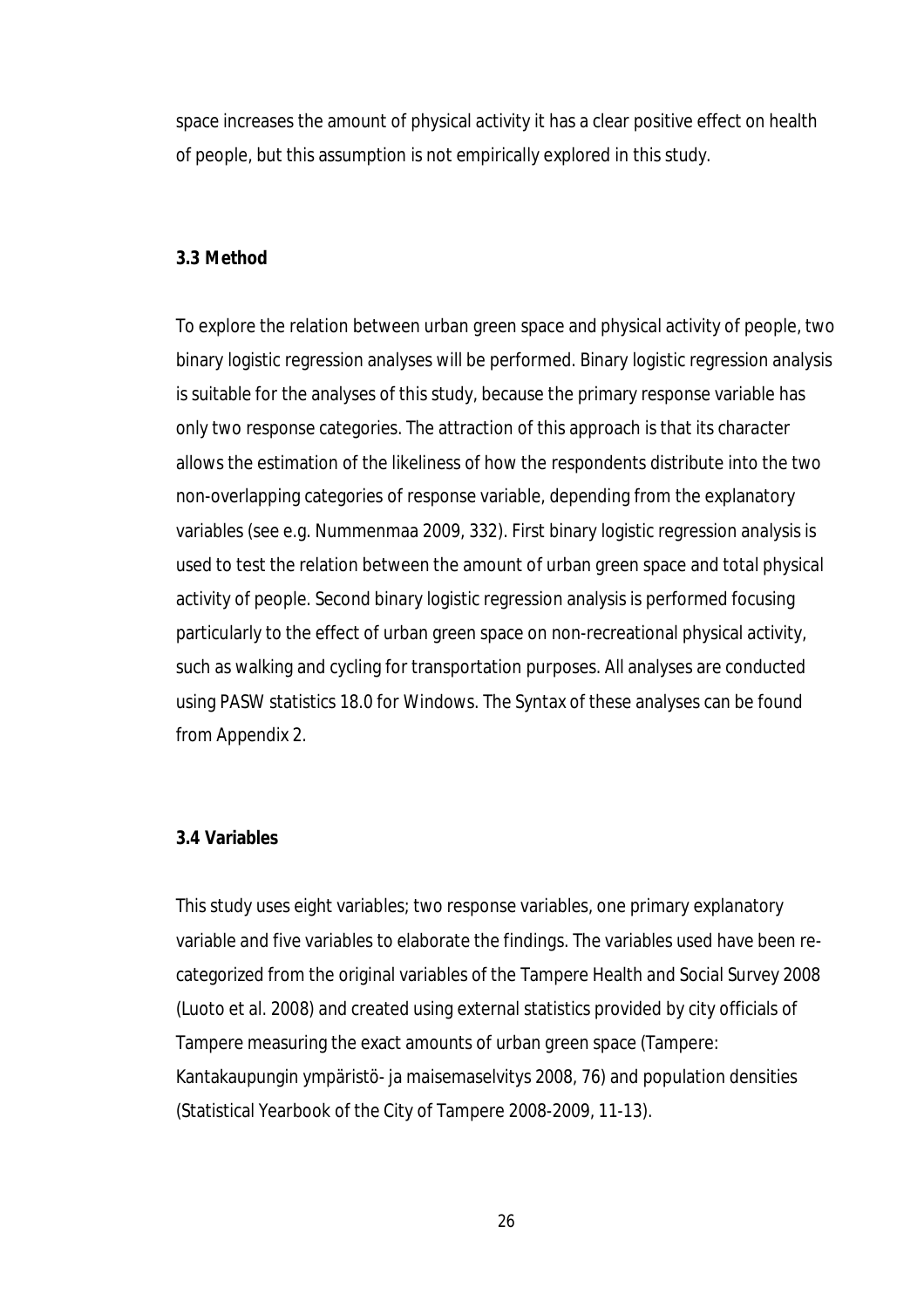The purpose of this Chapter is to introduce the variables which this study directly uses to answer its research questions. In Appendix 1 there are more detailed categories, frequencies and distributions of all variables, the variables which are directly used and the variables which have been used as a basis to re-categorized variables. In Appendix 1, there are also more explanations about the choices and calculations that have been made when re-categorizing the variables and creating the supplementary dataset to measure the amounts of urban green space and population densities.

When making comparisons between several variables, the common principle of listwise deletion will be used (see e.g. Vehkalahti 2008, 69) where the single observation is left out, if the respondent has not answered to all the variables in the focus of the comparison. Only complete observations are taken into consideration in the analyses. Because of this principle, depending of the analysis, there was from minimum of 1,9% to maximum of 6,7% of respondents excluded from the analyses.

## **3.4.1 Response variables**

#### **Total physical activity and Non-recreational physical activity**

The principles to the categories of sufficient and insufficient total and non-recreational physical activity are borrowed from the Finnish recommendations for healthy amount of physical activity of Fogelholm et al. (2007, 3), which were described in details in Chapter 2.1. Although the more recent global recommendation for the sufficient amount of physical activity given by World Health Organization (WHO 2010) is available, the recommendations of Fogelholm et al. are used because in the questionnaire of the Tampere Health and Social Survey 2008, the amount of respondents´ physical activity was asked following these old recommendations. This has to be kept in mind when reflecting on the findings of this study.

Firstly, to explore the effect of urban green space on physical activity, this study uses the variable [The amount of physical activity]  $0 = S$ ufficient, 1 = Insufficient. The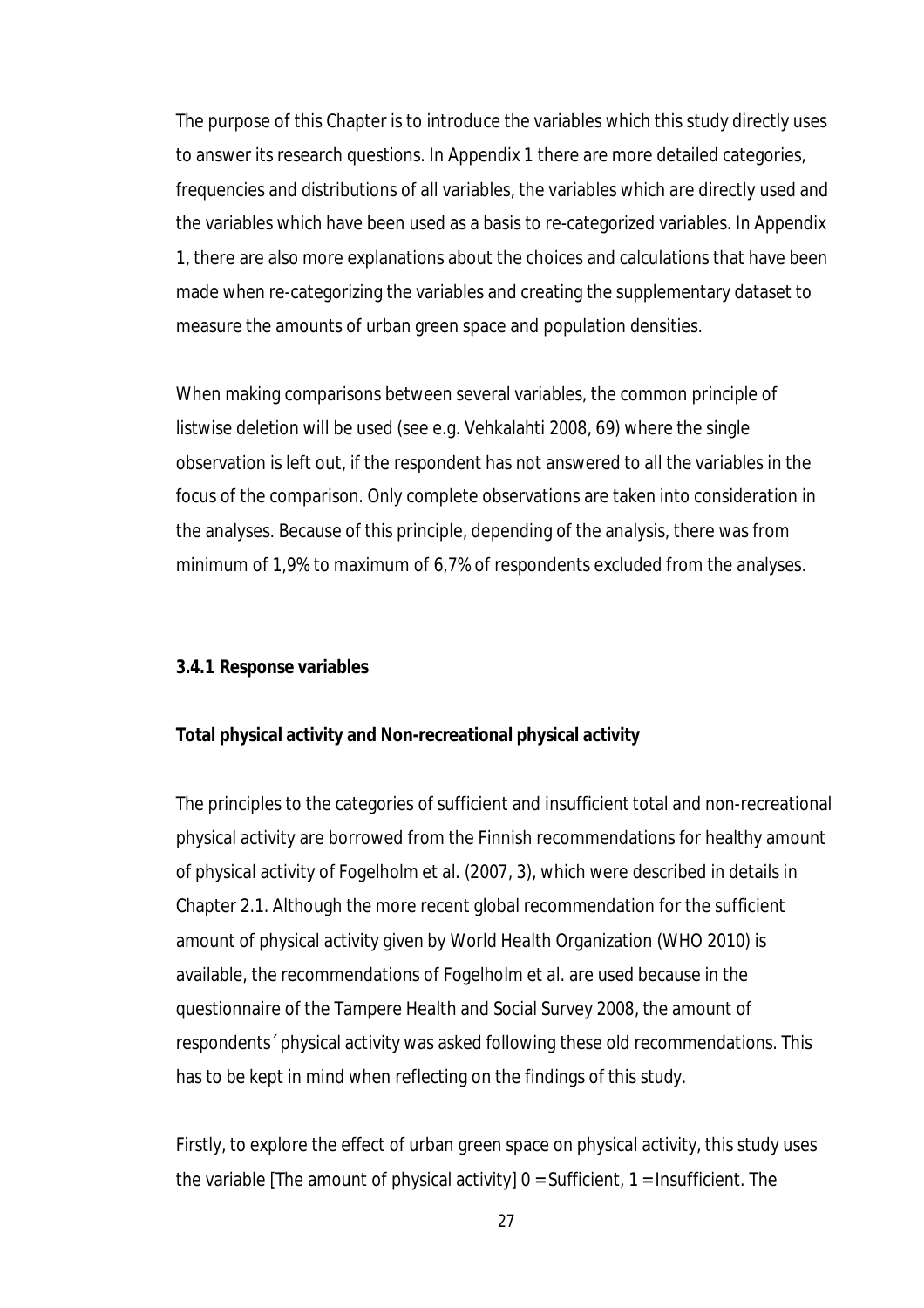variable was re-categorized from the original variables [q20 In your leisure time, how often do you take physical exercise that lasts at least 30 minutes and makes you breathe more heavily and sweat at least a little?] and [q21 On average, how many minutes a day do you walk or cycle to get from one place to another (e.g. to go to work or shopping)?].

Secondly, to focus the examination particularly to the effect of urban green space on respondent's non-recreational physical activity, this study will use the variable [Nonrecreational physical activity (e.g. walking or cycling for transportation purposes)] 0 = Sufficient, 1 = Insufficient. The variable was re-categorized from the original variable [q21 On average, how many minutes a day do you walk or cycle to get from one place to another (e.g. to go to work or shopping)?].

## **3.4.2 Explanatory variables**

#### **Amount of urban green space**

To measure the amounts of urban green space in a neighborhood, this study uses the variable [Amount of green space]. The variable was created for the use of this study using external statistics concerning the actual amounts of urban green space of a living area (Tampere: Kantakaupungin ympäristö- ja maisemaselvitys 2008, 76). These statistics of the amounts of urban green space contain only the green areas included in the governmental process of urban planning. Thus some green areas, such as private gardens or green roadside settings, are excluded from this analysis. This exclusion serves the aim of the analyses performed in this study well, because when including only the green areas in the governmental planning process, it can be assumed that those green areas are mostly accessible to all citizens. By using the statistics provided, survey respondents were re-categorized to four categories according to the amount of green space in their residential area. The following Picture 2 presents these four categories and their geographical distribution.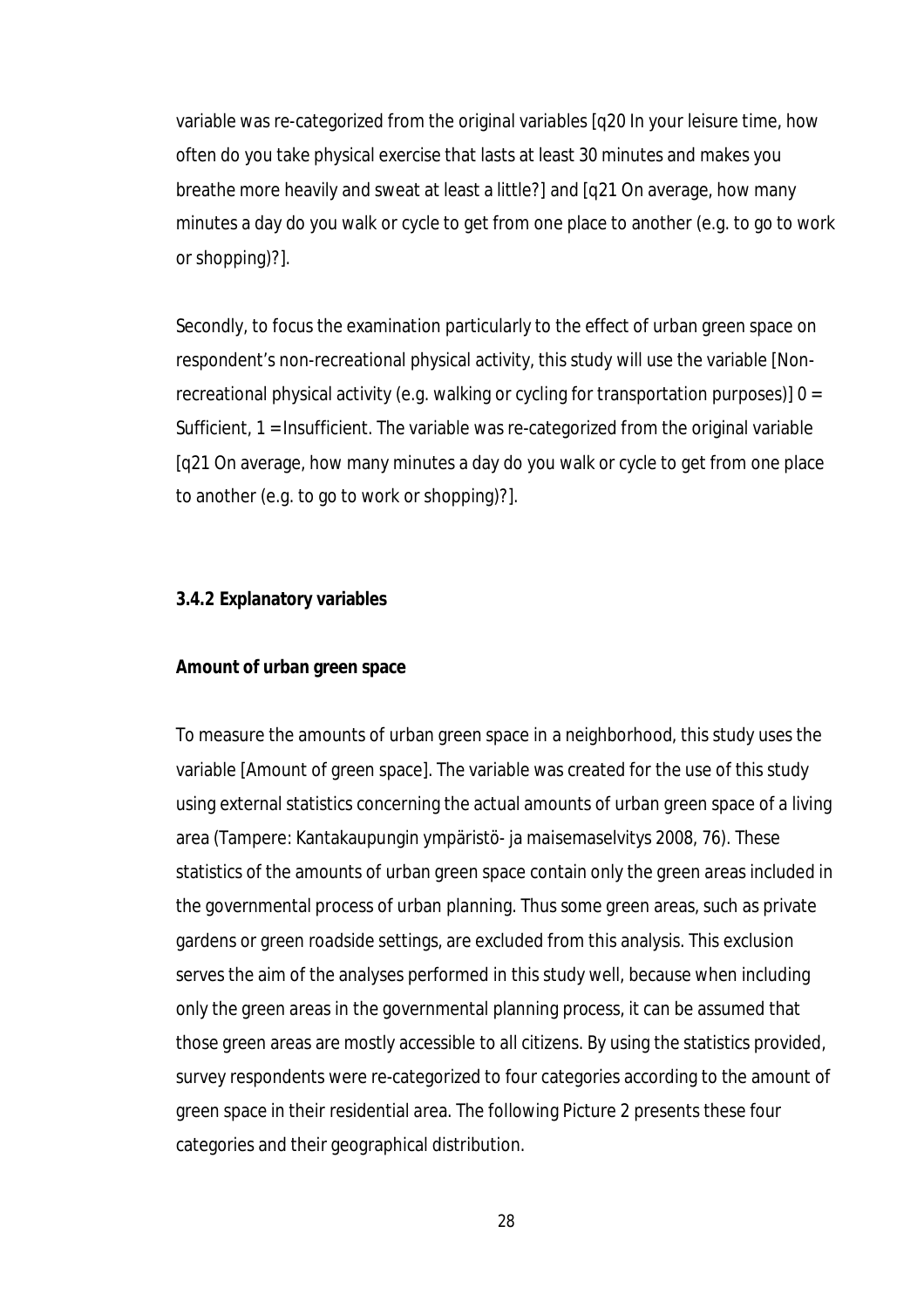

Picture 2. The four categories of urban green space in downtown Tampere; based on the external statistics concerning the amount of urban green space (Tampere: Kantakaupungin ympäristö- ja maisemaselvitys 2008, 76)

Along with urban green space, there are many other factors which affect the choices we make related to our physical activity. In this study, for the purpose of evaluating the reliability of the findings concerning the effect of urban green space on physical activity of people, the following variables are controlled.

## **Population density**

One of the aims of this study is to investigate the influence of population density on the relation between urban green space and physical activity. For that purpose, this study uses the variable [Population density (people per km2)], which is visually presented in the following Picture 3. The variable was created using external statistics measuring the population densities (Statistical Yearbook of the City of Tampere 2008- 2009, p. 11-13).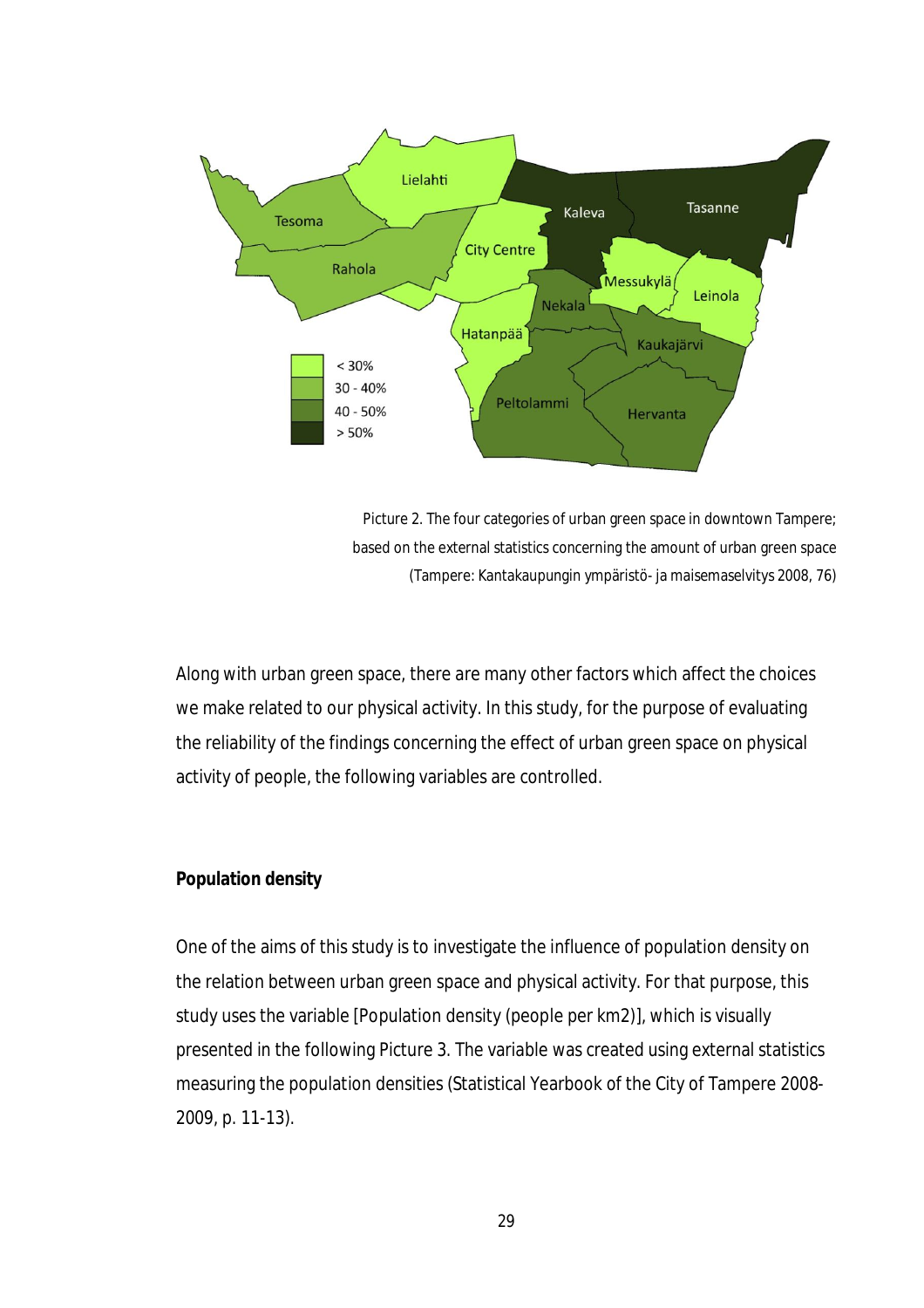

Picture 3. The four categories of population density in downtown Tampere; based on the external statistics concerning the population densities (Statistical Yearbook of the City of Tampere 2008-2009, 11-13)

It has to be kept in mind, that even though this study uses the categories of *high* or *highest* density, the population densities everywhere in Tampere are quite low, especially when compared internationally. So these categories of population densities, which this study uses, are comparable to each other but not to the categories used in many international studies with cities that have much more inhabitants and very high population densities.

## **Pedestrian and cycle lanes**

To elaborate the influence of the quality of walking and cycling lanes on the relation between urban green space and physical activity, this study uses the variable [Pedestrian and cycle lanes]. For this variable, the respondents who report that their living area has very good or fairly good pedestrian and cycle lanes were re-categorized in the category "good". The respondent who consider the pedestrian and cycle lanes of their living areas as fairly poor or poor, were re-categorized in the category "poor".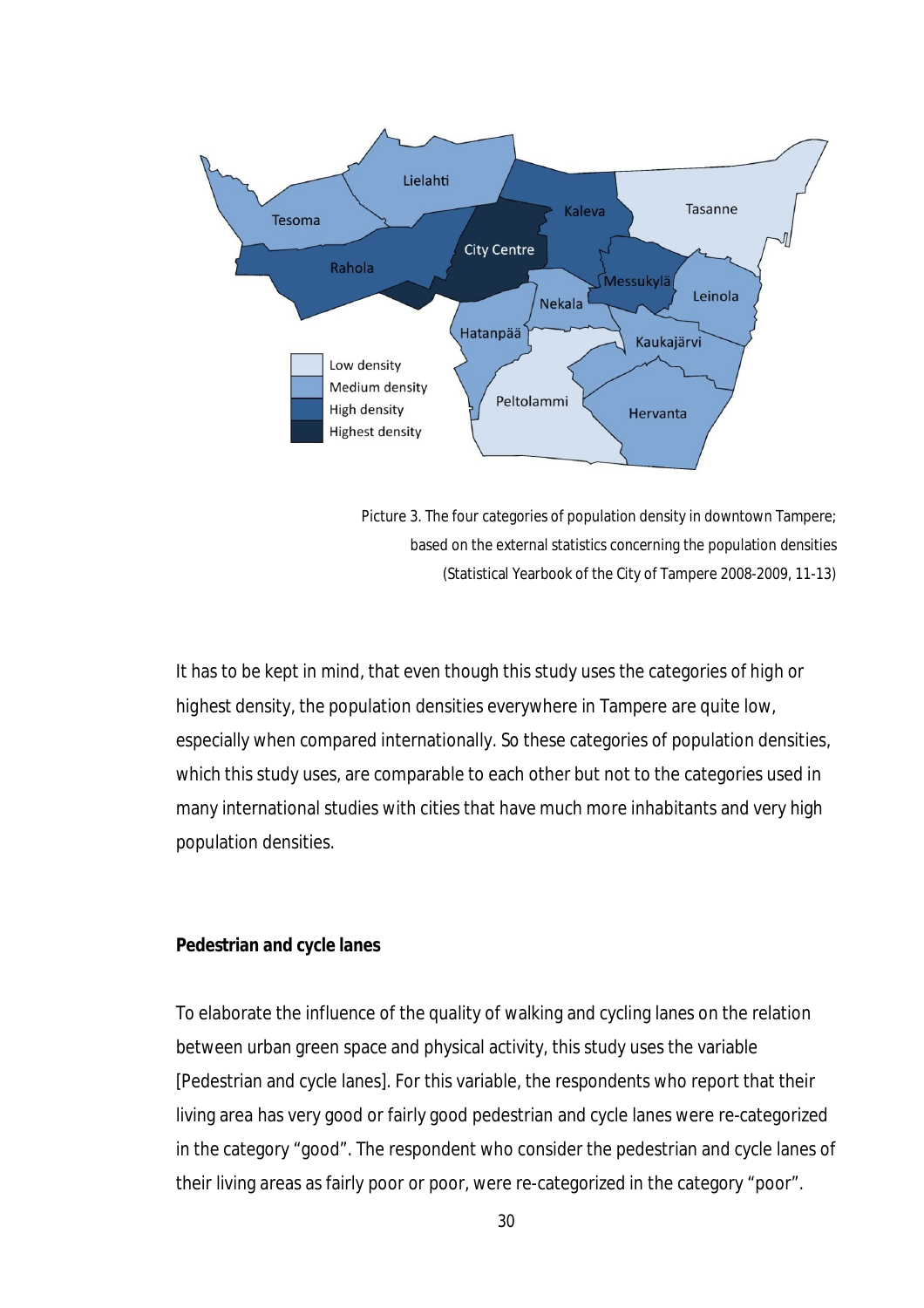When using this variable it has to be noticed that even after the re-categorizing of the variable there was only seven percent of the respondents who report the walking and cycling lanes of their living area as poor. So it seems that generally in downtown Tampere there are good walking and cycling facilities, regardless of the fact that the data was collected during winter time when the maintenance of light traffic lanes is treated commonly as secondary to the motor vehicle lanes.

## **Age, Gender and Education**

As it was described in Chapter 2, it is known that local environment has greater effect on health of certain groups of population. Because of that fact, the findings of this study will be elaborated with the variables [Age], [Gender] and [Education]. As mentioned before, in Appendix 1 there are presented more detailed categories, frequencies and distributions of all variables.

#### **4 RESULTS**

To recap, the interest of this study is to explore whether increased physical activity might be one process through which people gain good health from urban green space. Based on the earlier studies (e.g. Scjippering 2010; Maas et al. 2006; Ulrich 2006; Aspinall et al. 2013; Korpela et al. 2008), it has been assumed in this study that the respondents living in neighborhoods with more urban green space would feel themselves healthier than respondents living in areas with less urban green space. Firstly, a descriptive statistical analysis was performed to see whether this assumed relation between urban green space and health is existent in the sample of this study. The variables used in the analyses are introduced in detail in Chapter 3.4 and in Appendix 1.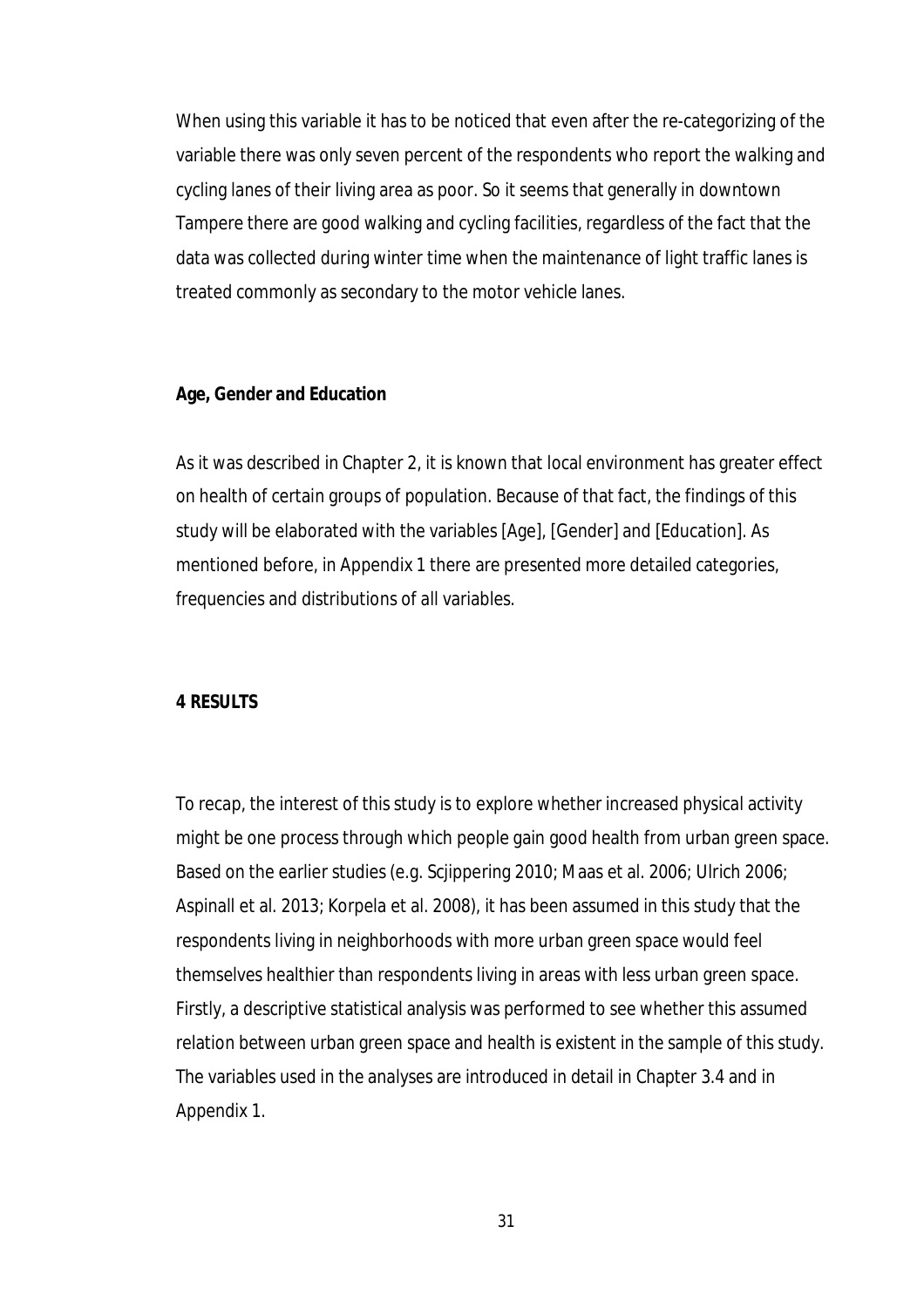From the cross tabulation below (Table 3), there can be seen a reasonably clear tendency of how respondents' self-perceived health increases with the amount of urban green space. When the amount of urban green space increases from less than 30% to more than 50%, the amount of respondents who feel their health good increases from 68,4% to 77,1%. So those who live in an area with more green space are likely to feel themselves healthier. According to  $X^2$ -test the result is statistically significant (P<0,05, df 6).

#### Table 3.

Cross tabulation:

## **The relation between urban green space and self-perceived health**

|                       |          | Health |       |      |       |
|-----------------------|----------|--------|-------|------|-------|
|                       |          | Good   | Fair  | Poor | Total |
| Amount of green space | $< 30\%$ | 68,4   | 23,5  | 8,1  | 100%  |
|                       | 30-40%   | 70,1   | 23,8  | 6,1  | 100%  |
|                       | 40-50%   | 72,8   | 21,2  | 6,0  | 100%  |
|                       | > 50%    | 77,1   | 14,8  | 8,1  | 100%  |
| $(N=2074)$            |          | 71%    | 21,8% | 7.2% | 100%  |

Variables: [Self-perceived health][Amount of urban green space]

Secondly, as seen from earlier health studies (e.g. Sallis et al. 2011; Lee et al. 2012), it is evident that sufficient physical activity increases health. The following Graph 1 illustrates of how the sufficient total physical activity (according to the recommendations by Fogelholm et al. 2007) affects the respondents' self-perceived health in the sample of this study. Graph 2 shows the influence of sufficient nonrecreational physical activity on respondents' self-perceived health.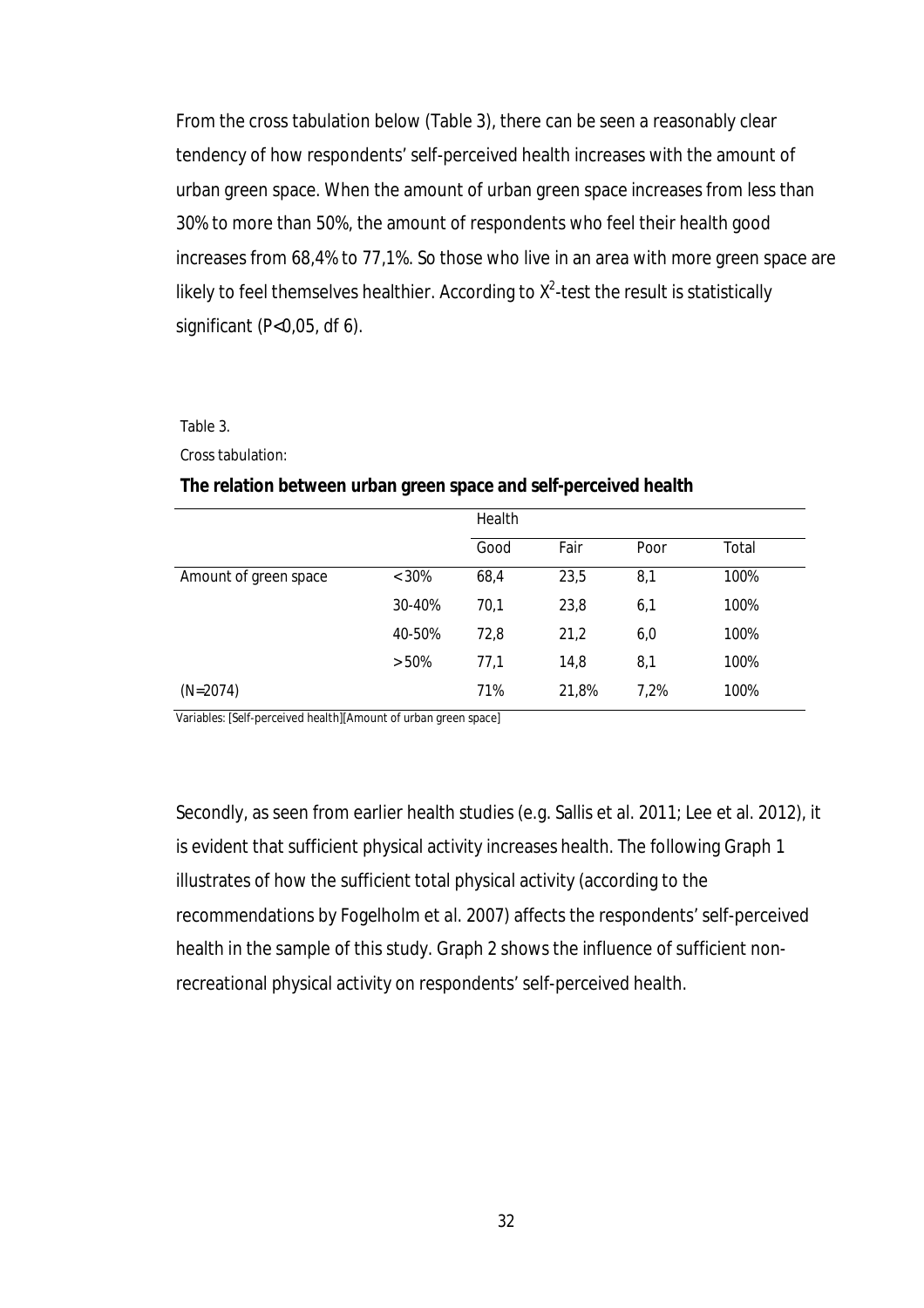#### Graph 1.

## **Total physical activity and self-perceived health**

Variables: [Total physical activity] and [Self-perceived health] N=2028



## Graph 2.

## **Non-recreational physical activity and self-perceived health**

Variables: [Non-recreational physical activity] and [Self-perceived health] N=2034



The results of these analyses, as shown in the Graph 1 and 2, indicate that sufficient amount of physical activity has clear positive effect on respondents' self-perceived health. As it was expected, respondents who practice sufficient amount of physical activity report a much better health, when compared to the group with insufficient physical activity.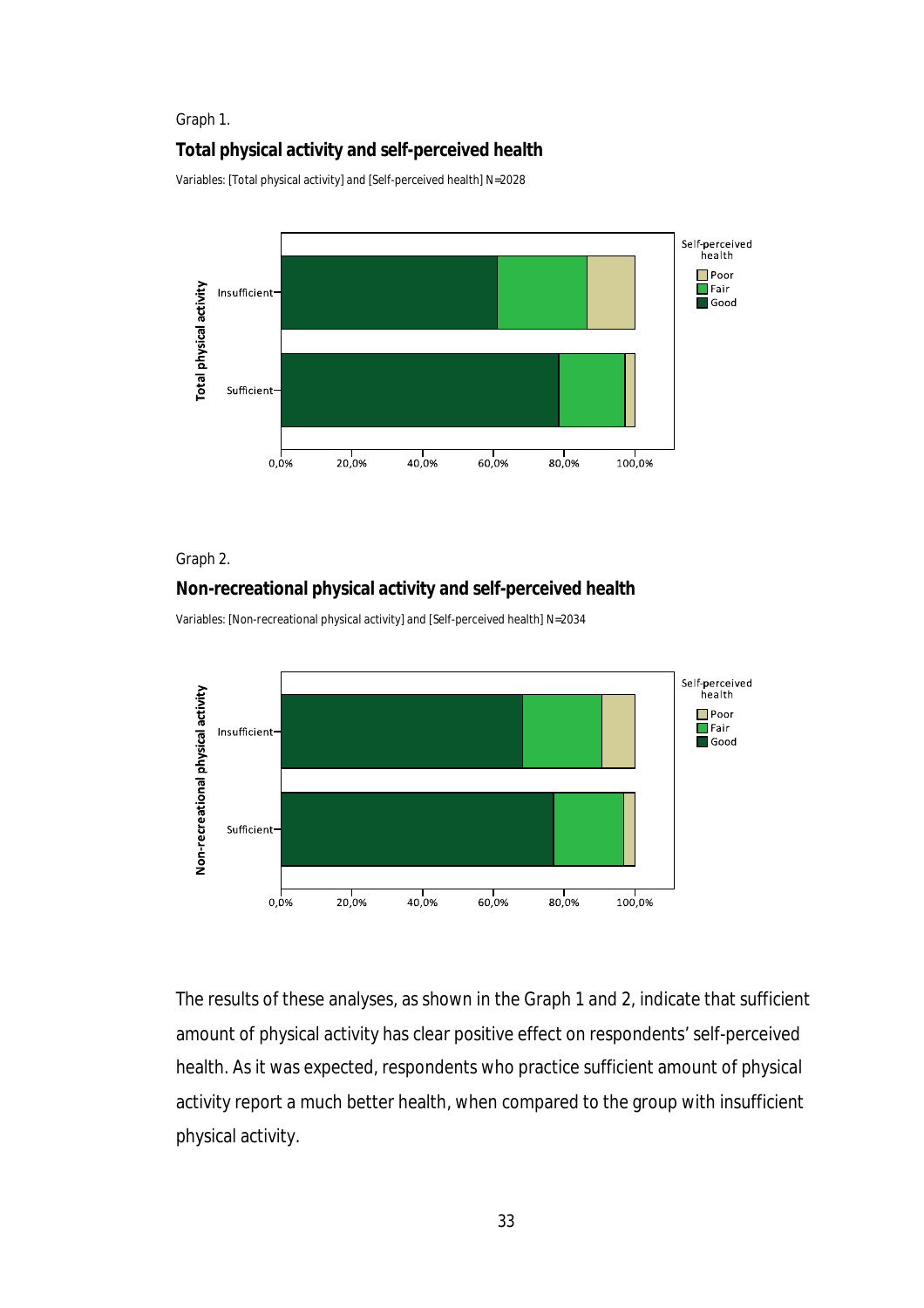The influence of sufficient physical activity on self-perceived health is particularly visible when using total physical activity as an indicator, but the same trend can also be seen when using the variable measuring particularly non-recreational physical activity. In the group that practices sufficient amount of total physical activity (Graph 1.), there are just a few respondents who announce their heath being only poor, when in the group of respondents who practice insufficient amount of total physical activity there are almost 15% of respondents reporting poor health. So in the group with sufficient total physical activity, there are almost 20% more people announcing their health being good than in the group with insufficient total physical activity.

Similarly, in the group with sufficient non-recreational physical activity (Graph 2.), there are clearly more respondents reporting good health (77%) than in the group with insufficient non-recreational physical activity (68%). In the group with sufficient nonrecreational physical activity there are only 3% of respondents stating their health being poor, when in the group with insufficient non-recreational physical activity, there are 9% of respondents who feel their health being only poor.

## **4.1 Urban green space and total physical activity**

The following chapters of this study will focus on their main goal, which is to explore further the relation between urban green space and people's total physical activity and non-recreational physical activity. Using a dataset from 2079 Finnish respondents, this study will explore these relations by performing two binary logistic regression analyses. The first analysis, presented in this Chapter, examines how urban green space affects respondents´ total physical activity. Secondly, in the following Chapter 4.2, the analysis is focused to explore how urban green space affects particularly respondents´ nonrecreational physical activity, meaning walking and cycling for transportation purposes. The data, method and the variables are introduced in details in Chapter 3 and in Appendix 1. The Syntax of the analyses can be found from Appendix 2.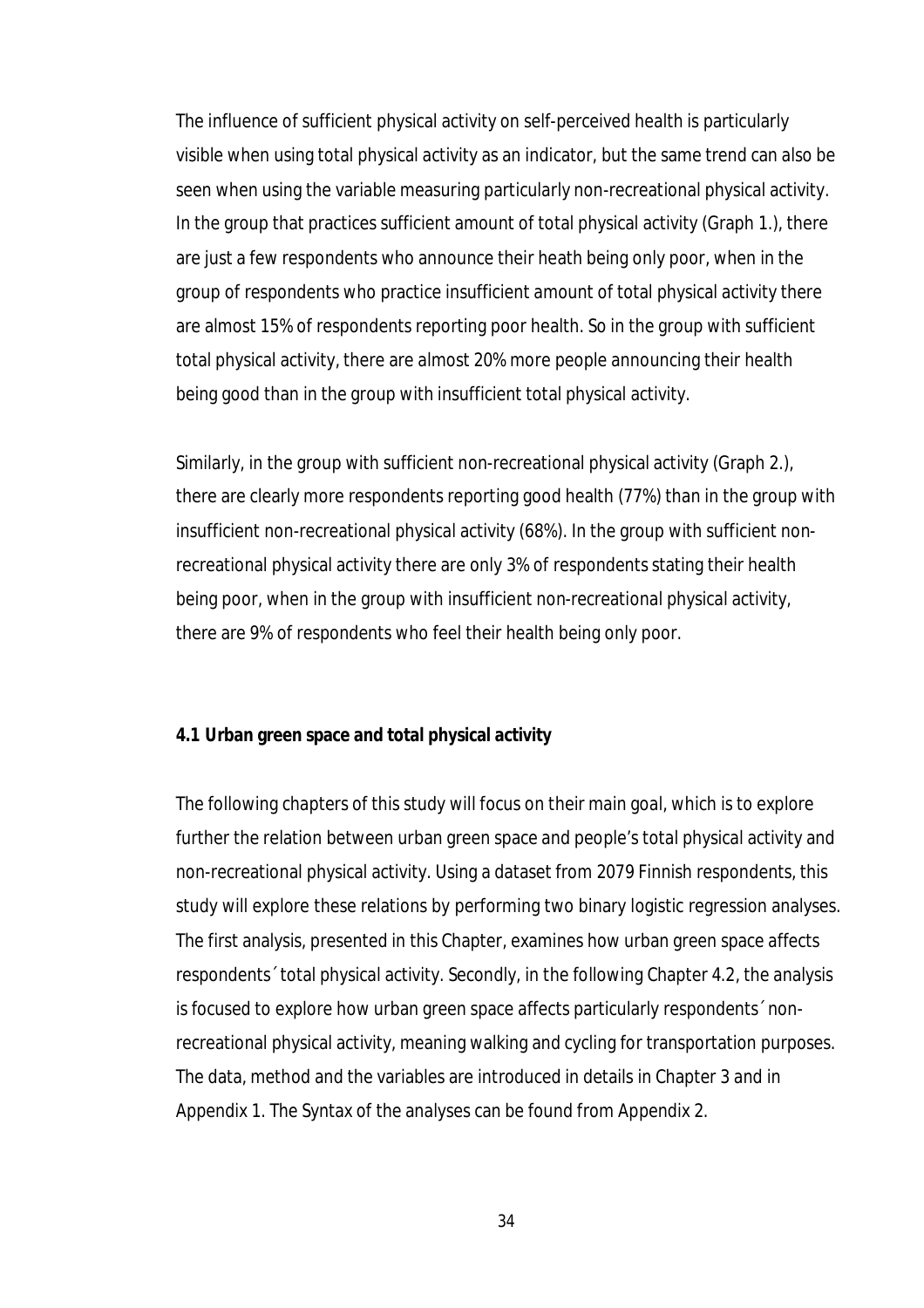Binary logistic regression analyses are used to explore respondents´ likelihood of being more or less physically active when living in a neighborhood with more green space, compared to the respondents living in neighborhoods with less green space. In the later parts of the analyses, to evaluate the reliability of the findings, the influence of population density, quality of walking and cycling facilities and the basic demographic characteristics of age, gender and education will be controlled.

To shortly recap the variables used in the analyses;

- amount of urban green space is measured in four categories, from less than 30% to more than 50%,
- total physical activity and non-recreational physical activity are measured with the dichotomized variable, 0=Sufficient amount and 1=Insufficient amount,
- population density is categorized in four categories, from low to highest density,
- the quality of walking and cycling lanes is categorized in two categories, good and poor
- and education is categorized in two categories, lower level education and higher level education.

Though the earlier researches exploring the relation between urban green space and physical activity have reported contradictory results, in this study it was hypothesized that there is a positive effect of urban green space on total physical activity of people. However, the results of the Model 1 (Table 4) indicate an unexpected opposed trend to the hypothesis of this study. As Model 1 illustrates, when comparing the respondents who live in an area with more urban green space to those with less urban green space, the odds are greater concerning insufficient total physical activity (OR 1,22, 1,13, 1,04). The trend is most visible when comparing the respondents who live in a neighborhood with from 30 to 40% of urban green space to those with less than 30% of urban green space (OR 1,22, P=0,16).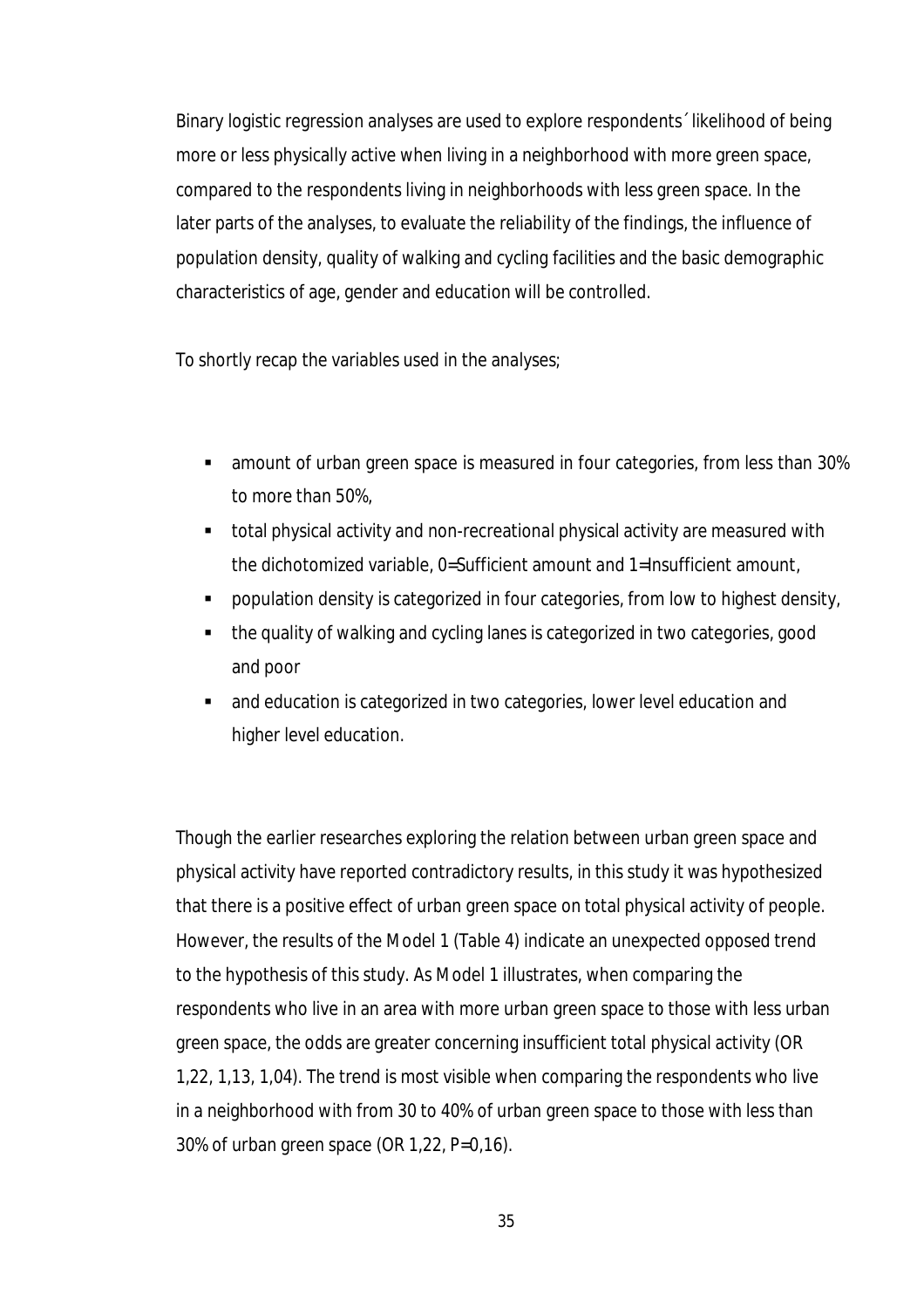#### Table 4.

Binary logistic regression analysis:

#### **Model 1**

Odds ratio <1, increased likelihood of sufficient total physical activity

Odds ratio >1, increased likelihood of insufficient total physical activity

| $(N=2033)$          |            |            |              |             | 95% Confidence level |
|---------------------|------------|------------|--------------|-------------|----------------------|
|                     |            | Odds ratio | Significance | Lower level | Upper level          |
| Model 1.            | $< 30\%$   | 1,00       |              |             |                      |
|                     | $30 - 40%$ | 1,22       | 0,16         | 0,93        | 1,60                 |
|                     | $40 - 50%$ | 1,13       | 0,24         | 0,92        | 1,40                 |
|                     | $> 50\%$   | 1.04       | 0,82         | 0,77        | 1,39                 |
| Nagelkerke R Square |            | 0,2%       |              |             |                      |

\* P< 0,05 (α = 5%), \*\* P< 0,01 (α = 1%), \*\*\* P< 0,001 (α =0.1%)

It is important to notice that many of the results have no statistical significance, so there are patterns of behavior to be found from the sample of this study, but these patterns lack the predictability in the formal confidence level of 95%. Also the degree of explanation (Nagelkerke R Square) is low. Thus there is a possibility that the found trend of greater odds for insufficient total physical activity associated with more urban green space is random in the nature. Despite this weakness in the analysis, the found relation will be investigated further by elaborating it with population density, walking and cycling facilities, age, gender and level of education. Firstly, the variable measuring the effect of population density of the neighborhood is added in Model 2 (Table 5). Secondly, the rest of the control variables will be added in Model 3 (Table 6).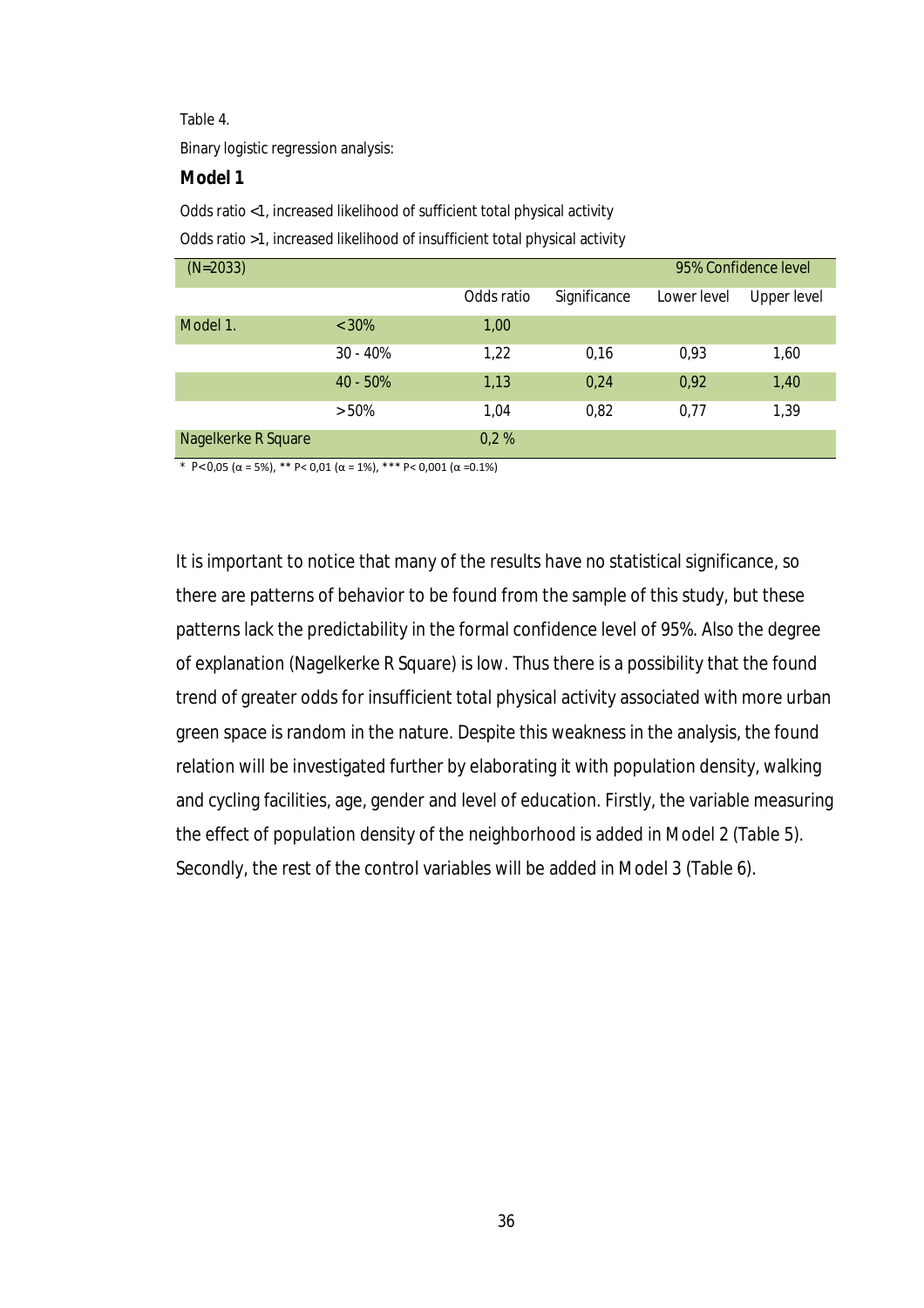#### Table 5.

Binary logistic regression analysis:

## **Model 2**

Odds ratio <1, increased likelihood of sufficient total physical activity

Odds ratio >1, increased likelihood of insufficient total physical activity

| $(N=2033)$          | 95% Confidence level   |            |              |             |                    |
|---------------------|------------------------|------------|--------------|-------------|--------------------|
|                     |                        | Odds ratio | Significance | Lower level | <b>Upper level</b> |
| Model 2.            | $< 30\%$               | 1,00       |              |             |                    |
|                     | $30 - 40%$             | 1,03       | 0,83         | 0,76        | 1,40               |
|                     | 40 - 50%               | 0,95       | 0,71         | 0,73        | 1,24               |
|                     | > 50%                  | 0,87       | 0,45         | 0.60        | 1,25               |
|                     | Low density            | 1,00       |              |             |                    |
|                     | Medium density         | 0,96       | 0,81         | 0,69        | 1,34               |
|                     | <b>High density</b>    | 0,96       | 0,82         | 0,66        | 1,39               |
|                     | <b>Highest density</b> | 0,67       | 0,06         | 0,44        | 1,02               |
| Nagelkerke R Square |                        | 0,6%       |              |             |                    |

\* P< 0,05 (α = 5%), \*\* P< 0,01 (α = 1%), \*\*\* P< 0,001 (α =0.1%)

Model 1 (Table 4) presented earlier displayed a trend that where there was more urban green space, people were more likely to belong into the group with insufficient total physical activity. When controlling the influence of population density in the Model 2 (Table 5), the effect of urban green space on insufficient total physical activity disappears or is reversed and becomes negative. Though the significance levels are not good, there is to be seen a clear effect of population density on the relation between urban green areas and total physical activity of people.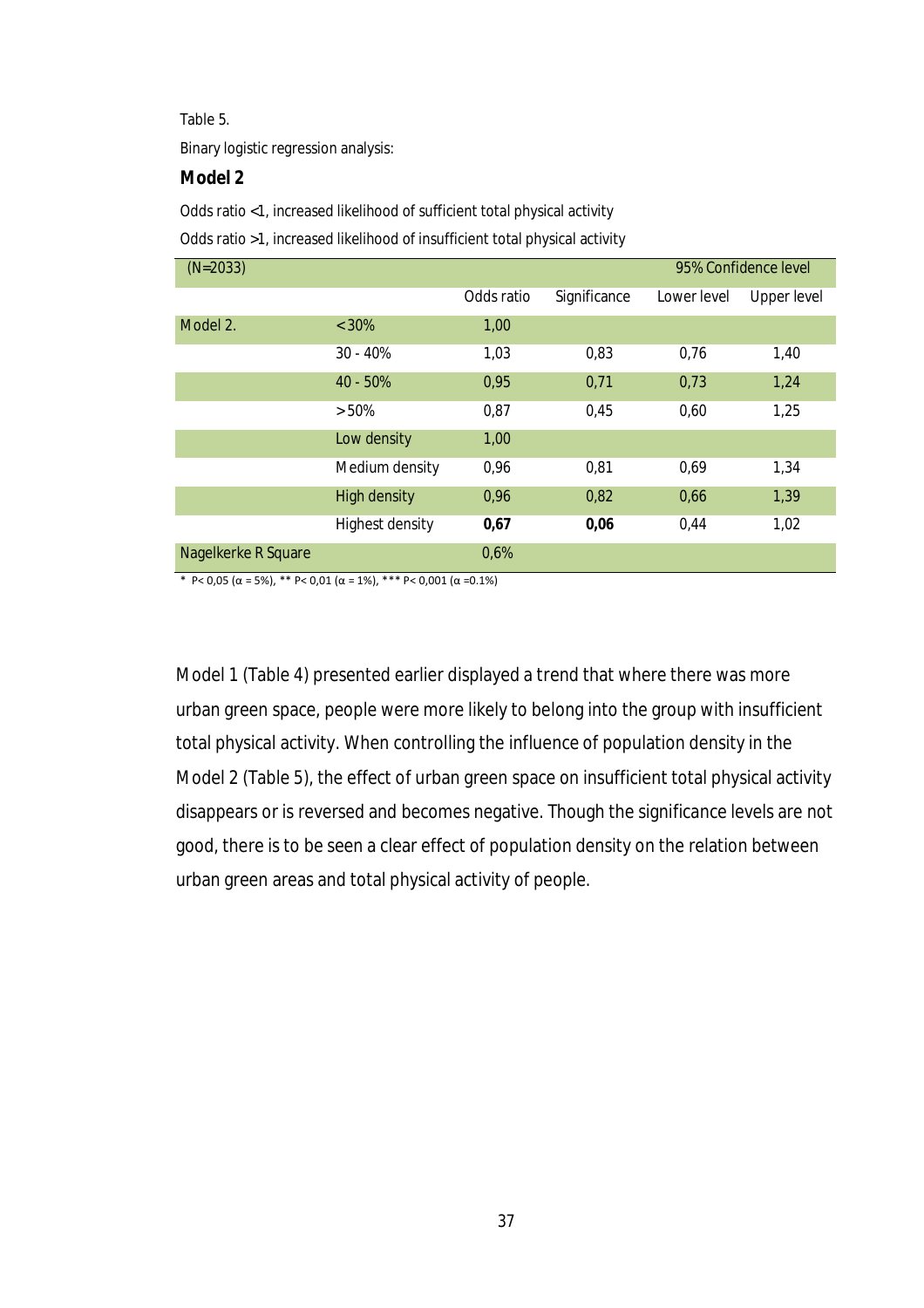#### Table 6.

Binary logistic regression analysis:

## **Model 3**

Odds ratio <1, increased likelihood of sufficient total physical activity

Odds ratio >1, increased likelihood of insufficient total physical activity

| $(N=1940)$          |                     |            |              |             | 95% Confidence level |
|---------------------|---------------------|------------|--------------|-------------|----------------------|
|                     |                     | Odds ratio | Significance | Lower level | <b>Upper level</b>   |
| Model 3.            | $< 30\%$            | 1,00       |              |             |                      |
|                     | 30 - 40%            | 1,00       | 0,98         | 0,74        | 1,37                 |
|                     | 40 - 50%            | 0,99       | 0,94         | 0,76        | 1,29                 |
|                     | > 50%               | 0,91       | 0,61         | 0,62        | 1,32                 |
|                     | Low density         | 1,00       |              |             |                      |
|                     | Medium density      | 0,97       | 0,87         | 0,69        | 1,36                 |
|                     | <b>High density</b> | 0,98       | 0,90         | 0,66        | 1,43                 |
|                     | Highest density     | 0,65       | 0,05         | 0,42        | 1,00                 |
|                     | Good                | 1,00       |              |             |                      |
|                     | Poor                | 1,05       | 0,81         | 0,73        | 1,51                 |
|                     | $\leq 25$           | 1,00       |              |             |                      |
|                     | $26 - 45$           | 1,22       | 0,19         | 0,90        | 1,66                 |
|                     | $45 - 60$           | 1,10       | 0,53         | 0,81        | 1,50                 |
|                     | $\geq 61$           | 1,39       | 0,03         | 1,03        | 1,88                 |
|                     | Female              | 1,00       |              |             |                      |
|                     | Male                | 1,16       | 0,11         | 0,97        | 1,41                 |
|                     | <b>Higher level</b> | 1,00       |              |             |                      |
|                     | Lower level         | 1,06       | 0,63         | 0,85        | 1,31                 |
| Nagelkerke R Square |                     | 1,4%       |              |             |                      |

\* P< 0,05 (α = 5%), \*\* P< 0,01 (α = 1%), \*\*\* P< 0,001 (α =0.1%)

When adding more variables in the Model 3 (Table 6), it hardly changes the odds of the Model 2 (Table 5). Though, what Model 3 indicates is that the respondents aged 61 or over seem to have particular risk to belong in the group with insufficient total physical activity. The degree of explanation (Nagelkerke R Square) is as low as 1,4% even after more variables were added to the model.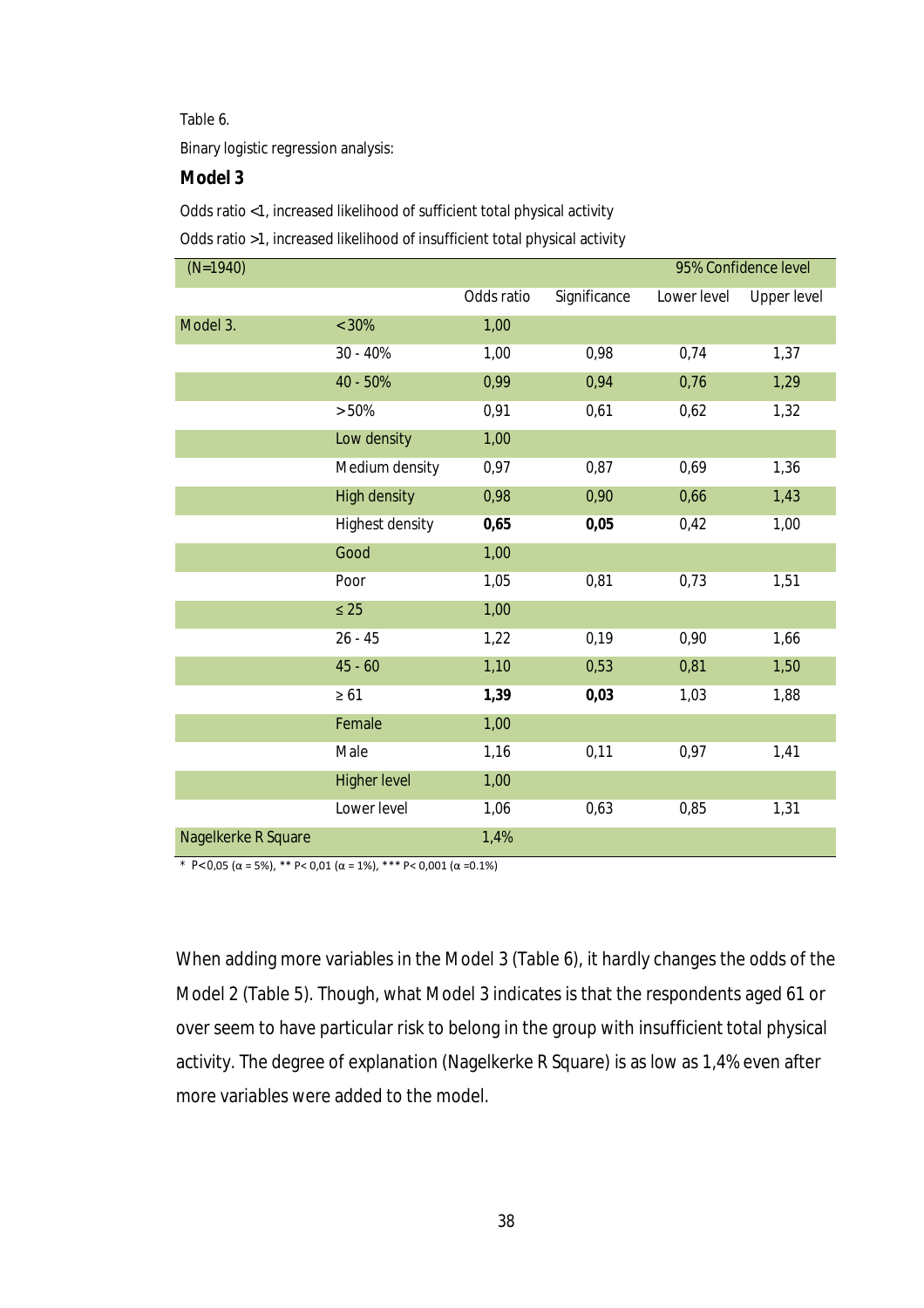#### **4.2 Urban green space and non-recreational physical activity**

When Chapter 4.1 earlier explored the relation between urban green space and total physical activity, the aim of the analyses of this Chapter is to investigate respondents` likelihood to belong into group with sufficient or insufficient non-recreational physical activity, associated with the amount of urban green space. As a non-recreational physical activity this study refers to the amount of walking and cycling for transportation purposes. Based on the suggestions from the earlier researches (e.g. Nielsen & Hansen 2007), it is hypothesized in this study that there is positive effect of urban green space on non-recreational physical activity of people. The variables this study uses to elaborate its findings are the same as in the analysis performed in Chapter 4.1.

As the results of the following Model 1 (Table 7) indicate, there is a similar style trend concerning the likelihood of insufficient non-recreational physical activity related to more urban green space-, as was found when analyzing the relation between urban green space and total physical activity. However, in this analysis, when taking into consideration only the amount of non-recreational physical activity the effect of urban green space on insufficient physical activity is more obvious. Strong evidence was found especially when comparing the category of from 30 to 40% (OR 1.43, P=0.01) of urban green space to the category of less than 30% of urban green space. This result means that the respondents living in an area which has from 30 to 40% of urban green space-, have clearly increased likelihood of insufficient physical activity when compared to the respondents living in an area with less than 30% of urban green space.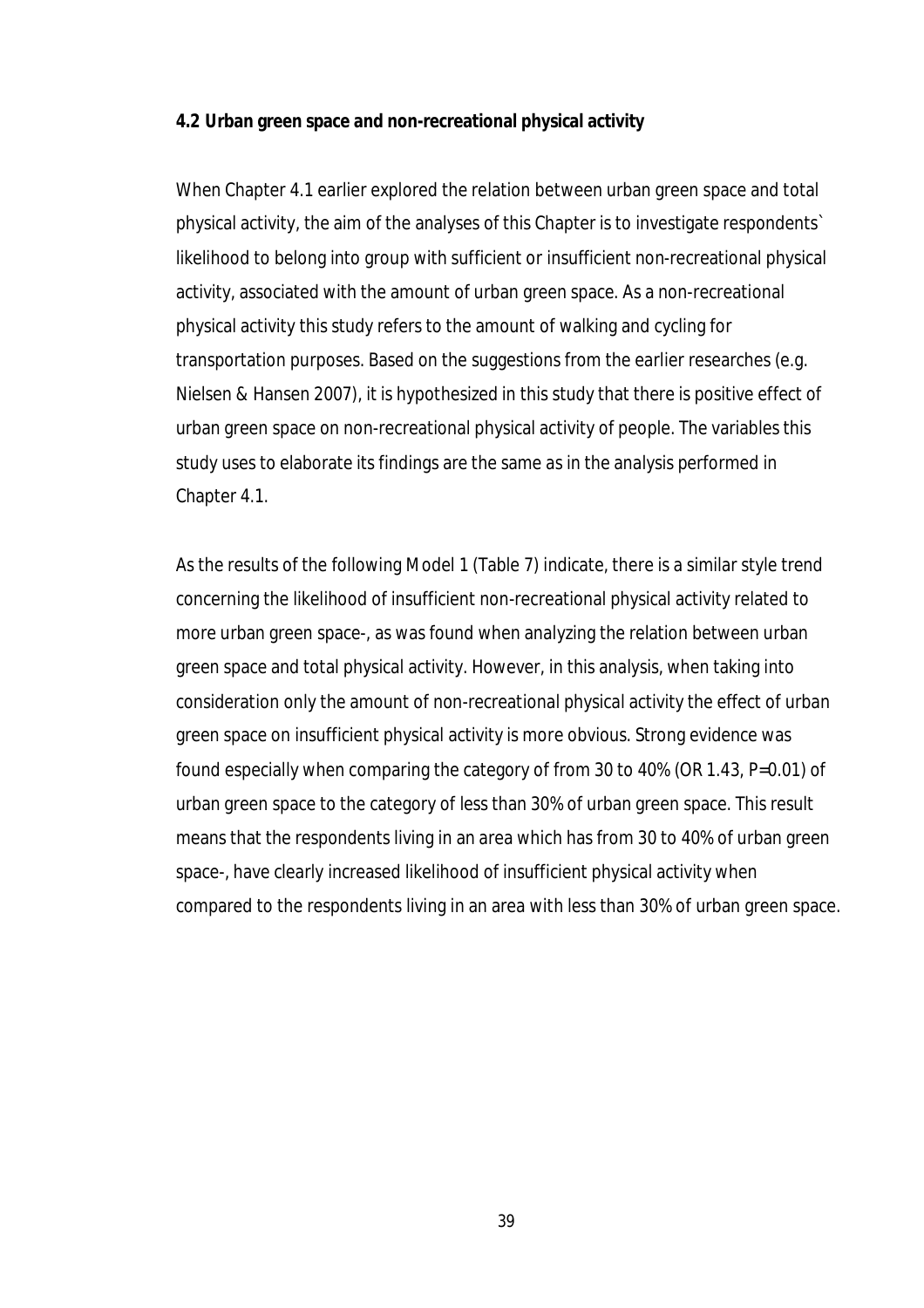#### Table 7.

Binary logistic regression analysis:

### **Model 1**

Odds ratio <1, increased likelihood of sufficient non-recreational physical activity

Odds ratio >1, increased likelihood of insufficient non-recreational physical activity

| $(N=2039)$          |            |            |              | 95% Confidence level |             |
|---------------------|------------|------------|--------------|----------------------|-------------|
|                     |            | Odds ratio | Significance | Lower level          | Upper level |
| Model 1.            | $< 30\%$   | 1,00       |              |                      |             |
|                     | $30 - 40%$ | 1,43       | 0,01         | 1,08                 | 1,89        |
|                     | $40 - 50%$ | 1,16       | 0,17         | 0,94                 | 1,43        |
|                     | $> 50\%$   | 1.14       | 0,38         | 0,85                 | 1,54        |
| Nagelkerke R Square |            | 0,4%       |              |                      |             |

\* P< 0,05 (α = 5%), \*\* P< 0,01 (α = 1%), \*\*\* P< 0,001 (α =0.1%)

However, when controlling the influence of population density (Model 2, Table 8), the effect of urban green space on insufficient non-recreational physical activity turns more random or is even reversed, to negative odds. This trend is similar with the trend which considered the effect of urban green space on the amount of total physical activity, presented in earlier Chapter 4.1.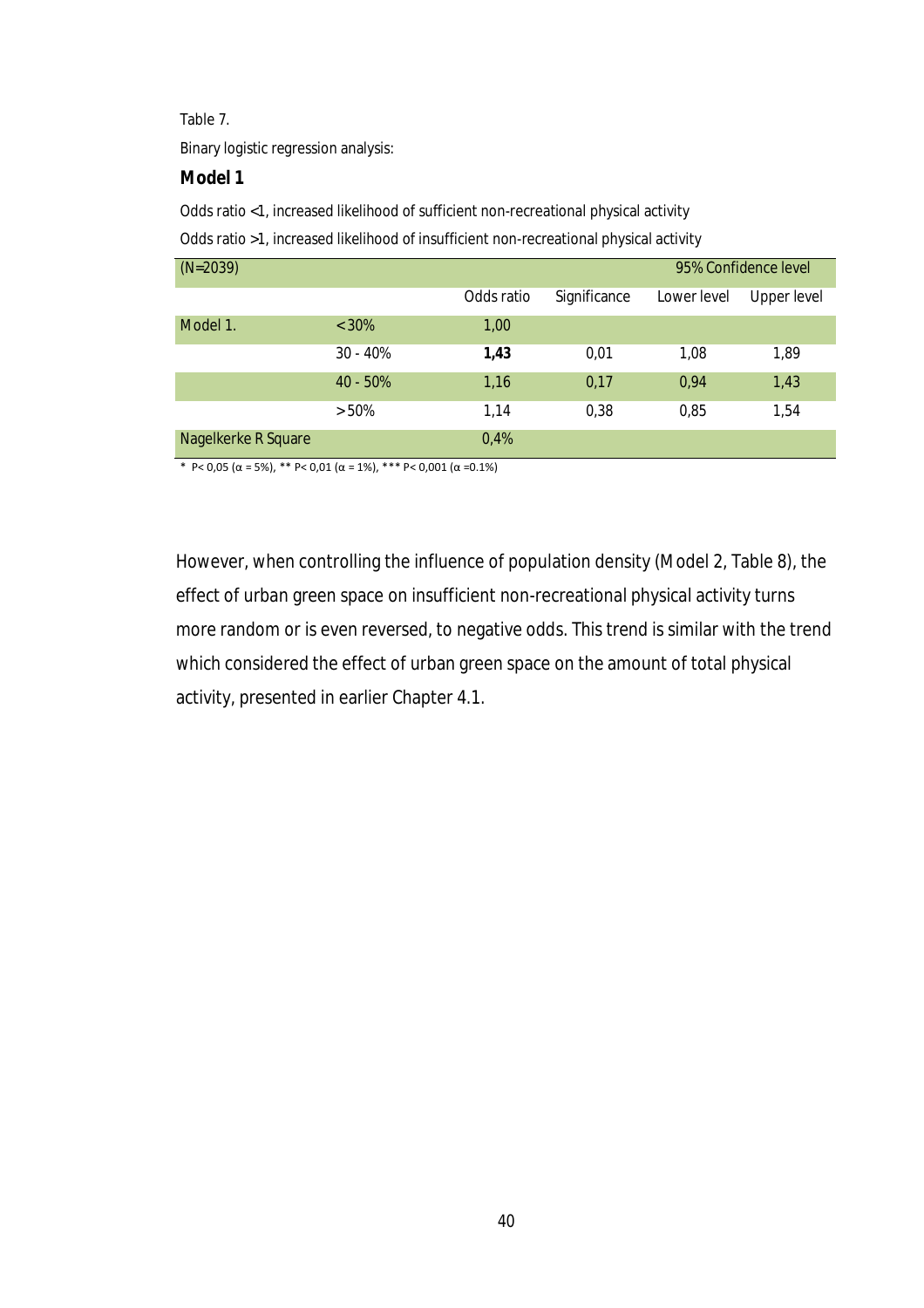#### Table 8.

Binary logistic regression analysis:

#### **Model 2**

Odds ratio <1, increased likelihood of sufficient non-recreational physical activity

Odds ratio >1, increased likelihood of insufficient non-recreational physical activity

| $(N=2039)$          |                        |            |              |             | 95% Confidence level |
|---------------------|------------------------|------------|--------------|-------------|----------------------|
|                     |                        | Odds ratio | Significance | Lower level | Upper level          |
| Model 2.            | $< 30\%$               | 1,00       |              |             |                      |
|                     | $30 - 40%$             | 1,11       | 0,51         | 0,81        | 1,52                 |
|                     | 40 - 50%               | 0,87       | 0,31         | 0,67        | 1,14                 |
|                     | $> 50\%$               | 0,78       | 0,18         | 0,54        | 1,12                 |
|                     | Low density            | 1,00       |              |             |                      |
|                     | Medium density         | 0,67       | 0,03         | 0,48        | 0,95                 |
|                     | <b>High density</b>    | 0,75       | 0,14         | 0,51        | 1,10                 |
|                     | <b>Highest density</b> | 0,43       | 0,00         | 0,28        | 0,65                 |
| Nagelkerke R Square |                        | 2,3%       |              |             |                      |

\* P< 0,05 (α = 5%), \*\* P< 0,01 (α = 1%), \*\*\* P< 0,001 (α =0.1%)

After controlling the influence of population density in Model 2, when comparing the category with from 30 to 40% of urban green space to the category with less than 30% of urban green space, there is still greater odds for insufficient physical activity to be seen but  $X^2$ -test gives no statistical evidence to support this result anymore (P=0,51). When comparing the rest of the categories to the category with less than 30% of urban green space, odds turn to negative. This means that when taking into consideration the positive influence of population density on non-recreational physical activity of people, urban green space seem to increase the likelihood of sufficient nonrecreational physical activity. Though, as in the earlier analysis, it is important to notice that although there are trends to be seen, many of the results have no statistical significance in the formal confidence level of 95% and the degree of explanation is low.

In the following Model 3 (Table 9), the relation between urban green space and nonrecreational physical activity will be elaborated further by controlling the influence of the quality of pedestrian and cycling lanes, age, gender and the level of education. As it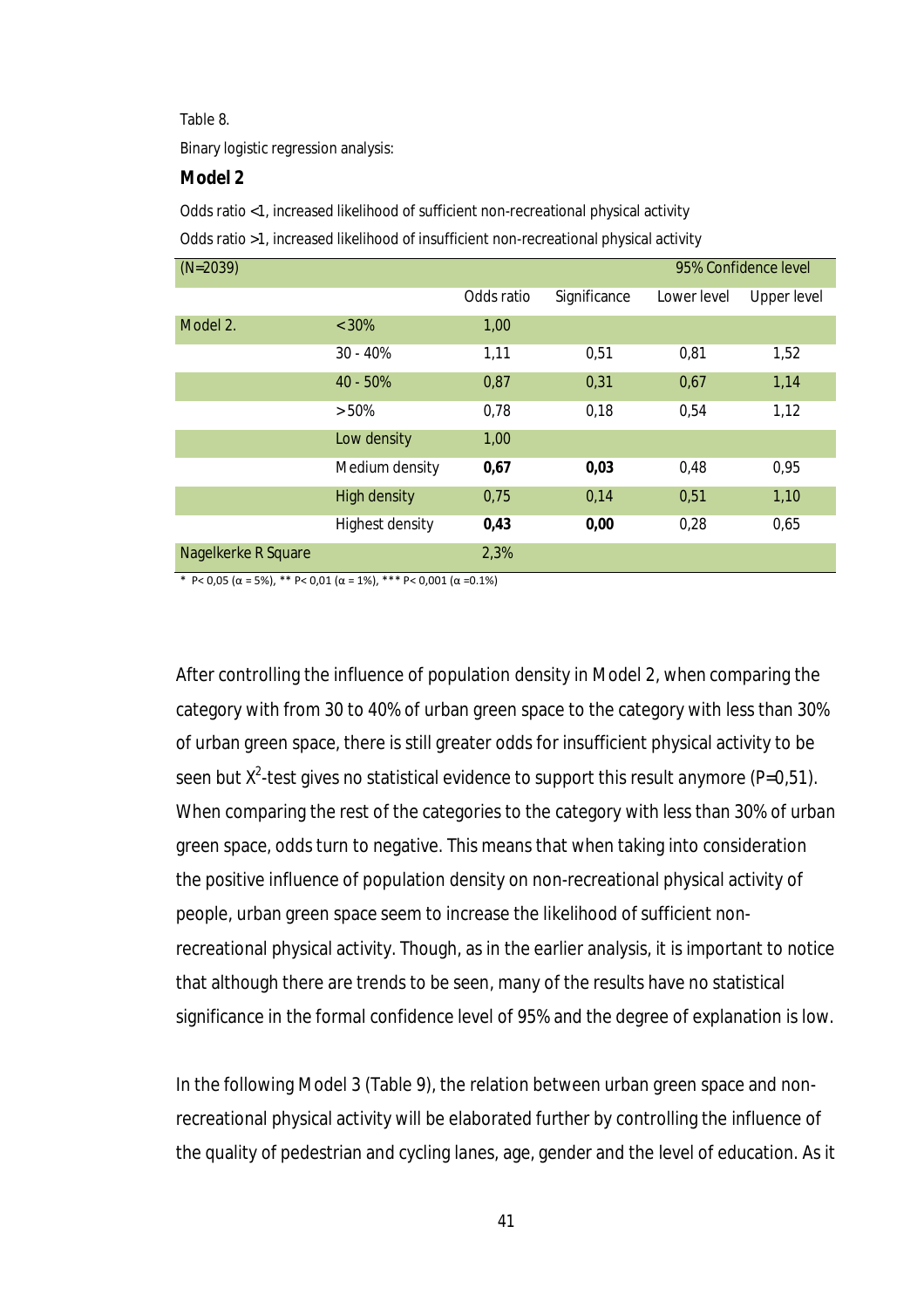can be seen from the Model 3 (Table 9), when controlled with more variables, the effect of urban green space on non-recreational physical activity results a bit stronger than in the Model 2, though the results still lack the statistical significance in the formal confidence level of 95%.

#### Table 9.

Binary logistic regression analysis:

#### **Model 3**

Odds ratio <1, increased likelihood of sufficient non-recreational physical activity

Odds ratio >1, increased likelihood of insufficient non-recreational physical activity

| $(N=1946)$          |                        |            |              | 95% Confidence level |                    |  |
|---------------------|------------------------|------------|--------------|----------------------|--------------------|--|
|                     |                        | Odds ratio | Significance | Lower level          | <b>Upper level</b> |  |
| Model 3.            | $< 30\%$               | 1,00       |              |                      |                    |  |
|                     | 30 - 40%               | 1,09       | 0,61         | 0,79                 | 1,50               |  |
|                     | 40 - 50%               | 0,84       | 0,21         | 0,64                 | 1,10               |  |
|                     | > 50%                  | 0,75       | 0,15         | 0,51                 | 1,10               |  |
|                     | Low density            | 1,00       |              |                      |                    |  |
|                     | Medium density         | 0,66       | 0,02         | 0,46                 | 0,94               |  |
|                     | <b>High density</b>    | 0,71       | 0,09         | 0,48                 | 1,06               |  |
|                     | <b>Highest density</b> | 0,39       | 0,00         | 0,25                 | 0,61               |  |
|                     | Good                   | 1,00       |              |                      |                    |  |
|                     | Poor                   | 0,91       | 0,63         | 0,63                 | 1,32               |  |
|                     | $\leq 25$              | 1,00       |              |                      |                    |  |
|                     | $26 - 45$              | 0,91       | 0,52         | 0,67                 | 1,23               |  |
|                     | $45 - 60$              | 0,67       | 0,01         | 0,49                 | 0,91               |  |
|                     | $\geq 61$              | 0,90       | 0,50         | 0,67                 | 1,22               |  |
|                     | Female                 | 1,00       |              |                      |                    |  |
|                     | Male                   | 1,35       | 0,00         | 1,12                 | 1,64               |  |
|                     | <b>Higher level</b>    | 1,00       |              |                      |                    |  |
|                     | Lower level            | 0,73       | 0,01         | 0,59                 | 0,91               |  |
| Nagelkerke R Square |                        | 3,3%       |              |                      |                    |  |

\* P< 0,05 (α = 5%), \*\* P< 0,01 (α = 1%), \*\*\* P< 0,001 (α =0.1%)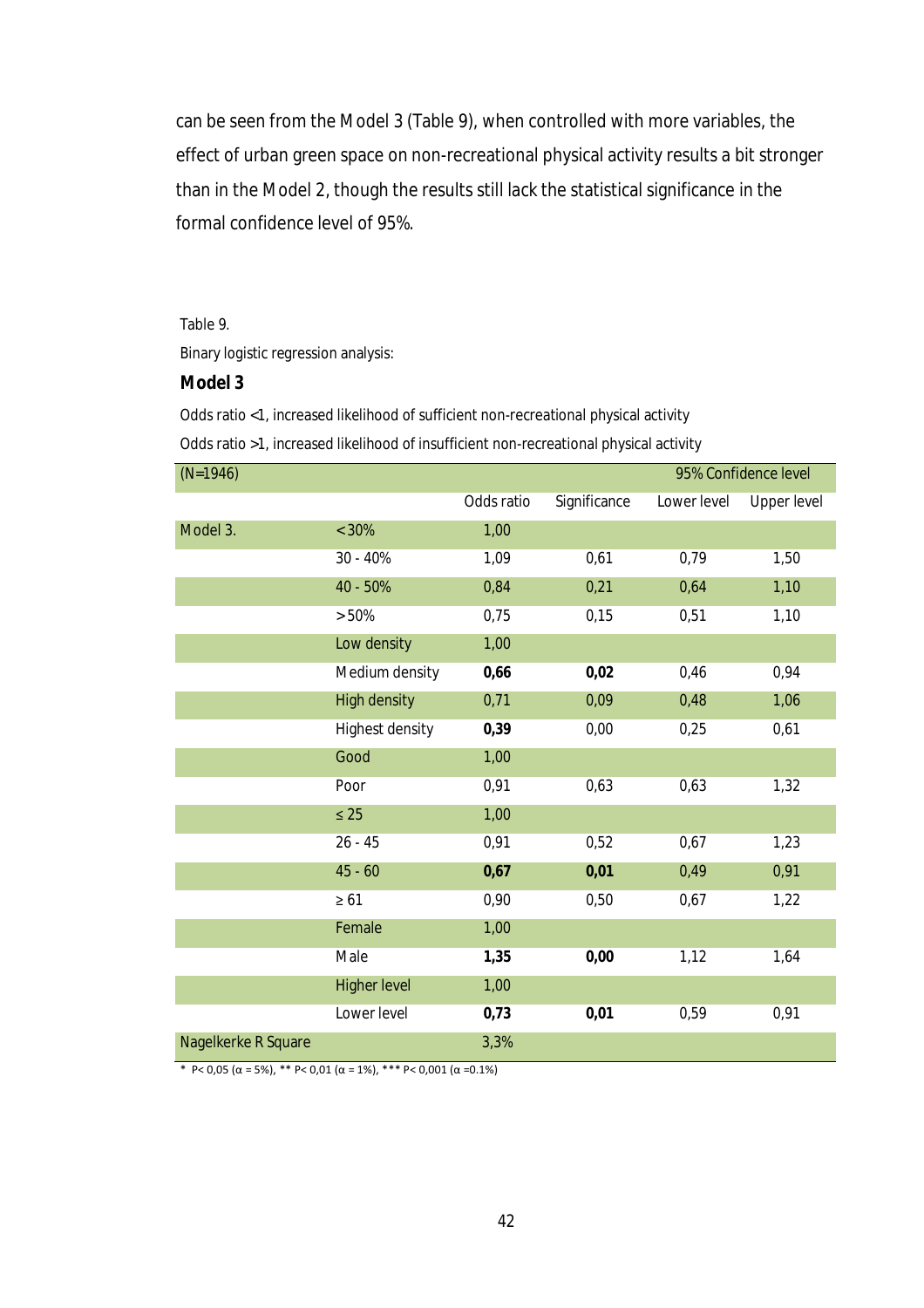The findings from the last part of the analysis (Model 3, Table 9) draws attention to the factors with which urban green space seems to support sufficient non-recreational physical activity. Strong evidence still remains concerning particularly the necessity of sufficient population density. So the main result emerging from the analyses of in this study is that urban green space seems to encourage non-recreational physical activity when certain conditions exists, from which the most obvious is sufficient population density. The influence of population density on increased non-recreational physical activity can be seen already when comparing the respondents living in medium density neighborhood to respondents living in low density neighborhood, though the influence is most clearly seen when comparing the respondents living in highest density neighborhood to respondents from low density neighborhood. So according to the findings from the analyses performed in this study, even medium population density seems enough to increase the odds for sufficient non-recreational physical activity associated with more urban green space.

Model 3 (Table 9) also indicates that population groups who have greater odds to belong in the group with sufficient non-recreational physical activity (when controlled with the variables used in this analysis) are people aged from 45 to 60, people with lower level education and women (not presented: OR 0,78, P<0,05). Men seem to have a particular risk of belonging in group with insufficient non-recreational physical activity. The degree of explanation (Nagelkerke R Square) rises from 0.4% to 3.3%, when more variables were added in the Model 3.

When looking at the maps of the downtown Tampere (Picture 2 and Picture 3 in Chapter 3.4.2), presented with the categories of the amounts of urban green space and population densities, it can be seen that there is a neighborhood called Kaleva which has both, relatively high population density and high amount of urban green space. The last analysis of this study (Table 10 below) examines whether there can be found a visible difference concerning the amount of respondents' non-recreational physical activity living in Kaleva, when compared to the respondents from other neighborhoods.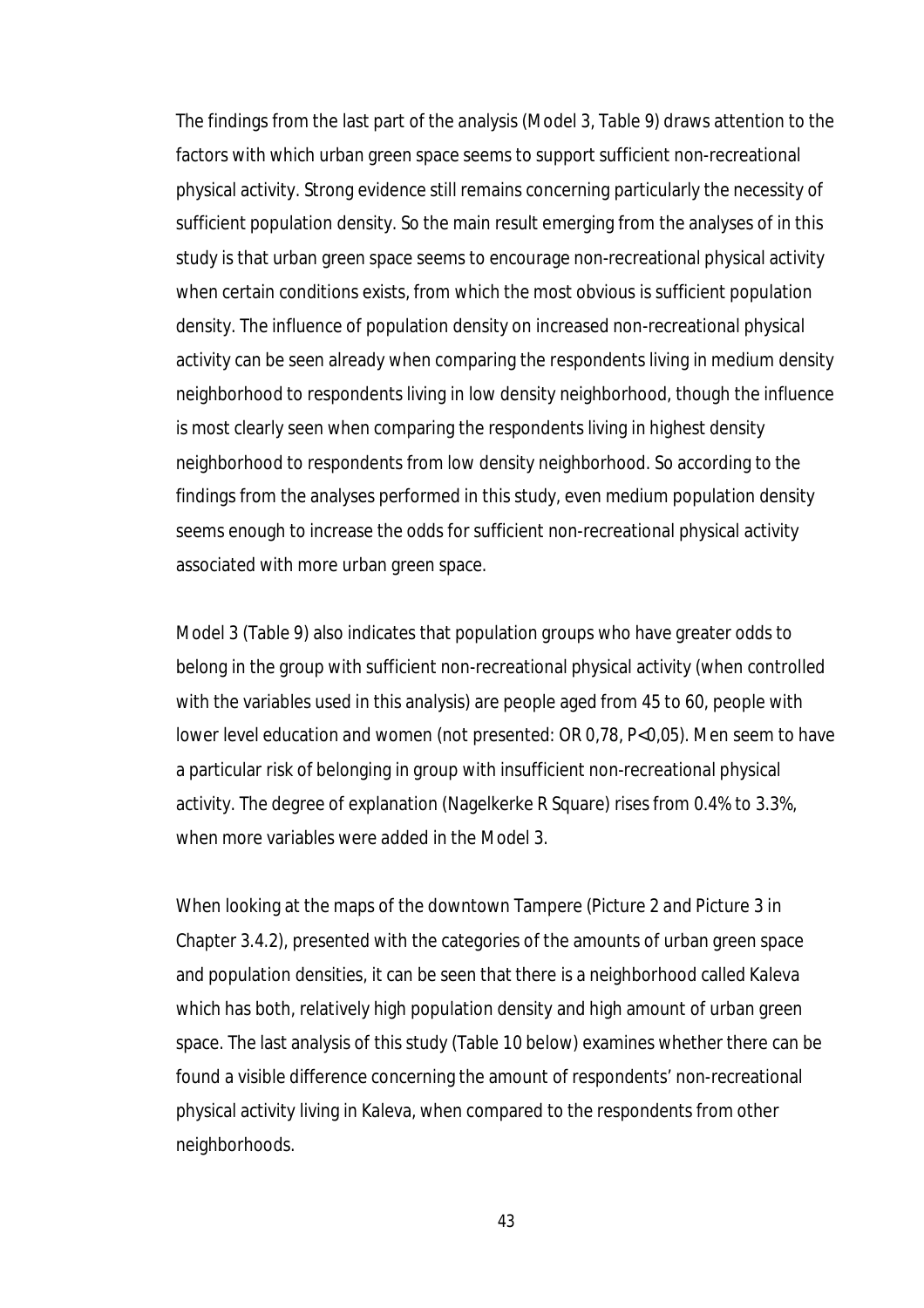Table 10.

Cross tabulation:

#### **Neighborhood differences concerning respondents´**

|              |             | Non-recreational |                   |       |  |
|--------------|-------------|------------------|-------------------|-------|--|
|              |             |                  | physical activity |       |  |
|              |             | Sufficient %     | Insufficient %    | Total |  |
| Neighborhood | City Centre | 46,7             | 53,3              | 100%  |  |
|              | Tesoma      | 34,9             | 65,1              | 100%  |  |
|              | Lielahti    | 37,4             | 62,6              | 100%  |  |
|              | Rahola      | 29,2             | 70,8              | 100%  |  |
|              | Messukylä   | 29,2             | 70,8              | 100%  |  |
|              | Leinola     | 36               | 64                | 100%  |  |
|              | Tasanne     | 20,3             | 79,7              | 100%  |  |
|              | Kaleva      | 44,2             | 55,8              | 100%  |  |
|              | Hatanpää    | 39,2             | 60,8              | 100%  |  |
|              | Peltolammi  | 36               | 64                | 100%  |  |
|              | Nekala      | 39,7             | 60,3              | 100%  |  |
|              | Hervanta    | 34               | 66                | 100%  |  |
|              | Kaukajärvi  | 39,3             | 60,7              | 100%  |  |
| $(N=2039)$   |             | 37,8%            | 62,2%             | 100%  |  |

### **non-recreational physical activity**

Variables: [Non-recreational physical activity (e.g. walking or cycling for transportation purposes)], [Neighborhoods of Tampere downtown] N=2039

As can be seen from the Table 10 above, in addition to City Centre (where exists strong effect of population density on non-recreational physical activity), there seems to live more people in the neighborhood of Kaleva with sufficient non-recreational physical activity than in other neighborhoods. In Kaleva 44,2% of respondents report sufficient amount of non-recreational physical activity, when in the other neighborhoods (with the exception of City Centre) there are less than 40% of them. According to  $X^2$ -test, the result is statistically significant (P<0,001, df 12). This finding further supports the main argument drawn from the analyses of this study, which states that urban green space seems to promote particularly non-recreational physical activity of people when the neighborhood has sufficient population density.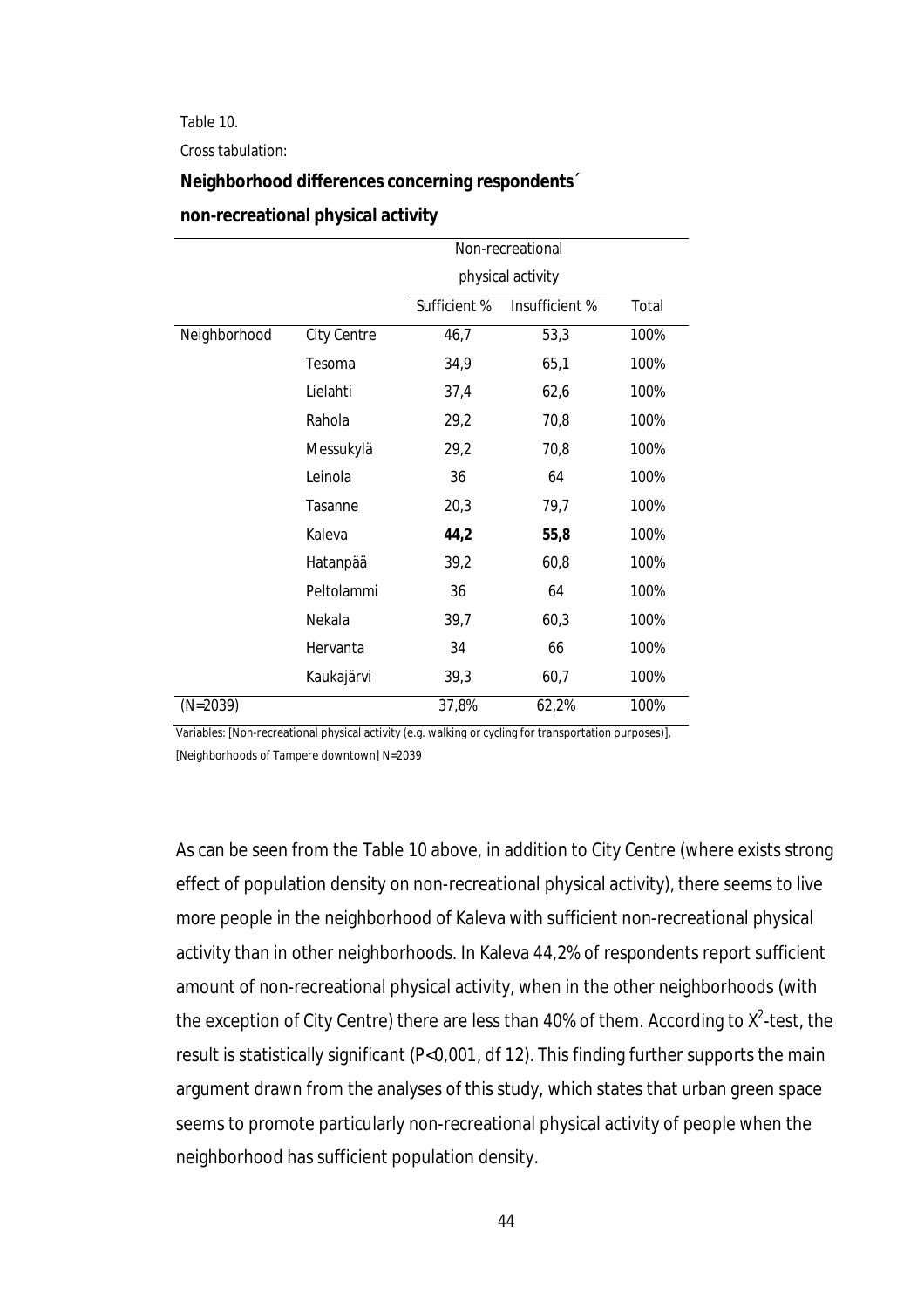#### **4.3 Discussion**

Prior studies (e.g. Scjippering 2010; Maas et al. 2006; Ulrich 2006; Aspinall et al. 2013; Korpela et al. 2008) state that urban green space has positive influence on health of people, but the processes through which people gain health from urban green space remain unclear. Because sufficient physical activity has an evident effect on better health (e.g. Lee et al. 2012; e.g. Sallis et al. 2011), urban green areas might support good health through promoting physical activity of people. However, a contradictory relationship between urban green areas and physical activity has been reported in earlier studies. There are studies which state that physical activity of people might be encouraged through urban green areas (e.g. Nielsen & Hansen 2007), but there are also studies which have arguments opposed to the positive effect of urban green space on increasing physical activity (e.g. Maas et al. 2008; Hillsdon et al. 2006).

The controversy of the earlier studies, exploring the effect of urban green areas on the physical activity of people, suggests a need for further research. This study was designed to explore whether urban green space might affect the total physical activity or the non-recreational physical activity of people (meaning walking or cycling for transportation purposes). It was hypothesized that the respondents living in the neighborhood with more urban green space would have increased likelihood of being physically active when measured by both indicators, total physical activity and nonrecreational physical activity.

Firstly, the findings of this study partly run counter to these hypotheses because this study did not demonstrate a strong positive effect of urban green space on total physical activity of people. This result is consistent with those of Maas et al. (2008), who explored the relation between the percentage of green space and physical activity of Dutch people. In the analysis of this study, there is a weak trend to be seen that urban green space might increase the likelihood of insufficient total physical activity, but when controlled with population density, the effect is reversed and urban green space seems to increase the likelihood of sufficient total physical activity. However, there was no statistical significance to support this identified trend.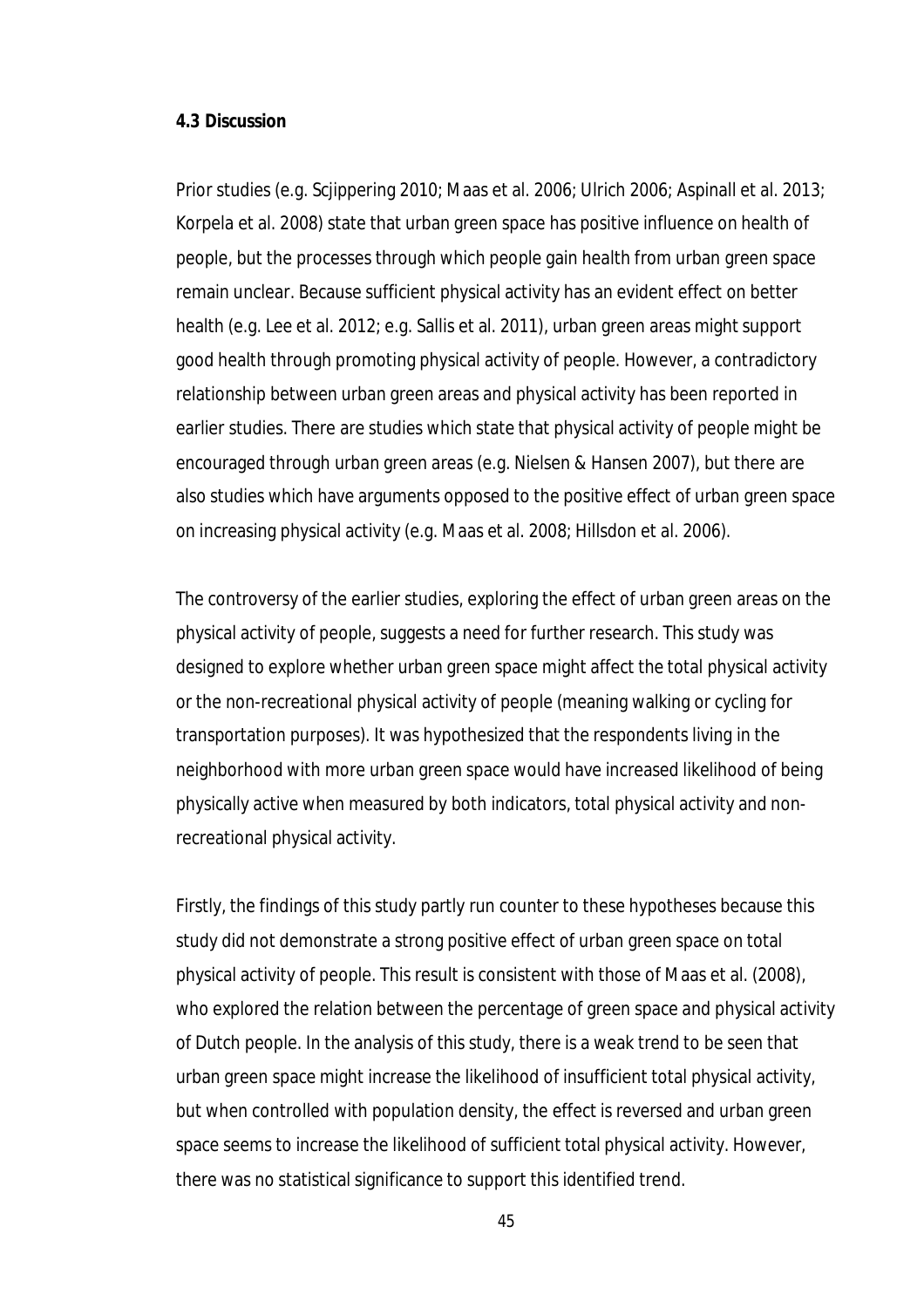Secondly, the results of this study concerning the effect of urban green space on particularly non-recreational physical activity are more encouraging. There is evidence found that urban green space increases the amount of respondents´ non-recreational physical activity when certain conditions exist, most importantly sufficient population density of the neighborhood. Before controlling the influence of population density, analyses identified a trend similar to the one found when analyzing the relation between urban green space and total physical activity. There was seen a statistically significant result that urban green space, contrary to expectations, increase the likelihood of insufficient non-recreational physical activity. But when controlling the influence of population density, the described effect of increased likelihood of insufficient physical activity disappears or is reversed. According to this finding, it seems that urban green space might have a notable effect in increasing nonrecreational physical activity of people in the neighborhoods with sufficiently dense residential structure.

Hillsdon et al. (2006) have also found a similar effect of less physical activity related to more urban green space. When Hillsdon et al. explored the association between the access to urban green space and the amount of recreational physical activity, they found a result that respondents in the group with the best access to high-quality large green space reported lower levels of physical activity compared to the groups from neighborhoods with less urban green space (OR –0.190 P<0.001). Thus, when reflecting on the results of Hillsdon et al. and the findings of this study concerning the increased likelihood of insufficient total and non-recreational physical activity (before controlling the effect of population density), it seems that there might be a surprising association between urban green areas and less physical activity.

However, more research has to be done before the reasons for this relation between urban green space and increased likelihood of less physical activity can be determined. As is suggested in the research of Sealens et al. (2003), the aesthetics of the neighborhood (i.e. attractive natural sights) is one environmental characteristic which supports physical activity. But other activity-supporting neighborhood characteristics are identified as well, such as greater residential density, better land use mix-access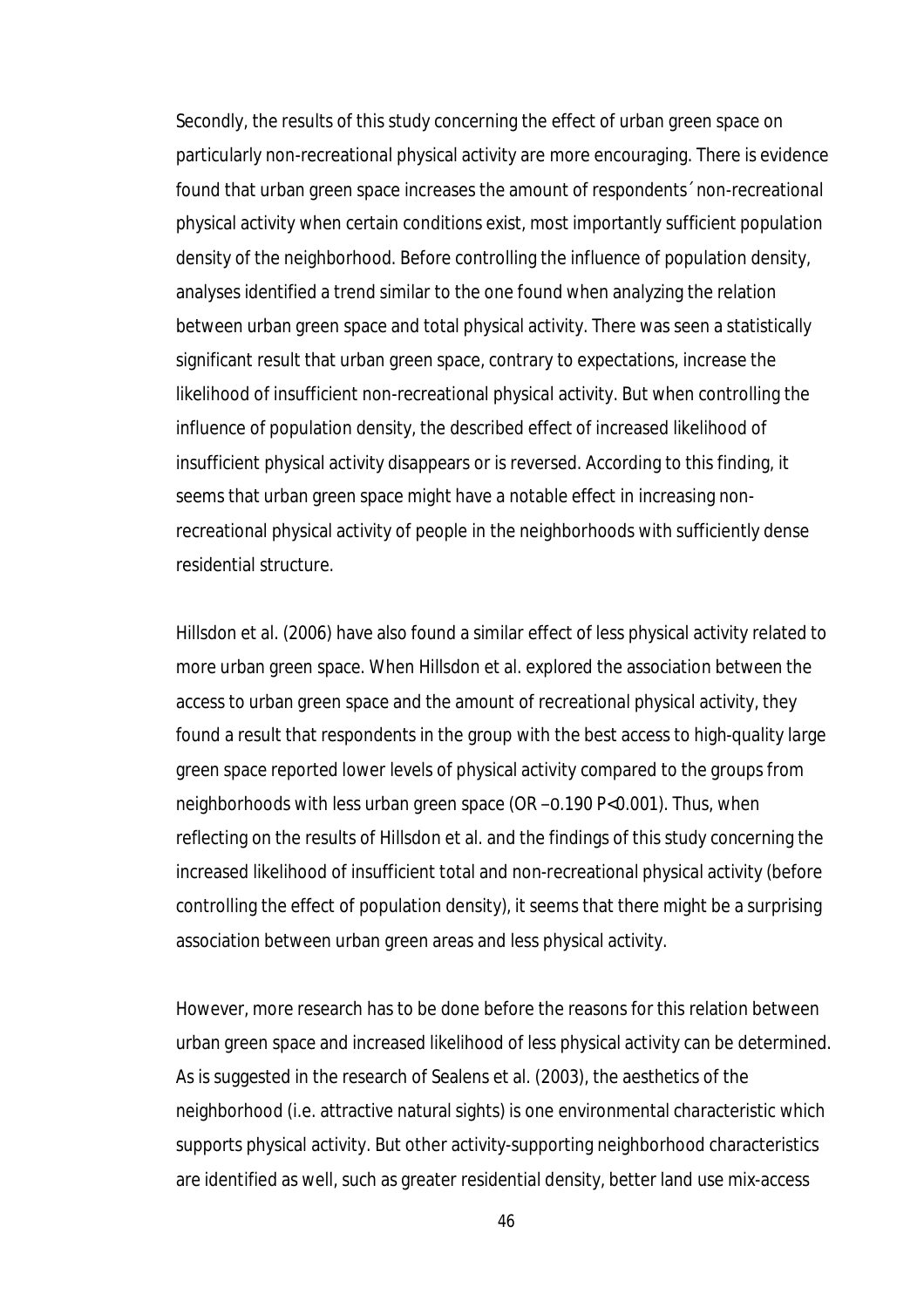(i.e. local shopping possibilities) or better street connectivity (i.e. short distances between neighborhood intersections). (Sealens et al. 2003, 1552-1553.) When looking at the map of downtown Tampere (Picture 2, Chapter 3.4.2), the neighborhoods which have the largest share of urban green space are located near the border of the downtown area. Although there is more nature, there are probably fewer other activity-supporting environmental factors identified by Sealens et al. (2003). So it might be that these other factors have a stronger effect on the physical activity of people than nature has. The strong effect of population density on physical activity of people gets support from the analyses of this study.

In the results of this study, there are also findings consistent with earlier research (e.g. de Vries et al. 2003; Maas et al. 2006), concerning the population groups which are more affected by the characteristics of our environment. The control variables included in the analyses indicate that urban green space seems to have a particularly strong effect on non-recreational physical activity of people aged from 45 to 60, people with lower level education and women.

However, because the dataset used in this study was not primarily designed to evaluate the research questions in the interest of this study, it is suggested that the associations identified in this study are investigated further in future studies. These future analyses might also be better to conduct using data collected from some larger city. Generally, in the city of Tampere there might be too much green space and too low population density everywhere to allow for statistically significant differences between neighborhoods. A sample collected from Helsinki might have been more favorable because it would probably have offered more diversity between neighborhoods, Helsinki being the largest city in Finland. However, for the use of this study, there was not freely available such a data. Another weakness of this study might be that the sample of 2079 Finnish adults used in this study is relatively small compared to many studies cited earlier. What would also be needed is exact measurement of the amount of peoples´ physical activity. As Husu et al. (2011b) state, people have a tendency to overestimate the amount of their physical exercise when answering survey questionnaires.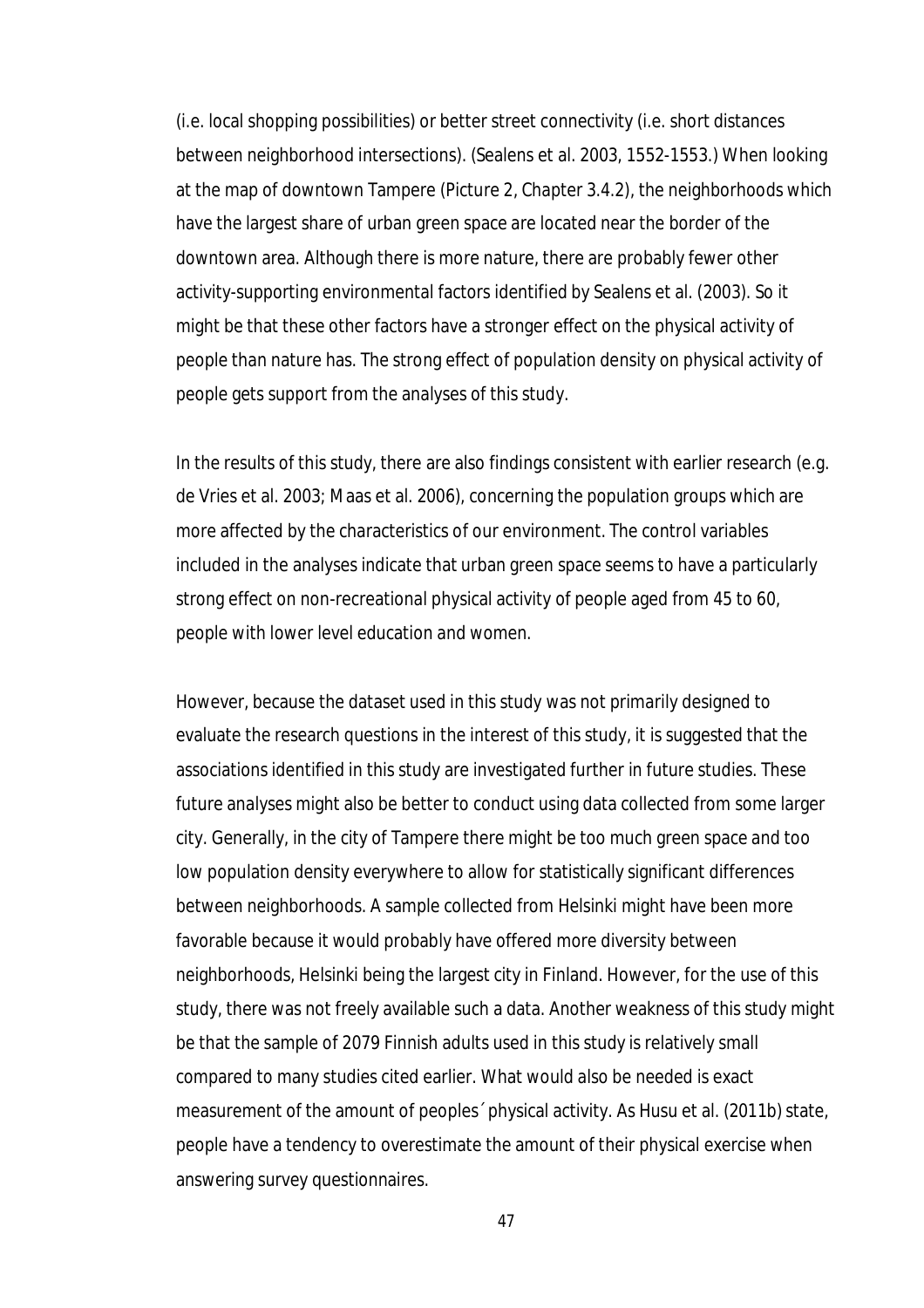#### **5 CONCLUSIONS**

As has become clear from this study, there are some characteristics in our living environments which are associated to encourage the physical activity of people, and physical activity in turn supports good health of people. By building urban environments which encourage physical activity, there might be a possibility to increase the amount of peoples´ daily physical exercises.

Because the desire to explore the topic of this study is based on my own experiences of the importance of urban green areas as a resource for physical activity, I was hoping to find statistical evidence to support this personal perception. Even though the results of this study are partly contrary to this expectation, there are encouraging findings to assess in future research, findings which could lead to improved interventions to build and preserve good urban green resources in the name of public health.

Using quantitative data from 2079 Finnish respondents, binary logistic regression analyses were performed to explore the effect of urban green space on total physical activity and non-recreational physical activity of people. The main result of the analyses is that, contrary to expectations, urban green space seems to increase the likelihood of particularly insufficient non-recreational physical activity. But when controlling the influence of population density, the effect is reversed and urban green space seems to increase the likelihood of sufficient non-recreational physical activity. The results of the analyses performed in this study provide support for the argument that urban green space can promote particularly non-recreational physical activity in the neighborhoods with sufficient population density. So it seems that urban green areas can support physically active lifestyle and health by encouraging people to walk and cycle for transportation purposes.

However, because some of the trends identified in this study lack the statistical significance in the formal confidence level of 95%, it is suggested that the found associations should be investigated further in future studies. If there would have been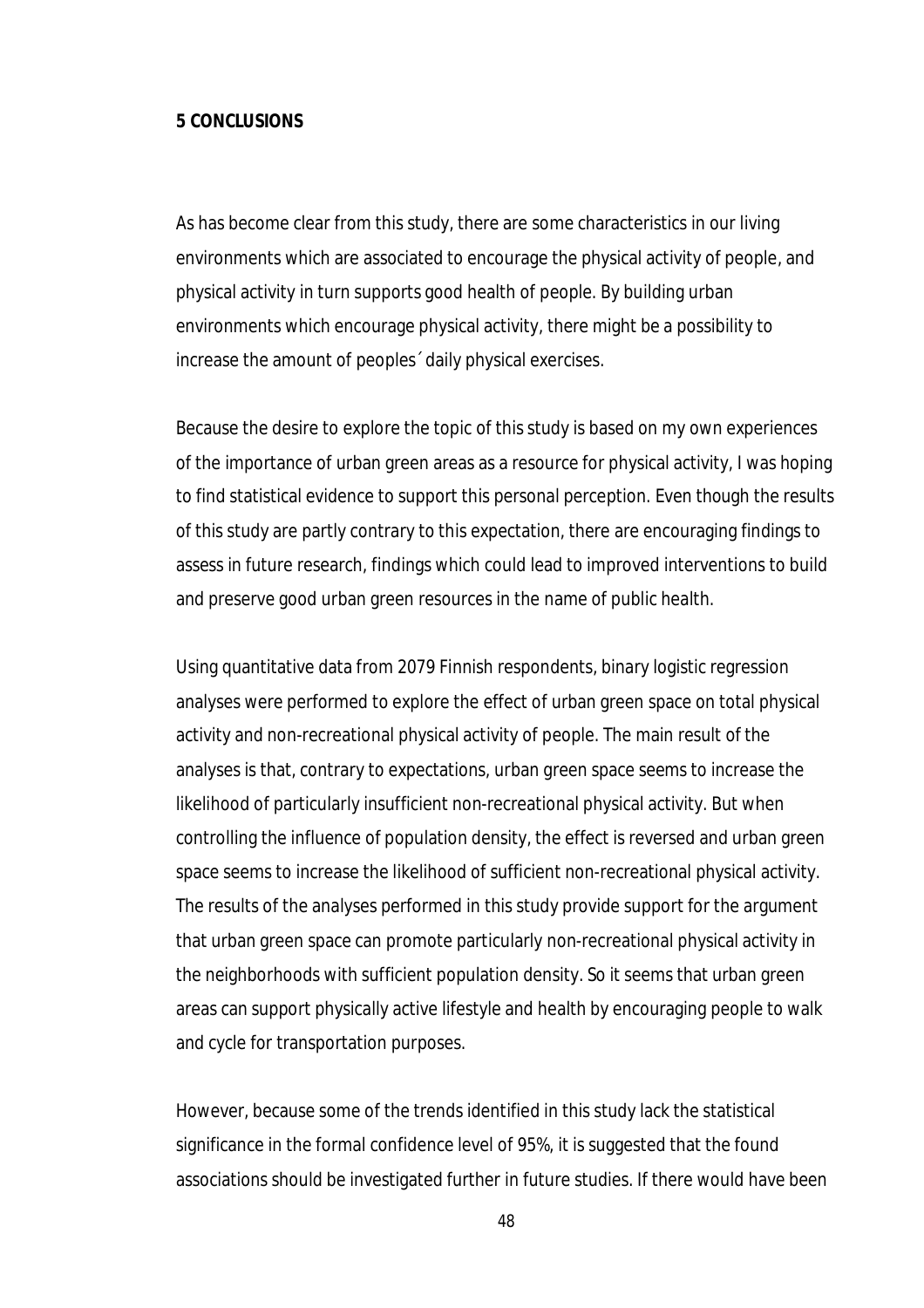a larger sample to use, and a larger scale measuring the amount of urban green space and population density, the analyses might have gotten more statistically significant evidence to support its findings.

The importance of this study is that its findings give suggestions for indicators that should be evaluated in similar future studies, most importantly the effect of population density on the relation between urban green areas and physical activity. As the results of this study show, when controlling the influence of population density, the relation between urban green space and physical activity changes substantially. When the analyses are not controlled with population density, urban green space seems to decrease the amount of physical activity. But when controlled with population density, urban green space seems to have an opposed effect, to increase the amount of physical activity. This result is particularly visible when taking into consideration only non-recreational physical activity.

More research is also needed before the broader association between urban green space, physical activity and health of people is clearly understood. Based on earlier studies and analyses performed in this study, it can be stated that when there is sufficient population density, encouragement of non-recreational physical activity might be one process through which urban green space could support better health of people. But there are definitely other processes working behind this known relation between urban green areas and health, and more research is still needed to determine the processes through which green environment supports better health. The effect of urban green space on health is an important issue for future research because in our time of increasing urbanization there is pressure to build more residences at the cost of urban green areas. If it can be clearly demonstrated that urban green areas support better health, there might be more will to preserve or even build more green areas in our cities.

Nevertheless, even if there is a great and accessible nearby park or excellent cycling lanes connecting home, work and services, many people still make a choice to watch television for their leisure or drive a car to work or services. That is something we just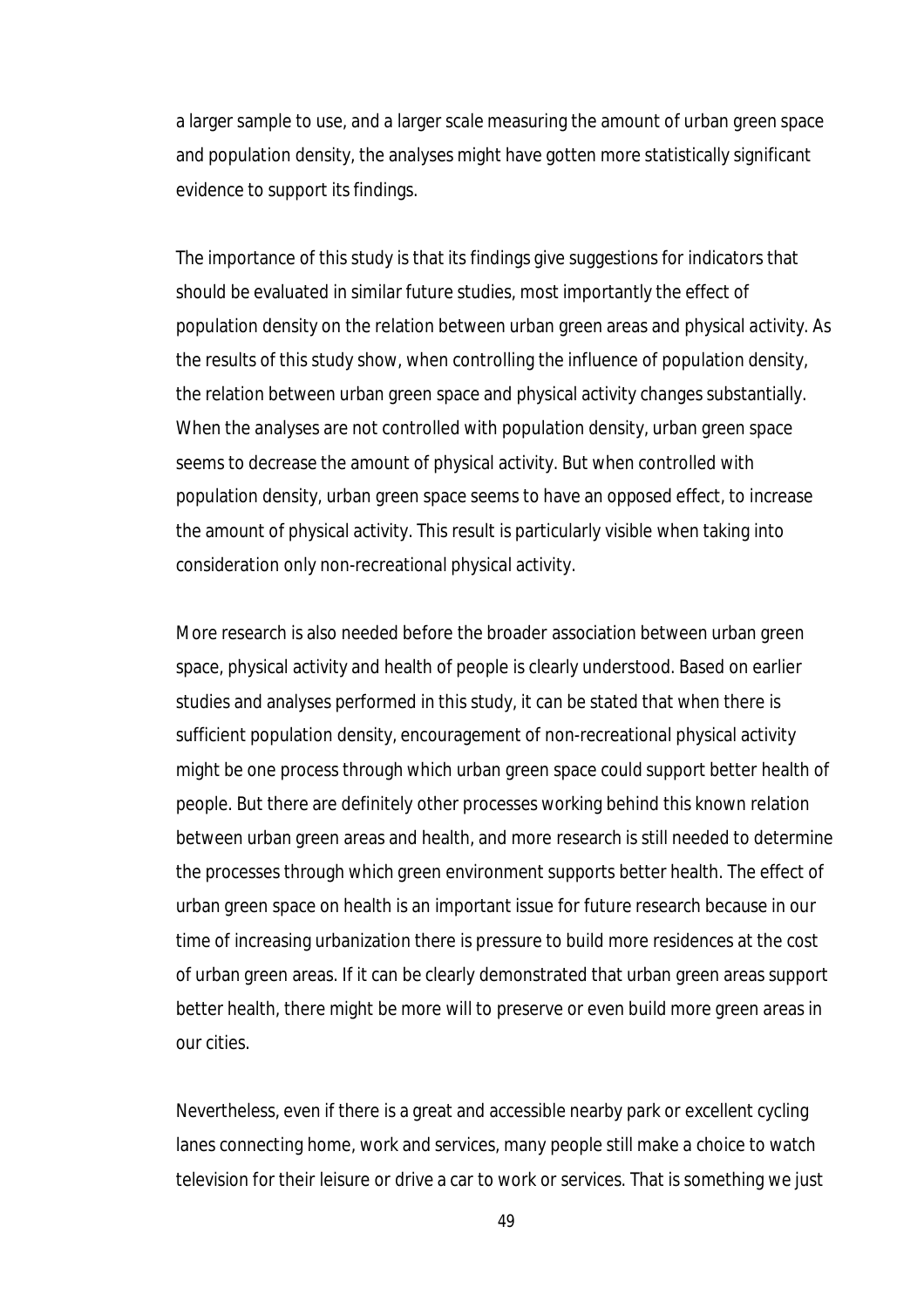have to accept and develop different motivational factors for different groups of people. As Schneider (2011) points out, to enhance the personal choices of people towards preferable health outcomes, it requires attention to both: to the environments where the lifestyle choices are made and to the other motivation factors which encourage better choices, including education, regulation, market mechanisms, and social marketing (p. 261). So there remains plenty of work to research the effects of our living environments on our health. Thus, urban space is one of the environments through which we construct our behavioral patterns, and urban green space is one important aspect of it.

Furthermore, as important as sufficient physical activity of people is to their personal health and our public health spending, it is also important when taking ecological issues into consideration. The megatrend of urbanization emphasizes the necessity of good urban planning to support the general well-being of people. (Heikkilä & Kirveennummi 2010, 8.) There will be a great increase in the number of new inhabitants in big cities and their surroundings, a fact which will bring more traffic. And traffic in turn will bring more traffic jams, pollution and accidents. Supporting light traffic instead of cars would improve the well-being of citizens in many ways and reduce the harmful influence of traffic on environment. By supporting walking and cycling as a way of transportation, we support the health of people, but the step towards fewer cars could also be the key element in creating enjoyable cities in the time of increasing urbanization. And as the results of this study indicate, it seems that urban green areas might have potential to encourage people to change from driving cars to walking or cycling.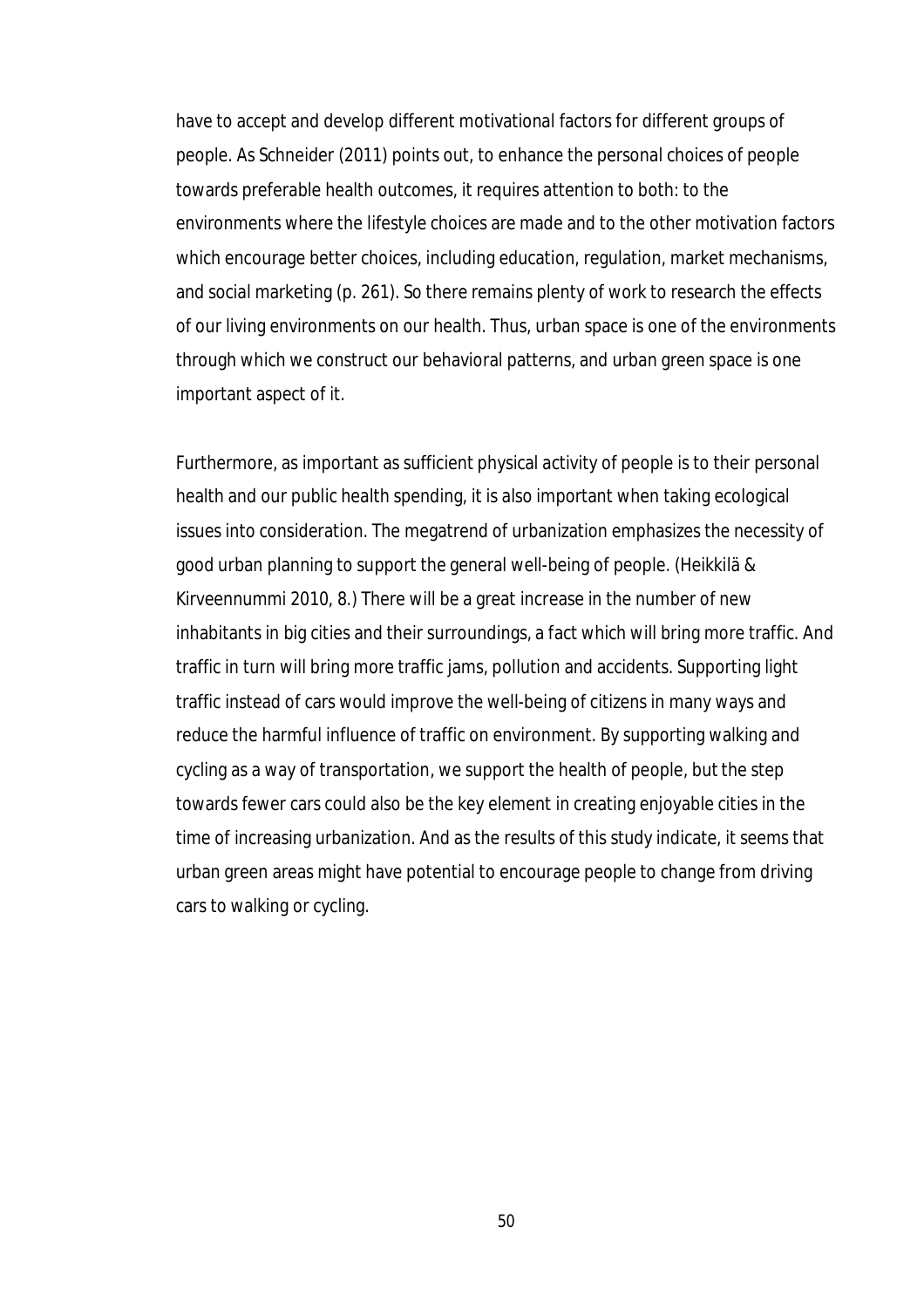## **REFERENCES**

Aspinall, Peter & Panagiotis, Mavros & Coyne, Richard & Roe, Jenny (2013) The urban brain: analysing outdoor physical activity with mobile EEG. British Journal of Sports Medicine, 1-6.

Dannenberg, Andrew L & Frumkin, Howard & Jackson, Richard J. (edited) (2011) Making healthy places: designing and building for health, well-being, and sustainability. Washington, D.C.: Island Press.

Ezzati M, Lopez AD (2003) Estimates of global mortality attributable to smoking in 2000. Lancet 362: 847-52.

Finnish Social Science Data Archive (2013) Questionnaire of the Tampere Health and Social Survey 2008. Available on World Wide Web: http://www.fsd.uta.fi/fi/aineistot/luettelo/FSD2550/quF2550\_fin.pdf Quoted 9.10.2013.

Fogelholm M, Paronen O & Miettinen M. (2007) Liikunta – hyvinvointipoliittinen mahdollisuus. Suomalaisen terveysliikunnan tila ja kehittyminen 2006. Sosiaali- ja terveysministeriön selvityksiä 2007:1. Helsinki: STM, OPM, UKK-instituutti 2007.

Frumkin, Howard & Wendel, Arthur M. & Abrams, Robin Fran & Malizia, Emil (2011) An Introduction to Healthy Places. In: Dannenberg, Andrew L. & Frumkin, Howard & Jackson, Richard J. (edited) Making healthy places: designing and building for health, well-being, and sustainability. Washington, D.C.: Island Press, 3-30.

Gehl, Jan (2010) Cities for people. Island Press. Washington.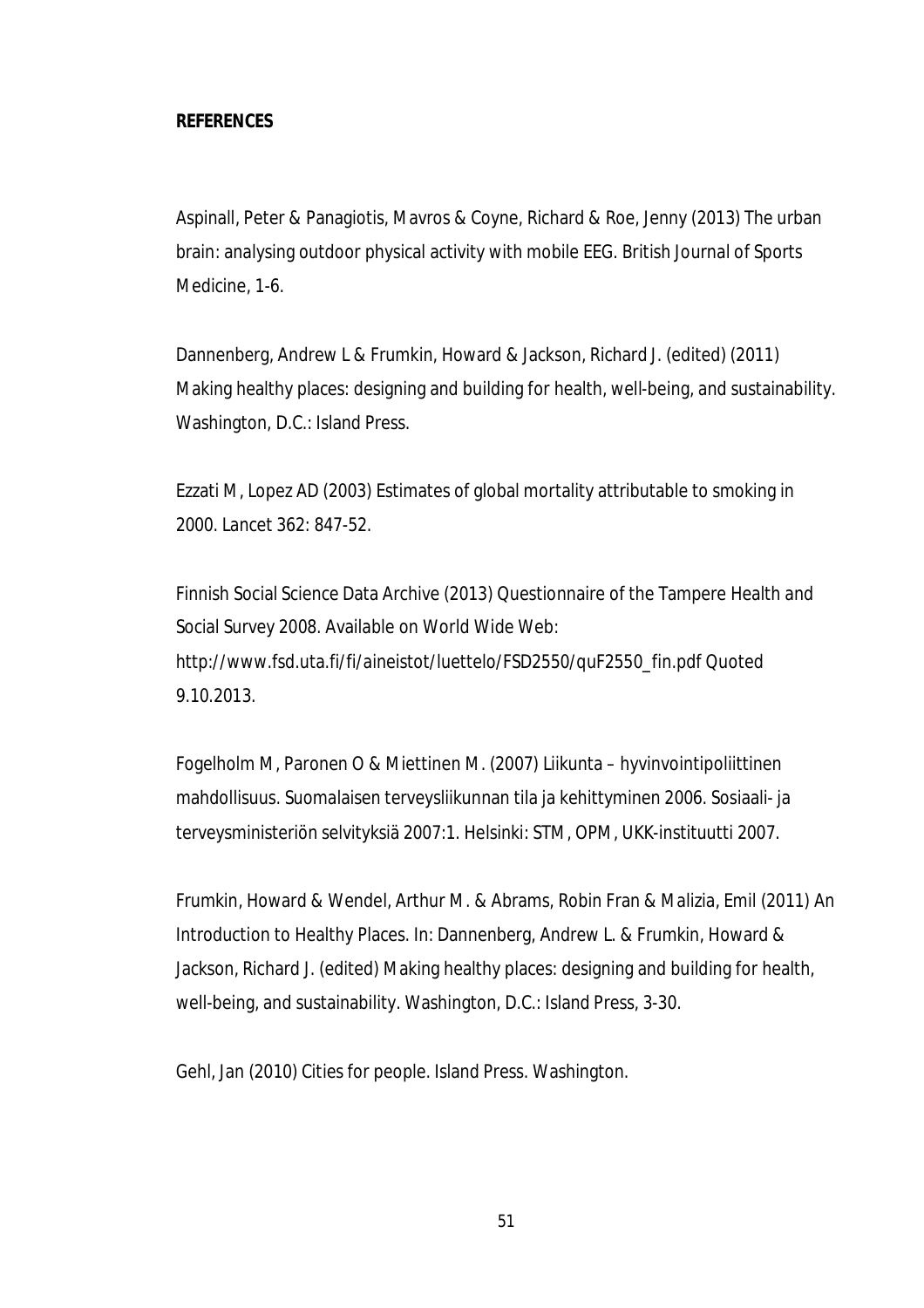Heikkilä, Katariina & Kirveennummi, Anna (2013) Tulevaisuuskuvia luontokokemusten hyödyntämisestä - Luonnosta hyvinvointia, palveluja ja liiketoimintaa. Tulevaisuuden tutkimuskeskus Tutu. E-publications 4/2013. The University of Turku.

Hillsdon, M. & Panter, J. & Foster, c. & Jones, A. (2006) The relationship between access and quality of urban green space with population physical activity. Public Health 120, 1127-1132.

Husu, Pauliina & Paronen, Olavi & Suni, Jaana & Vasankari, Tommi (2011a) Suomalaisten fyysinen aktiivisuus ja kunto 2010: Terveyttä edistävän liikunnan nykytila ja muutokset. Opetus- ja kulttuuriministeriön julkaisuja 2011:15. Opetus- ja kulttuuriministeriö. Kulttuuri-, liikunta ja nuorisopolitiikan osasto.

Husu, Pauliina & Paronen, Olavi & Suni, Jaana & Vasankari, Tommi (2011b) Suomalaisten fyysinen aktiivisuus ja kunto. Helsinki: Opetus- ja kulttuuriministeriön julkaisuja 2011:15.

Jackson, Richard J. (2011) Preface. In: Dannenberg, Andrew L. & Frumkin, Howard & Jackson, Richard J. (edited) Making healthy places: designing and building for health, well-being, and sustainability. Washington, D.C.: Island Press, xv-xxii.

Jylhä, Marja (2009) What is self-rated health and why does it predict mortality? Towards a unified conceptual model. Social Science & Medicine 69, 307-316.

Kansallinen liikuntatutkimus 2009-2010. Aikuisliikunta. SLU:n julkaisusarja 6/2010.

Katzmarzyk, Peter T. & Church, Timoshy S. & Craig, Cora L. & Bouchard, Claude (2009) Sitting time and mortality from all causes, cardiovascular disease, and cancer. Medicine & Science in Sports & Exercise 41:5, 998-1005.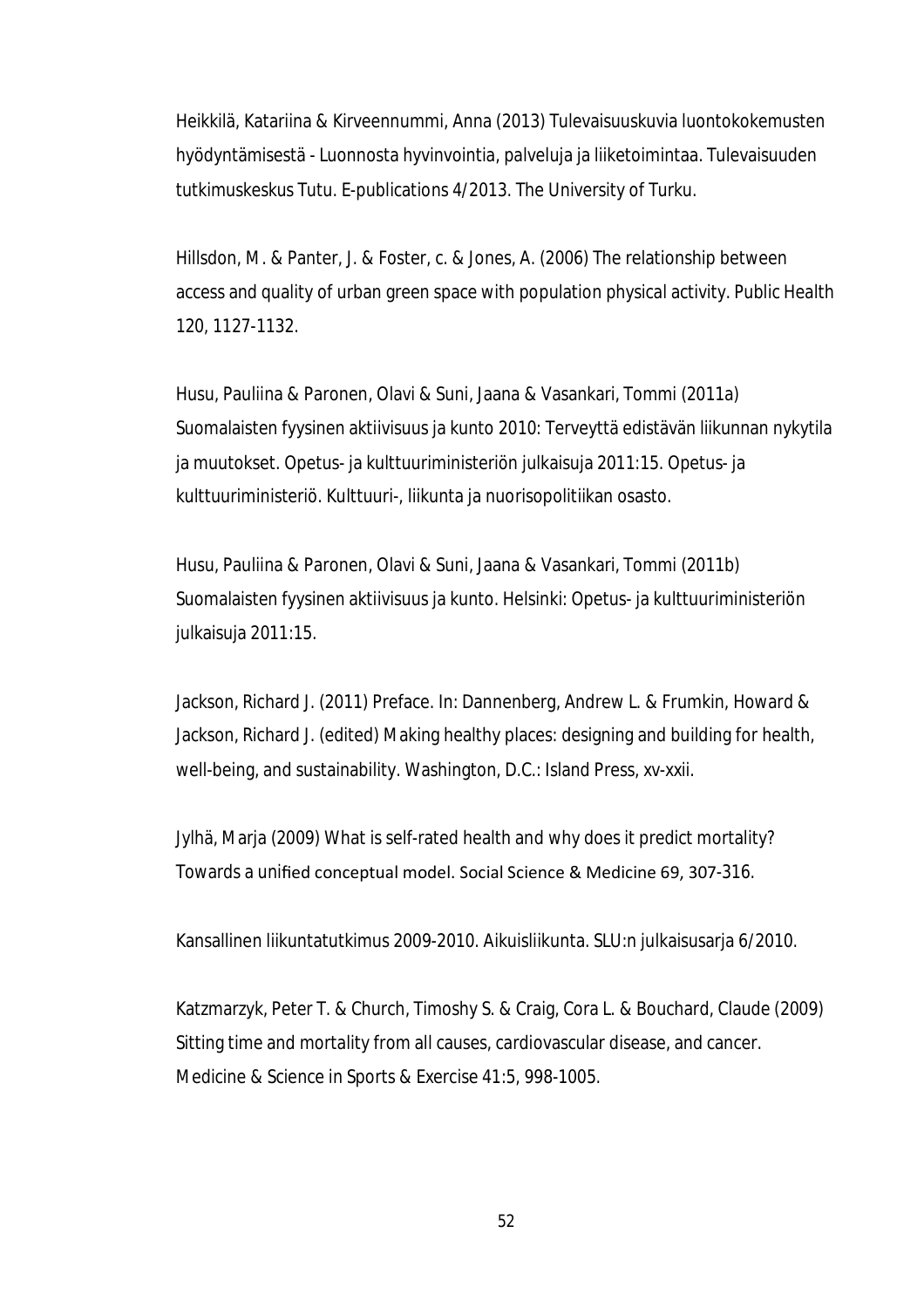Korpela, Kalevi & Ylén, Matti & Tyrväinen, Liisa & Silvennoinen, Harri (2008) Determinants of restorative experiences in everyday favorite places. Health and Place 14, 636-652.

Kyttä, Marketta & Broberg, Anna & Kahila, Maarit (2009) Lasten liikkumista ja terveyttä edistävä urbaani ympäristö. Yhdyskuntasuunnittelu 47:2, 6-25.

Lee, I-Min. & Shiroma, Eric J. & Lobelo, Felipe & Puska, Pekka & Blair, Steven N. & Katzmarzyk, Peter T. (2012). Effect of physical inactivity on major non-communicable diseases worldwide: an analysis of burden of disease and life expectancy. British Dental Journal 10/13/2012, Vol. 213 Issue 7, 359-359.

Luoto, Riitta & Paronen, Olavi & Vuori, Mika (2008) Tampere Health and Social Survey 2008 [computer file]. FSD2550, version 1 (2010-11-09). Tampere: Innolink Research & UKK Institute [data collection], 2008. Tampere: City of Tampere & UKK Institute [producers], 2008. Tampere: Finnish Social Science Data Archive [distributor], 2010.

Maas, Jolanda & Verheij, Robert A & Spreeuwenberg, Peter & Groenewegen, Peter P. (2008) Physical activity as a possible mechanism behind the relationship between green space and health: A multilevel analysis. BMC Public Health2008, 8:206.

Maas, Jolanda & Verheij, Robert A. & Groenewegen, Peter P. & de Vries, Sjerp & Spreeuwenberg, Peter (2006) Green space, urbanity, and health: how strong is the relation? Journal of Epidemiology & Community Health. Vol. 60. Issue 7, 587-592.

Nielsen, Thomas Sick & Hansen, Karlsten Bruun (2007) Do green areas affect health? Results from a Danish survey on the use of green areas and health indicators. Health & Place 13, 839-850.

Nummenmaa, Lauri (2009) Käyttäytymistieteiden tilastolliset menetelmät. Tammi. Helsinki.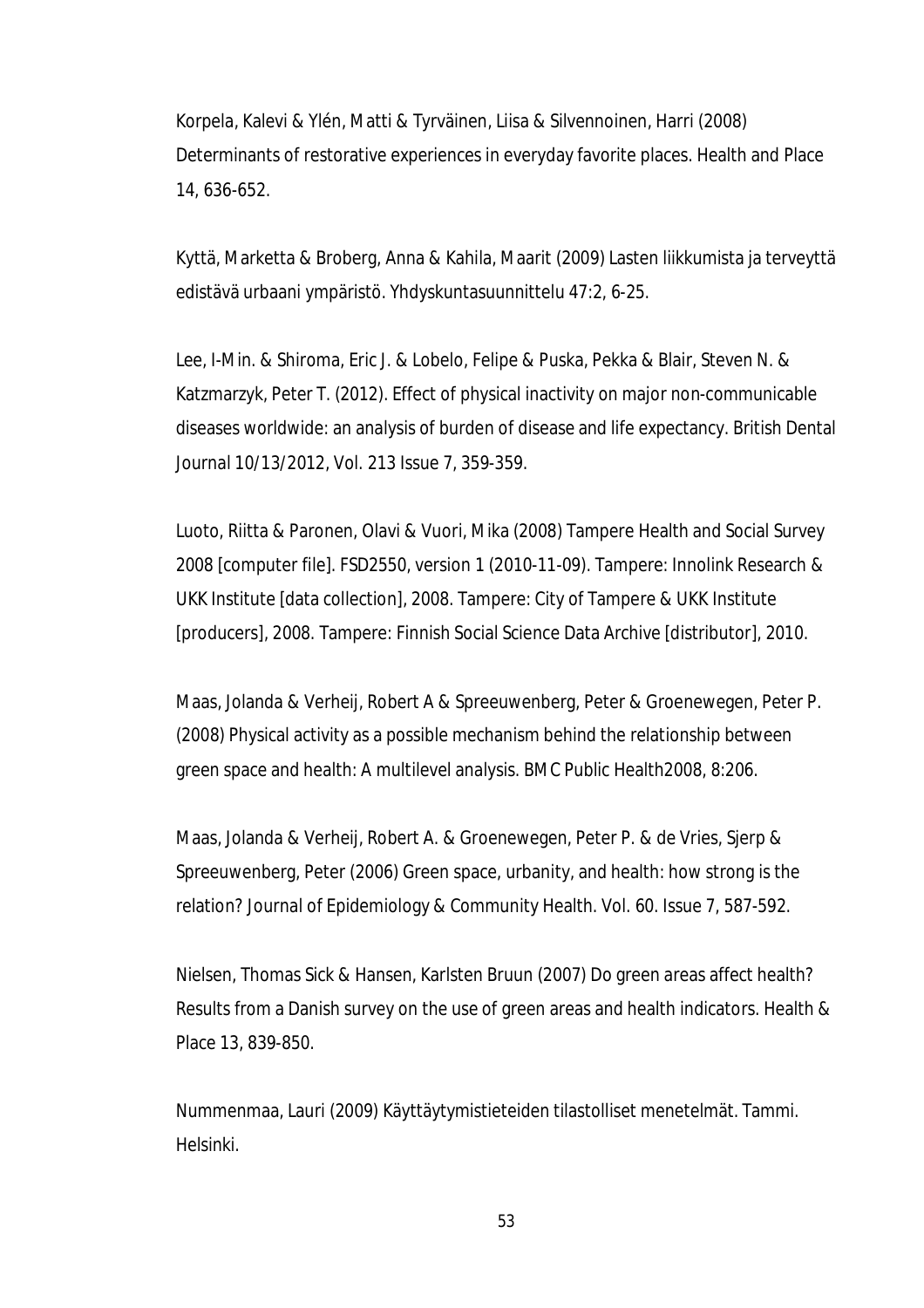Oja, Pekka & Vuori, Ilkka & Paronen, Olavi (1998) Daily walking and cycling to work: their utility as health-enhancing physical activity. Patient Education and Counseling 33, 87-94.

Paronen, Olavi & Luoto, Riitta & Vuori, Mika (2008). Tamperelaisen aikuisväestön terveys ja terveyspalvelujen käyttö. Tampereen terveys- ja sosiaalikyselyn 2008 tuloksia. Tampereen kaupungin Tietotuotannon ja laadunarvioinnin julkaisusarja C 6/2009. Tampereen kaupunki 2009.

Patel, Alpa V. & Bernstein, Leslie & Deka, Anusila & Feigelson, Heather Spencer & Cambell, Peter T. & Gapstur, Susan M. & Colditz, Graham A. & Thun, Michael J. (2010) Leisure Time Spent Sitting in Relation to Total Mortality in a Prospective Cohort of US Adults. American Journal of Epidemiology Advance Access.172:4, 419-429.

Reivinen, Jukka & Vähäkylä, Leena (2012) Kansan terveys, yksilön hyvinvointi. Gaudeamus Helsinki University Press.

Salasuo, Mikko (2012) Uljas uusi maailma. Liikunta ja tiede 49:4.

Sallis, James F. & Millstein, Rachel A. & Carlson, Jordan A. (2011) Community Design for Physical Activity. In: Dannenberg, Andrew L. & Frumkin, Howard & Jackson, Richard J. (edited) Making healthy places: designing and building for health, well-being, and sustainability. Washington, D.C.: Island Press, 33-49.

Sallis, James F. & Bowles, Heather R & Bauman, Adrian & Ainsworth, Barbara E. & Bull, Fiona C. & Craig, Cora L. & Sjöström, Michael & De Bourdeaudhuij, Ilse & Lefevre, Johan & Matsudo, Victor & Matsudo, Sandra & Macfarlane, Duncan J. & Gomez, Luis Fernando & Inoue, Shigeru & Murase, Norio & Volbekiene, Vida & McLean, Grant & Carr, Harriette & Klasson Heggebo, Lena & Tomten, Heidi & Bergman, Patrik 2009 Neighborhood Environments and Physical Activity Among Adults in 11 Countries. American Journal of Preventive Medicine. 36(6), 484-490.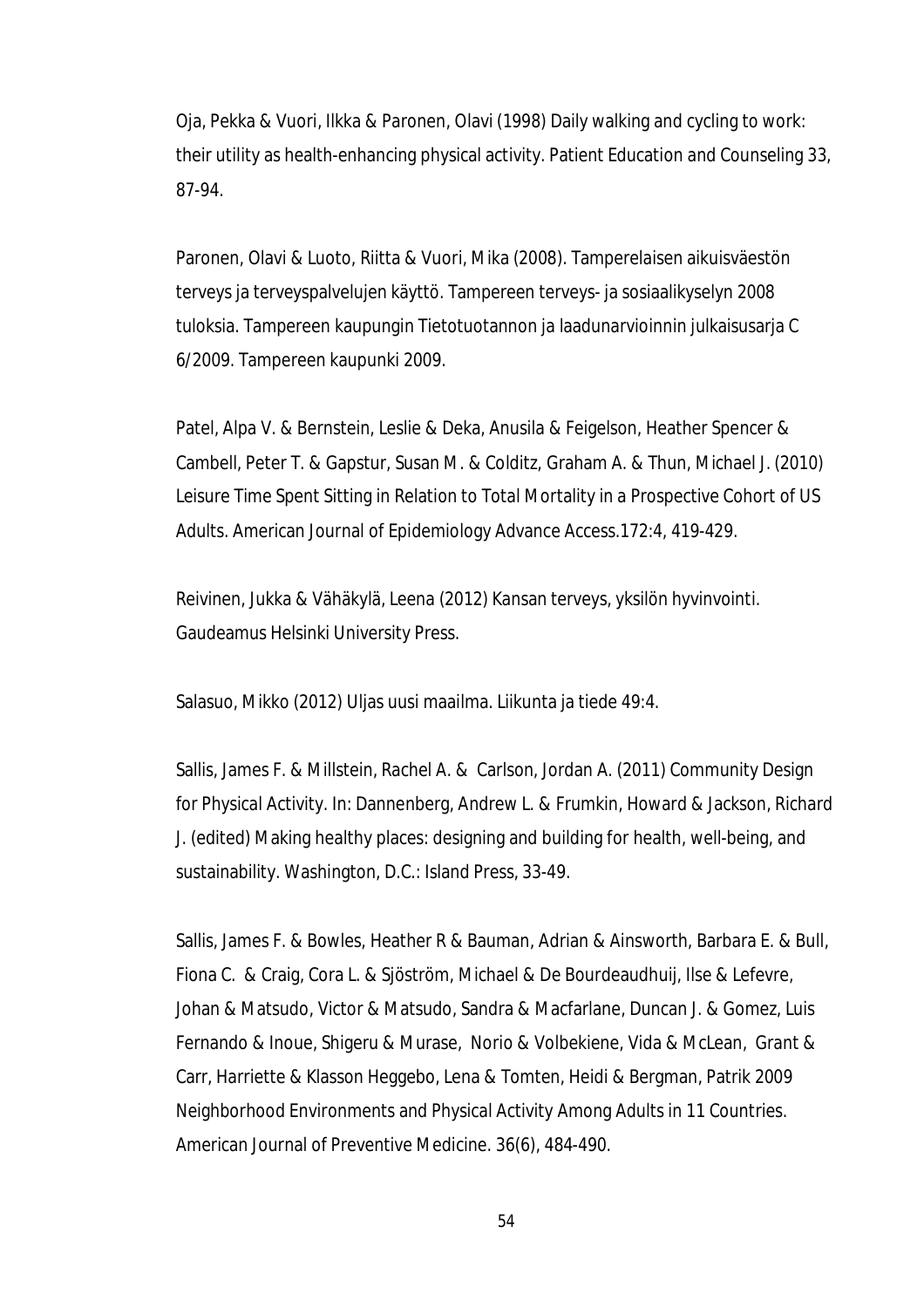Schipperijn, Jasper & Stigsdotter, Ulrika K. & Randrup, Thomas B. & Troelsen Jens (2010) Influences on the use of urban green space – A case study in Odense, Denmark. Urban Forestry & Urban Greening 9, 25-32.

Schneider, Margaret (2011) Behavioral Choices and the Built Environment. In: Dannenberg, Andrew L. & Frumkin, Howard & Jackson, Richard J. (edited) Making healthy places: designing and building for health, well-being, and sustainability. Washington, D.C.: Island Press, 261-270.

Sallis, James F. & Millstein, Rachel A. & Carlson, Jordan A. (2011) Community Design for Physical Activity. In: Dannenberg, Andrew L. & Frumkin, Howard & Jackson, Richard J. (edited) Making healthy places: designing and building for health, well-being, and sustainability. Washington, D.C.: Island Press. 33-49.

Sealens, Brian E. & Handy, Susan L. (2008) Built Environment Correlates of Walking: A Review. Medicine & Science in Sports & Exercise 40, 550-566.

Saelens, Brian E. &. Sallis, James F & Black, Jennifer B. & Chen, Diana (2003) Neighborhood-Based Differences in Physical Activity: An Environment Scale Evaluation. American Journal of Public Health | September 2003, Vol 93, No. 9, 1552-1558.

Statistical Yearbook of the City of Tampere 2008-2009. 45th volyme. City of Tampere. Mayor´s office. Tampere.

Tampereen kaupunki (2013) Available on World Wide Web: http://www.tampere.fi/kuvat/5huATFqtP/kartta03.jpg Quoted 10.10.2013.

Tampere: Kantakaupungin ympäristö- ja maisemaselvitys 2008. Tampereen kaupunki: Suunnittelupalvelut / Selvityksen ja arvioinnit 2008. Kaupunkiympäristön kehittäminen. Maankäytön suunnittelu. Julkaisuja 1. Tampere.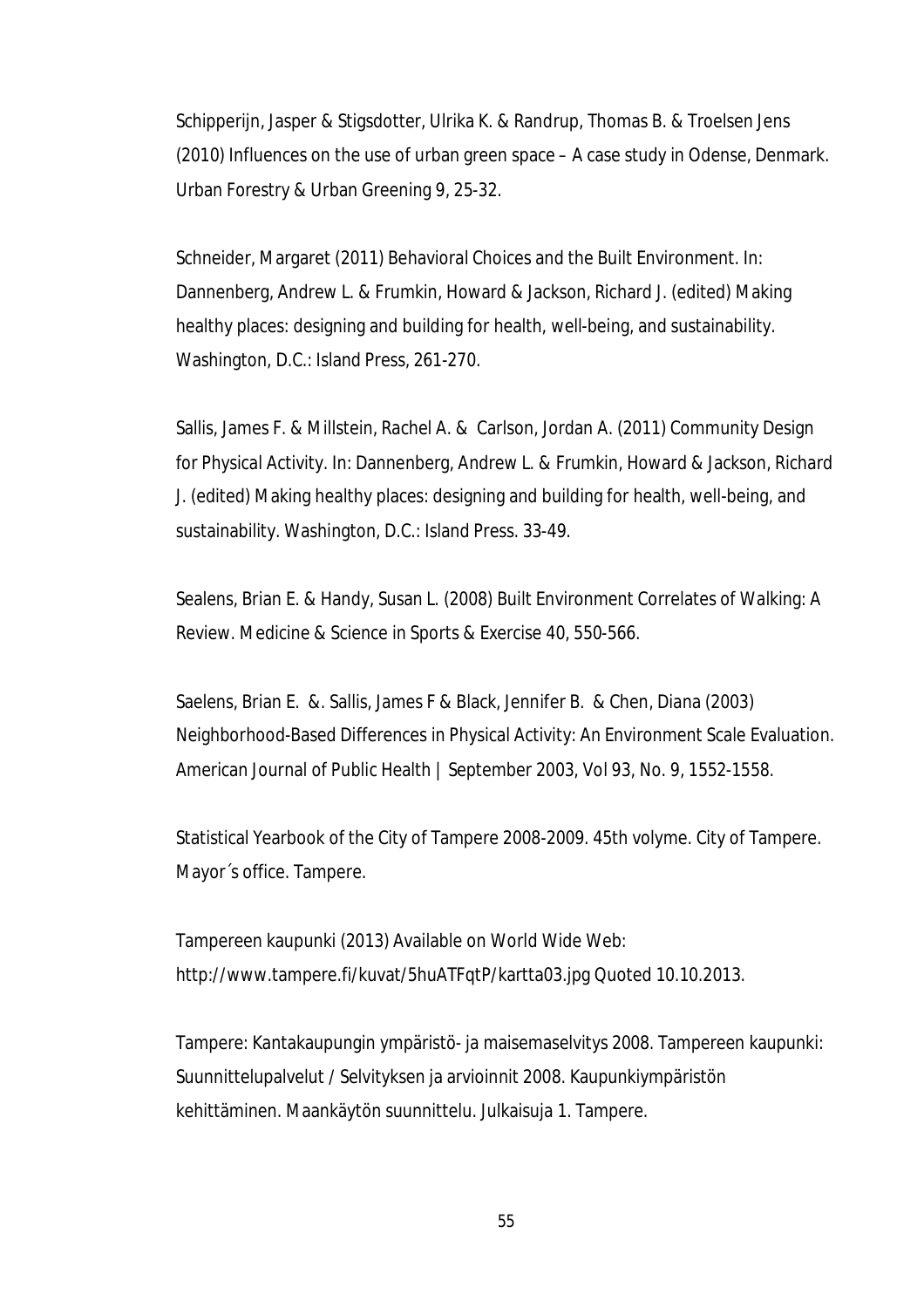Tampereen väestö (2012) Tampereen väestö 31.12.2011: Ikäryhmittäin ja osaalueittain. Tampereen kaupungin Tietotuotannon ja laadunarvioinnin julkaisusarja B 11/2012.

Töttö, Pertti (2004) Syvällistä ja pinnallista: Teoria, empiria ja kausaalisuus sosiaalitutkimuksessa. Vastapaino. Tampere.

Ulrich, R.S. (2006) Evidence-based health-care architecture. Lancet 368, 38-39.

Vaismaa, Kalle & Rantala, Tuulu & Karhula, Kaisa & Luukkonen, Terhi & Metsäpuro, Pasi & Mäntynen, Jorma (2011) Pyöräilyn ja kävelyn edistäminen Suomessa: toimenpidesuosituksia kaupungeille. Tampere. Tampereen teknillinen yliopisto. Liikenteen tutkimuskeskus Verne.

Vehkalahti, Kimmo (2008) Kyselytutkimuksen mittarit ja menetelmät. Tammi. Helsinki.

de Vries, Sjerp & Verheij, Robert A. & Groenewegen, Peter P. & Spreeuwenberg, Peter (2003) Natural environments - healthy environments? An exploratory analysis of the relationship between greenspace and health. Environment and Planning, volume 35, 1717-1731.

Weden, Margaret M. & Carpiano, Richard M. & Robert, Stephanie A.(2008) Subjective and objective neighborhood characteristics and adult health. Social Science & Medicine 66, 1256-1270.

World Health Organization (2013) WHO Definition of Health. Available on World Wide Web: http://www.who.int/about/definition/en/print.html Quoted 28.8.2013.

WHO (2010) Global recommendation on physical activity for health. World Health Organization. Available on World Wide Web: http://whqlibdoc.who.int/publications/2010/9789241599979\_eng.pdf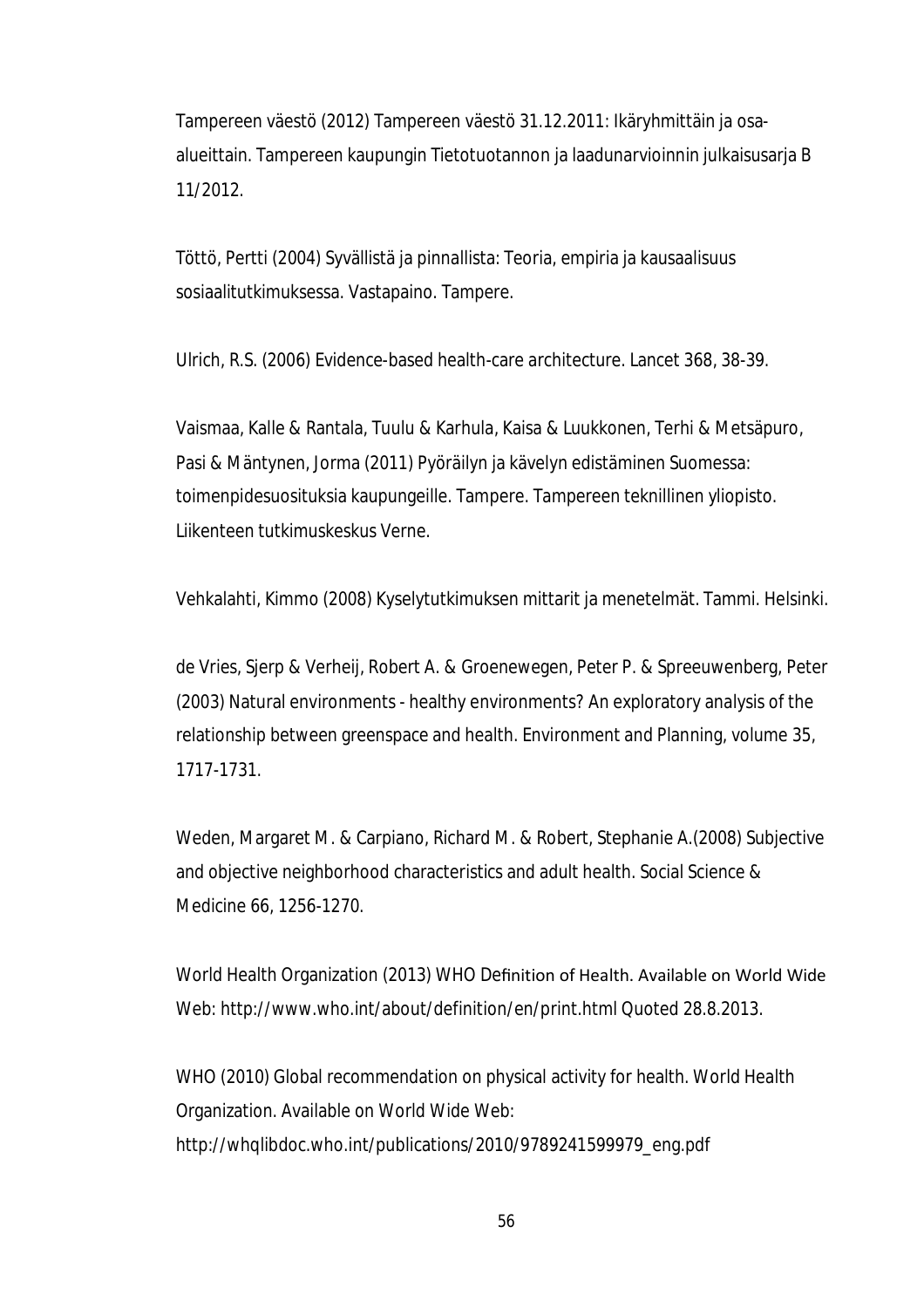## **APPENDICES**

### **Appendix 1: Frequencies and detailed principles of all variable modifications**

## **RESPONSE VARIABLES**

#### **Self-perceived health**

When exploring the relation between urban green space and self-perceived health, this study uses the variable [Self-perceived health]

|            | N    | %     |
|------------|------|-------|
| $1 = Good$ | 1472 | 70,8  |
| $2 = Fair$ | 453  | 21,8  |
| $3 =$ Poor | 149  | 7,2   |
|            | 2074 | 99,8  |
| Missing    | 5    | 2,    |
| Total      | 2079 | 100,0 |

which is re-categorized using the original variable, ["In general, would you say that your health is…"].

|                   | N    | %     |
|-------------------|------|-------|
| $1 = Good$        | 776  | 37,3  |
| $2 =$ Fairly good | 696  | 33,5  |
| $3 = Fair$        | 453  | 21,8  |
| $4 =$ Fairly poor | 119  | 5,7   |
| $5 = Poor$        | 30   | 1.4   |
|                   | 2074 | 99,8  |
| Missing           | 5    | 2,    |
| Total             | 2079 | 100,0 |

The new variable [Self-perceived health] was needed because there was quite a small amount of respondents in the "Poor"-category of the original variable ["In general, would you say that your health is…"].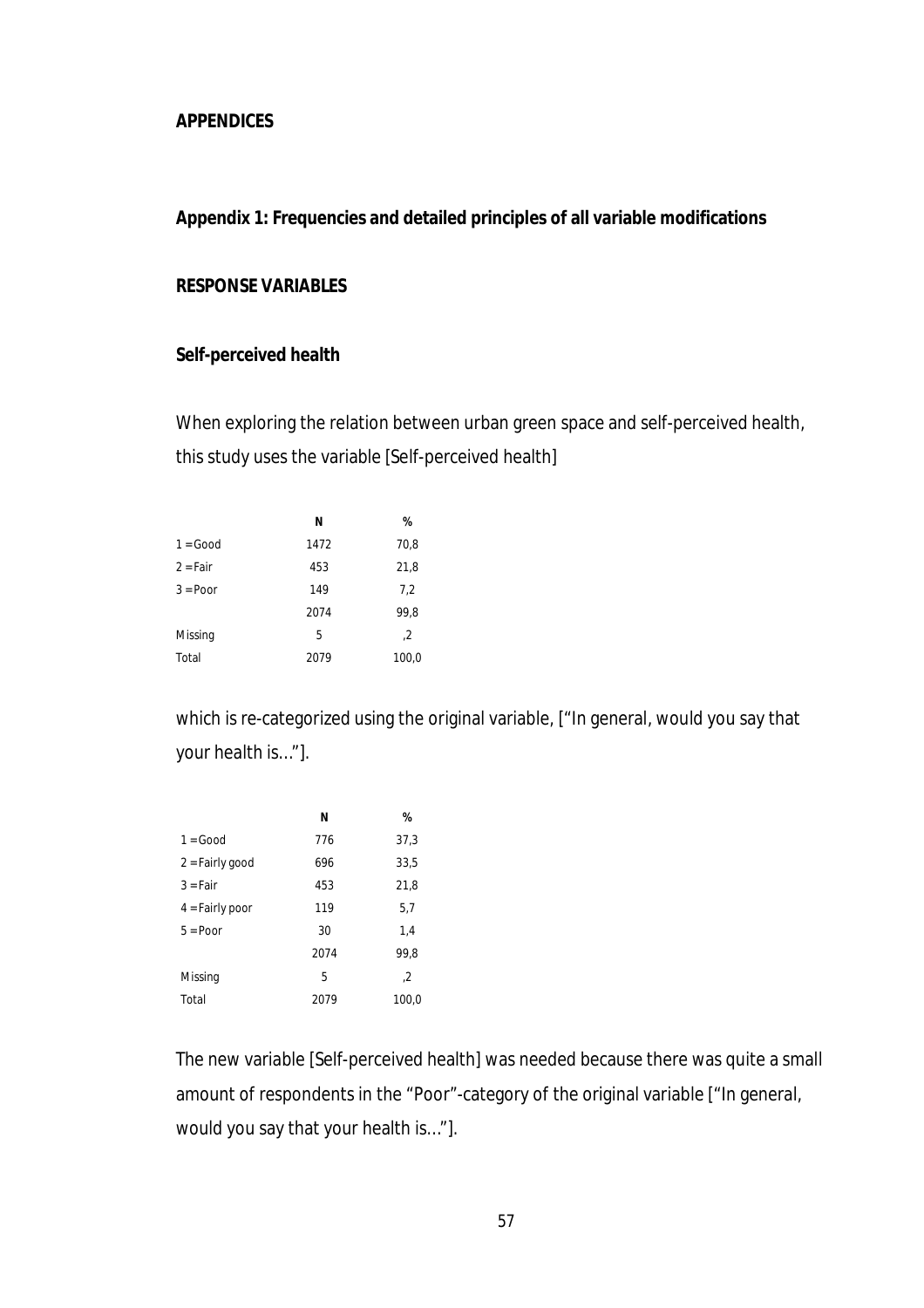# **Total physical activity**

The variable [Total physical activity],

|                    | N    | %     |
|--------------------|------|-------|
| $0 =$ Sufficient   | 1239 | 59,6  |
| $1 =$ Insufficient | 794  | 38,2  |
|                    | 2033 | 97,8  |
| Missing            | 46   | 2,2   |
| Total              | 2079 | 100,0 |

was re-categorized combining the original variable [q20 In your leisure time, how often do you take physical exercise that lasts at least 30 minutes and makes you breathe more heavily and sweat at least a little?]

|                                          | Ν    | %     |
|------------------------------------------|------|-------|
| $1 = 6 - 7$ times a week                 | 157  | 7,6   |
| $2 = 3-5$ times a week                   | 761  | 36,6  |
| $3 = 1-2$ times a week                   | 615  | 29.6  |
| $4 = A$ few times a month                | 271  | 13,0  |
| $5 =$ Less often or not at all           | 181  | 8,7   |
| $6 = 1$ can't do physical activities due | 85   | 4.1   |
| to illness/disability                    |      |       |
|                                          | 2070 | 99.6  |
| Missing                                  | 9    | 4,    |
| Total                                    | 2079 | 100.0 |

and the original variable [q21 On average, how many minutes a day do you walk or cycle to get from one place to another(e.g. to go to work or shopping)?].

|                                        | Ν    | %     |
|----------------------------------------|------|-------|
| 1 = I don't cycle or walk daily to get | 311  | 15,0  |
| from one place to another              |      |       |
| 2 = Under 15 minutes a day             | 287  | 13.8  |
| $3 = 15-29$ minutes a day              | 671  | 32,3  |
| $4 = 30-59$ minutes a day              | 508  | 24.4  |
| $5 = 60$ minutes a day or over         | 262  | 12.6  |
|                                        | 2039 | 98.1  |
| Missing                                | 40   | 1.9   |
| Total                                  | 2079 | 100.0 |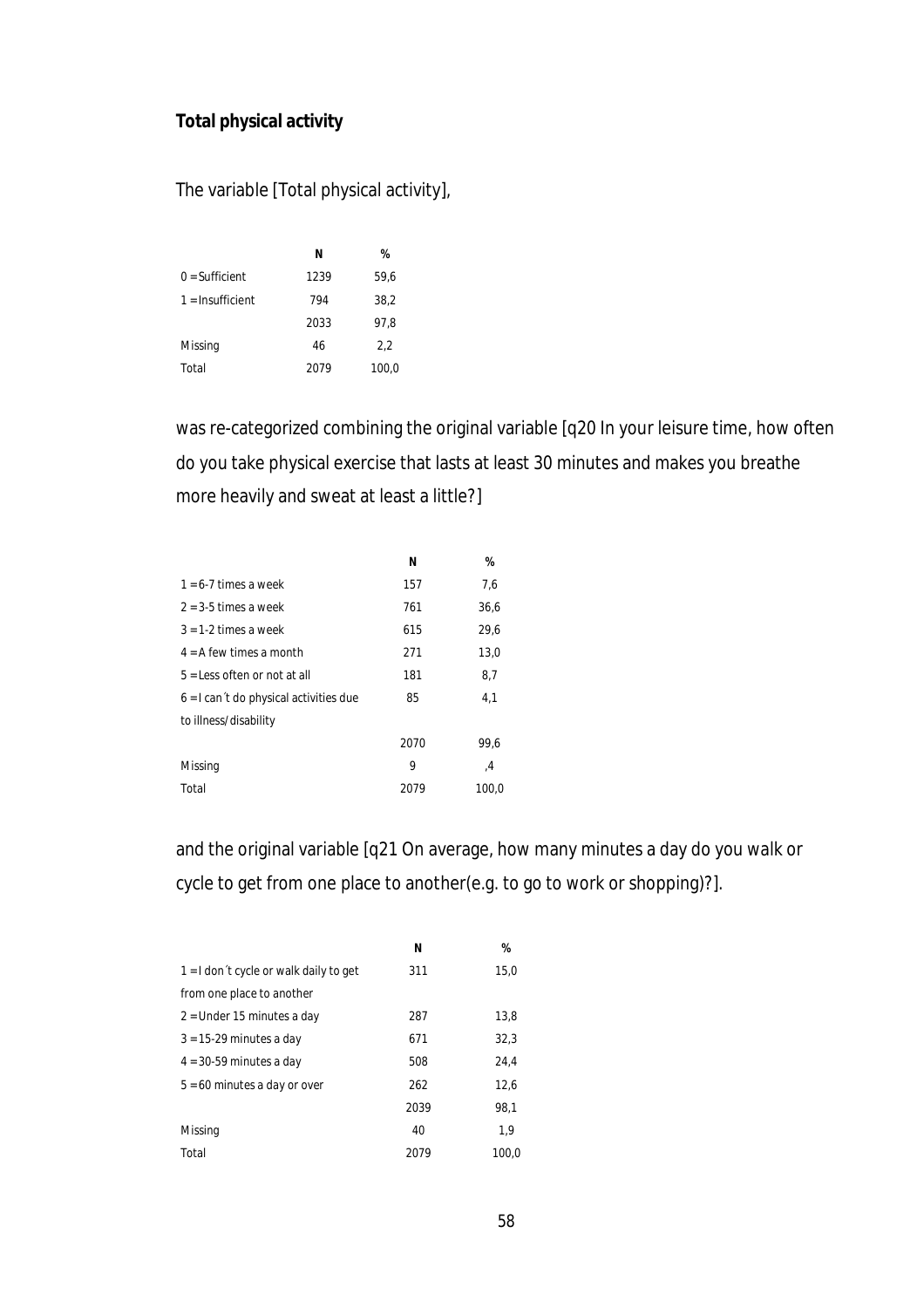The principles to the categories of sufficient and insufficient physical activities are based for the recommendations for healthy amount of physical activity of Fogelholm et. al. (2007). (See Chapter 2.1.)

Following the recommendations of Fogelholm et al. (2007), the categories one and two (physical exercise three or more times a week) from the variable [[q20 In your leisure time, how often do you take physical exercise that lasts at least 30 minutes and makes you breathe more heavily and sweat at least a little] and categories four and five (walking or cycling at least 30 minutes a day) from the variable [q21 On average, how many minutes a day do you walk or cycle to get from one place to another (e.g. to go to work or shopping)] were re-categorized as sufficient total physical activity. Other categories from both variables were re-categorized as insufficient total physical activity.

## **Non-recreational physical activity**

To explore the relation between the amount of urban green space and respondent's non-recreational physical activity, this study uses use the variable [Non-recreational physical activity (e.g. walking or cycling for transportation purposes)],

|                    | N    | %     |
|--------------------|------|-------|
| $0 = Sufficient$   | 770  | 37,0  |
| $1 =$ Insufficient | 1269 | 61,0  |
|                    | 2039 | 98,1  |
| Missing            | 40   | 1.9   |
| Total              | 2079 | 100,0 |

which was re-categorized using the original variable [q21 On average, how many minutes a day do you walk or cycle to get from one place to another (e.g. to go to work or shopping)?].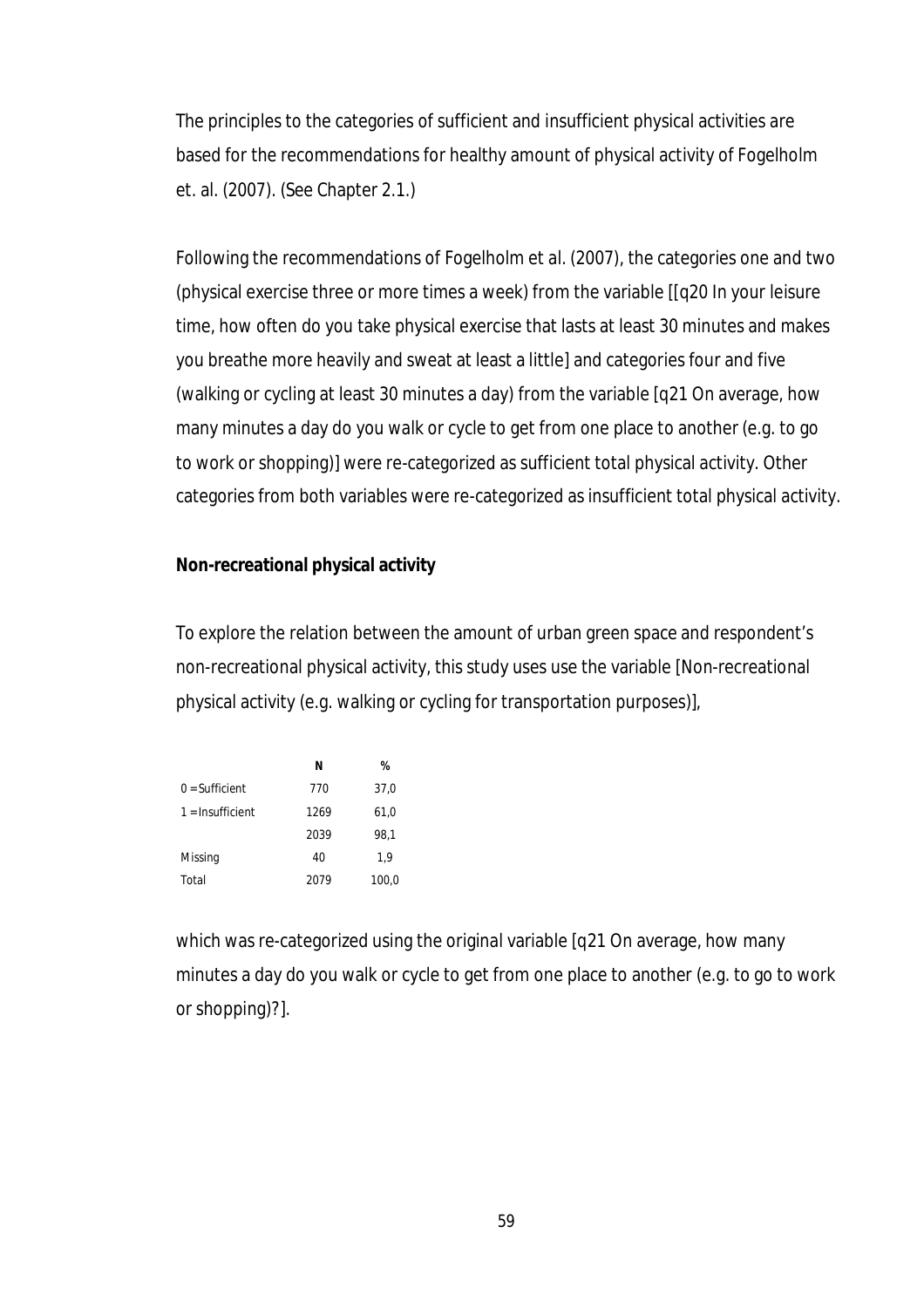|                                        | Ν    | %     |
|----------------------------------------|------|-------|
| 1 = I don't cycle or walk daily to get | 311  | 15,0  |
| from one place to another              |      |       |
| 2 = Under 15 minutes a day             | 287  | 13,8  |
| $3 = 15-29$ minutes a day              | 671  | 32,3  |
| $4 = 30-59$ minutes a day              | 508  | 24,4  |
| $5 = 60$ minutes a day or over         | 262  | 12,6  |
|                                        | 2039 | 98,1  |
| Missing                                | 40   | 1,9   |
| Total                                  | 2079 | 100.0 |

Following the recommendations of Fogelholm et al. (2007), the categories four and five (non-recreational physical exercise at least 30 minutes a day) from the variable [q21 On average, how many minutes a day do you walk or cycle to get from one place to another (e.g. to go to work or shopping)?] were re-categorized as sufficient nonrecreational physical activity. Other categories were re-categorized as insufficient nonrecreational physical activity.

## **EXPLANATORY VARIABLES**

### **Amount of green space**

This study uses the variable [Amount of urban green space] to analyse the effect of urban green space on respondents´ physical activity. The variable was created based on the external statistics concerning the amounts of the urban green space (Tampere: Kantakaupungin ympäristö- ja maisemaselvitys 2008, 76). Using the statistics provided, respondents were re-categorized to four categories

|                 | N    | %     |
|-----------------|------|-------|
| $1 = < 30\%$    | 911  | 43.8  |
| $2 = 30 - 40\%$ | 294  | 14,1  |
| $3 = 40 - 50\%$ | 637  | 30,6  |
| $4 = 50\%$      | 237  | 11.4  |
| Total           | 2079 | 100.0 |

according to the amount of urban green space from the total land area of their neighborhood (presented below).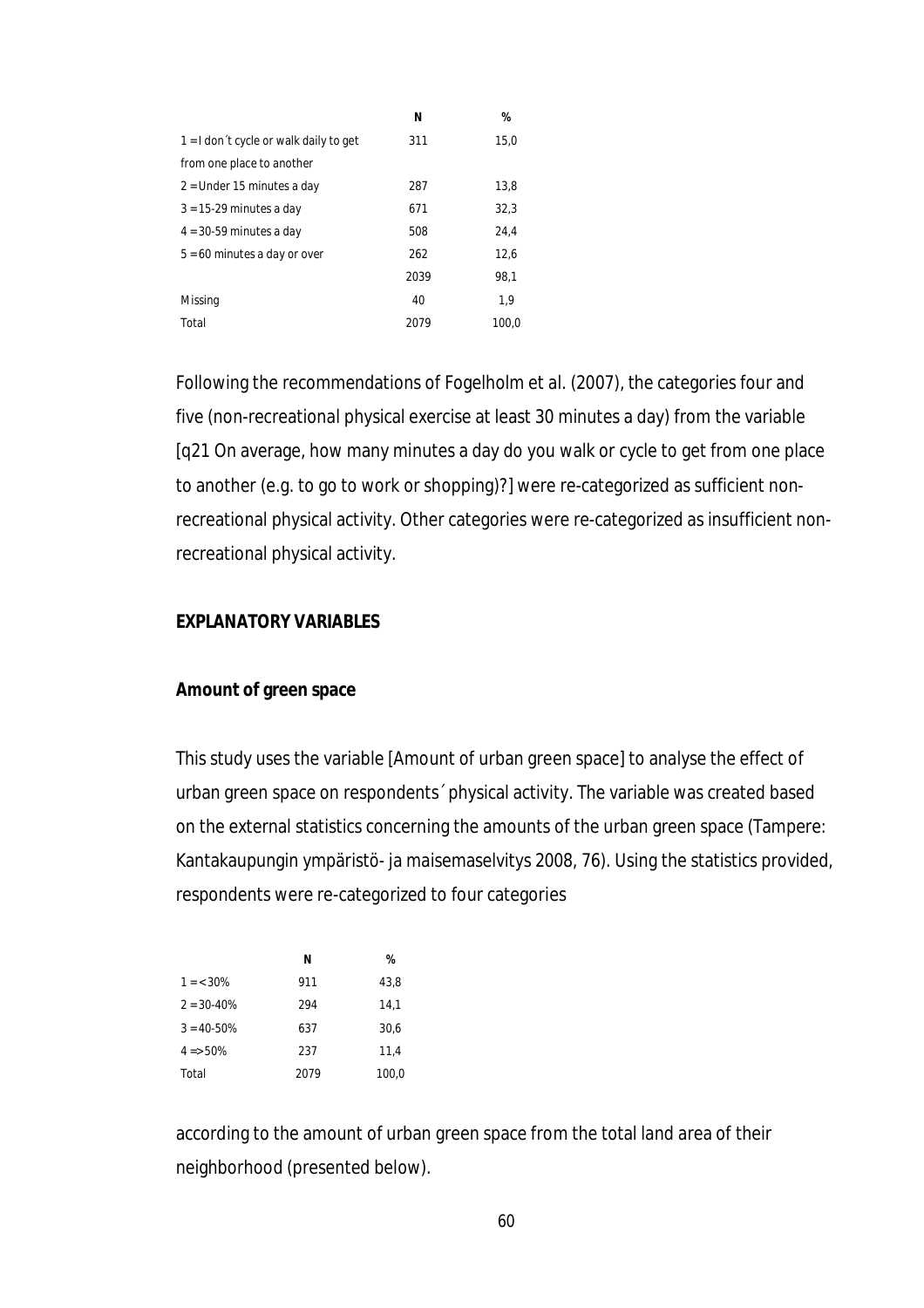Lielahti 24,2% Leinola 24,9% Hatanpää 25,2% Messukylä 25,8% City Centre 28,7% Rahola 36,2% Tesoma 37,3% Hervanta 44,2% Peltolammi 44,3% Nekala 45,2% Kaukajärvi 46,0% Kaleva 58,0% Tasanne 62,1%

When coding the amounts of urban green space into the dataset this study uses, there were some difficulties. The exact postal codes, asked in the questionnaire of the Tampere Health and Social Survey 2008, had been deleted when the data was archived. Based on the postal codes asked, respondents´ living areas were re-categorized according to specific *service units*, used by Social and health department of the city of Tampere, meanwhile the information concerning the amount of urban green space abide the borderlines of specific *planning areas*, used by City planning department of Tampere. The difficulty was that there are small differences when comparing the borders of these units and areas, used in different branches of city government.

As it can be seen from the Picture 4 and Picture 5 below, borders of the planning areas and service units are mostly the same, but there are some differences. Because of these differences, some green space percentages had to be re-calculated. The following Picture 5 presents the original amounts of green space following the borders of planning areas, which were used in the calculations.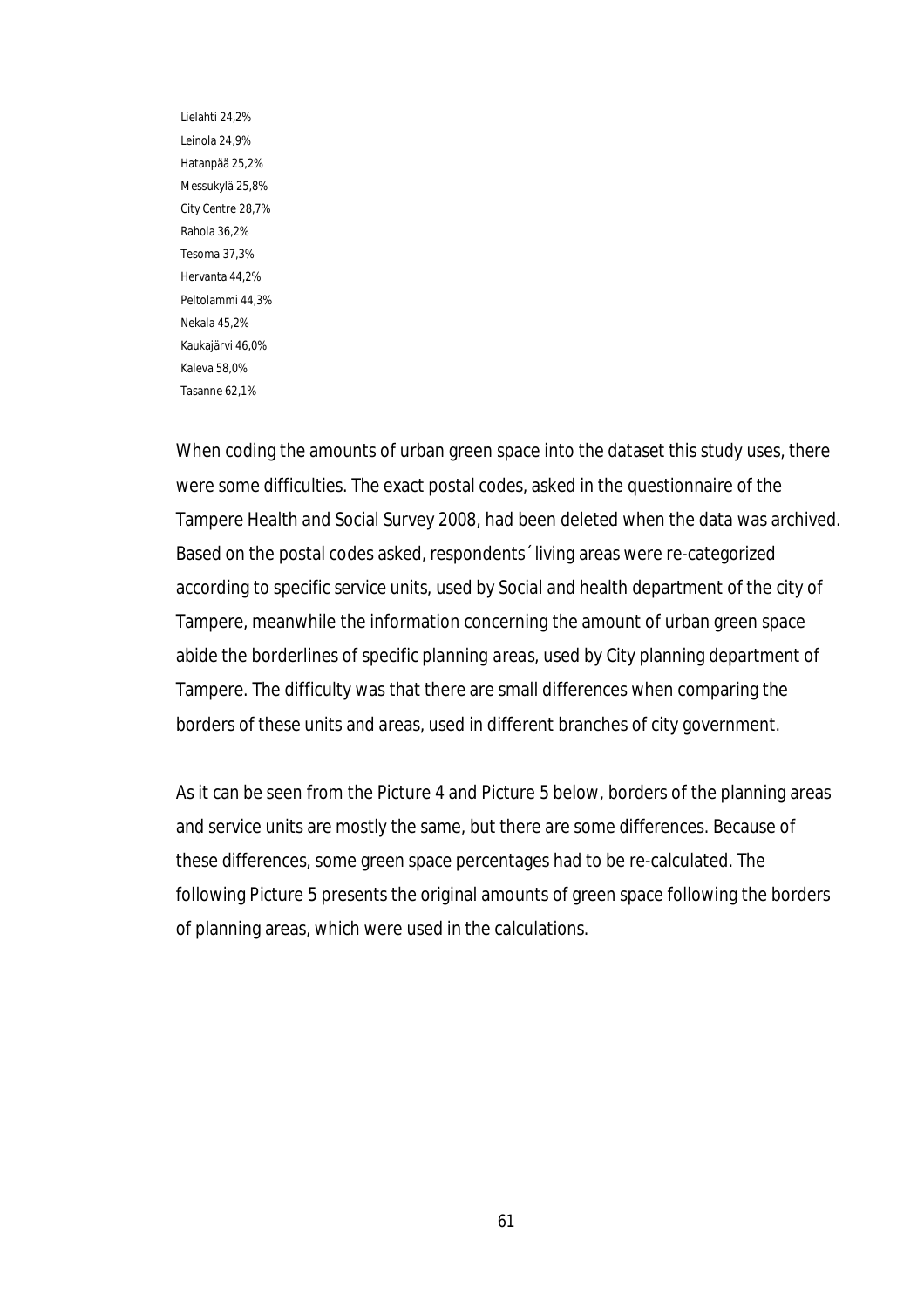

Picture 4. Service units of downtown Tampere (Adapted from: Tampereen kaupunki 2013)



Picture 5. Amounts of urban green space in downtown Tampere (Adapted from: Tampere: Kantakaupungin ympäristö- ja maisemaselvitys 2008, 76)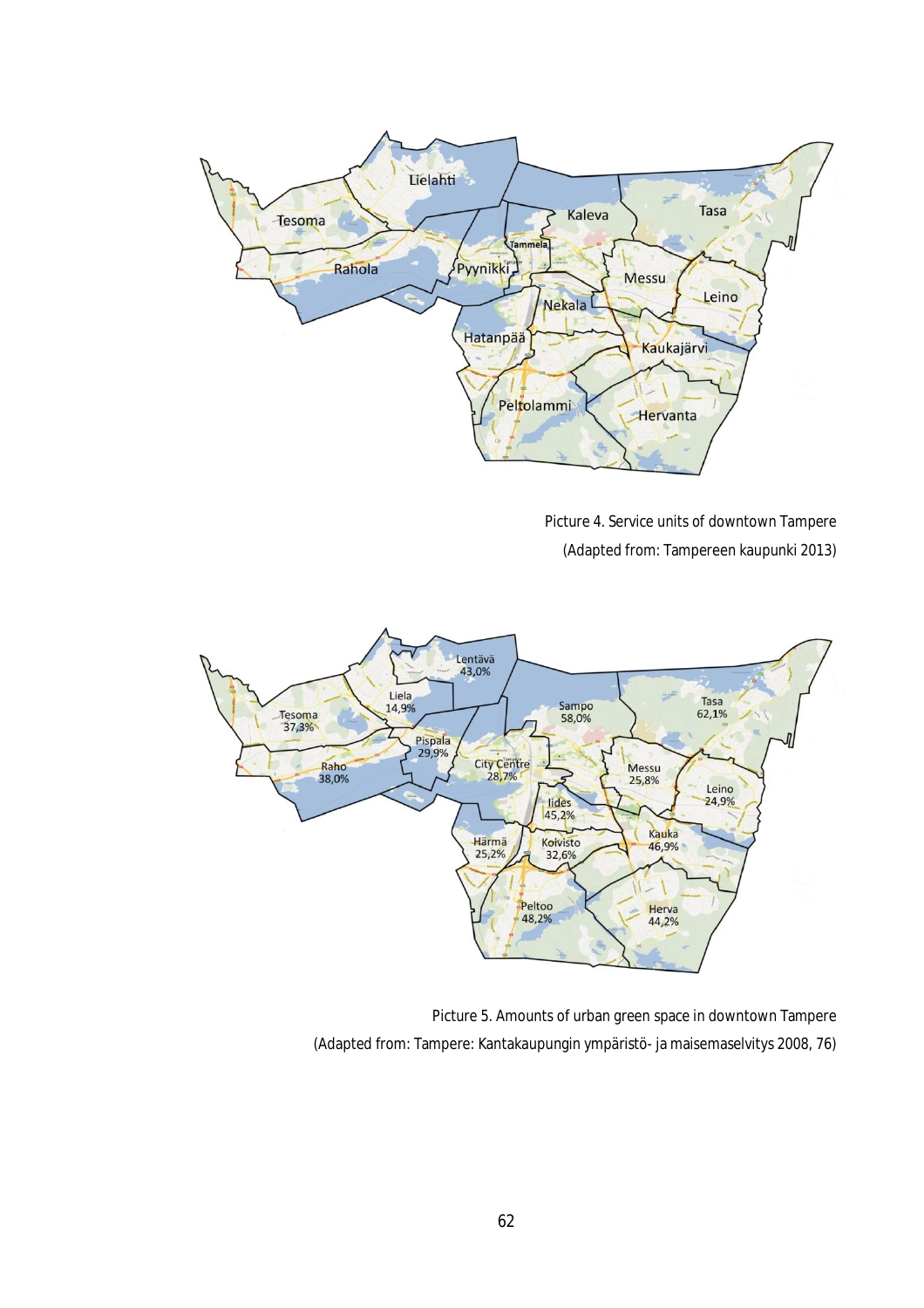In most cases, the borders of service units and planning areas are completely the same with similar or different name. That is the most common reason to the coding of the amounts of urban green space to the dataset this study uses; service units are the same as planning areas and they take the given amount of urban green space strictly from statistics provided (Tampere: Kantakaupungin ympäristö- ja maisemaselvitys 2008, 76). Secondly, there are service units which include two planning areas, but the borders of the planning areas together are similar with one service unit. In these cases, the amount of urban green space used in my analysis was calculated using the information from both planning areas (Picture 5). Thirdly, there are some service units which are closely the same as one or two planning areas, but their borders have no complete equivalence. However, these differences between the borders of service units and planning areas are so slight, that the amount of urban green space was calculated or used directly as above.

In the case of City Centre, the planning area of City Centre contains two service units, when usually service units contain one or two planning areas. In this case, two service units were combined together to make it comparable with statistics concerning the amount of urban green space of the City Centre. Furthermore, as it can be seen from the maps (Pictures 4 and 5) presented, there are also differences concerning the names of the service units and the planning areas. This study uses the area names used in the original re-classification of the respondents´ living areas from postal code information (Luoto et al. 2008). The changes made concerning the names of the living areas are described in the following Table 11. In addition to maps presented above, in Table 11, there is also information provided which indicates the particular living areas where is some imprecision concerning their borders.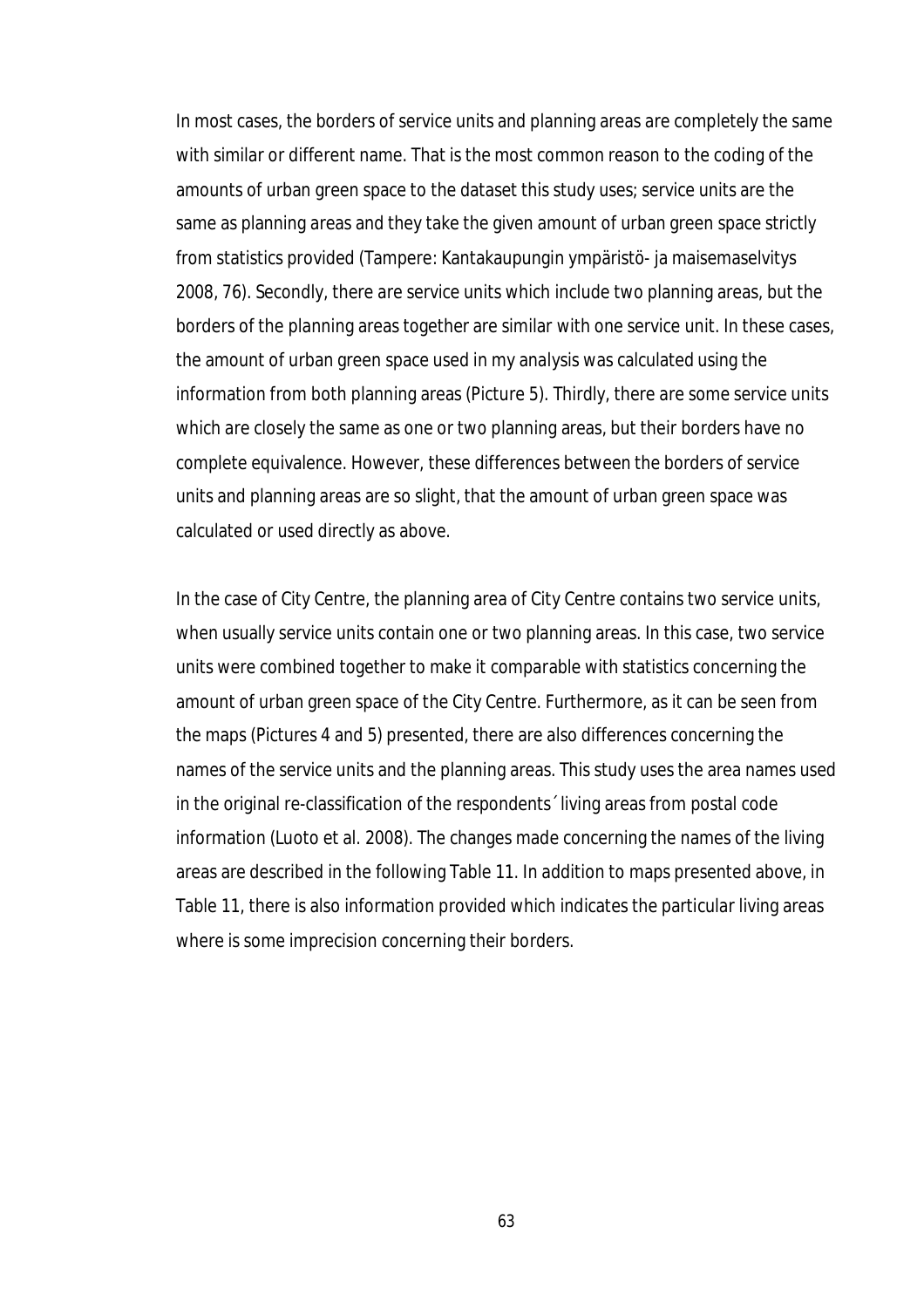#### Table 11:

**Differences between service units and planning areas**

| Living area | Service unit      | <b>Planning area</b> | <b>Equivalence</b>   |
|-------------|-------------------|----------------------|----------------------|
| City Centre | Pyynikki, Tammela | <b>City Centre</b>   | differences          |
| Tesoma      | Tesoma            | Tesoma               | complete equivalence |
| Lielahti    | Lielahti          | Liela, Lentävä       | complete equivalence |
| Rahola      | Rahola            | Raho, Pispala        | complete equivalence |
| Messukylä   | Messu             | Messu                | differences          |
| Leinola     | Leino             | Leino                | complete equivalence |
| Tasanne     | Tasa              | Tasa                 | complete equivalence |
| Kaleva      | Kaleva            | Sampo                | differences          |
| Hatanpää    | Hatanpää          | Härmä                | differences          |
| Peltolammi  | Peltolammi        | Peltoo, Koivisto     | complete equivalence |
| Nekala      | Nekala            | lides                | differences          |
| Hervanta    | Hervanta          | Herva                | complete equivalence |
| Kaukajärvi  | Kaukajärvi        | Kauka                | complete equivalence |

# **TO ELABORATE**

This study elaborates the reliability of its findings using environmental variables [Population density (people per km2)], [Pedestrian and cycle lanes] and the demographic variables [Age], [Gender] and [Education].

# **Population density**

This study investigates the effect of population density using the re-categorized variable [Population density (people per km2)]

|                             | N    | %     |
|-----------------------------|------|-------|
| $1 =$ Low density           | 212  | 10,2  |
| $2 = \text{Median density}$ | 992  | 47,7  |
| $3 =$ High density          | 454  | 21,8  |
| 4 = Highest density         | 421  | 20.3  |
| Total                       | 2079 | 100,0 |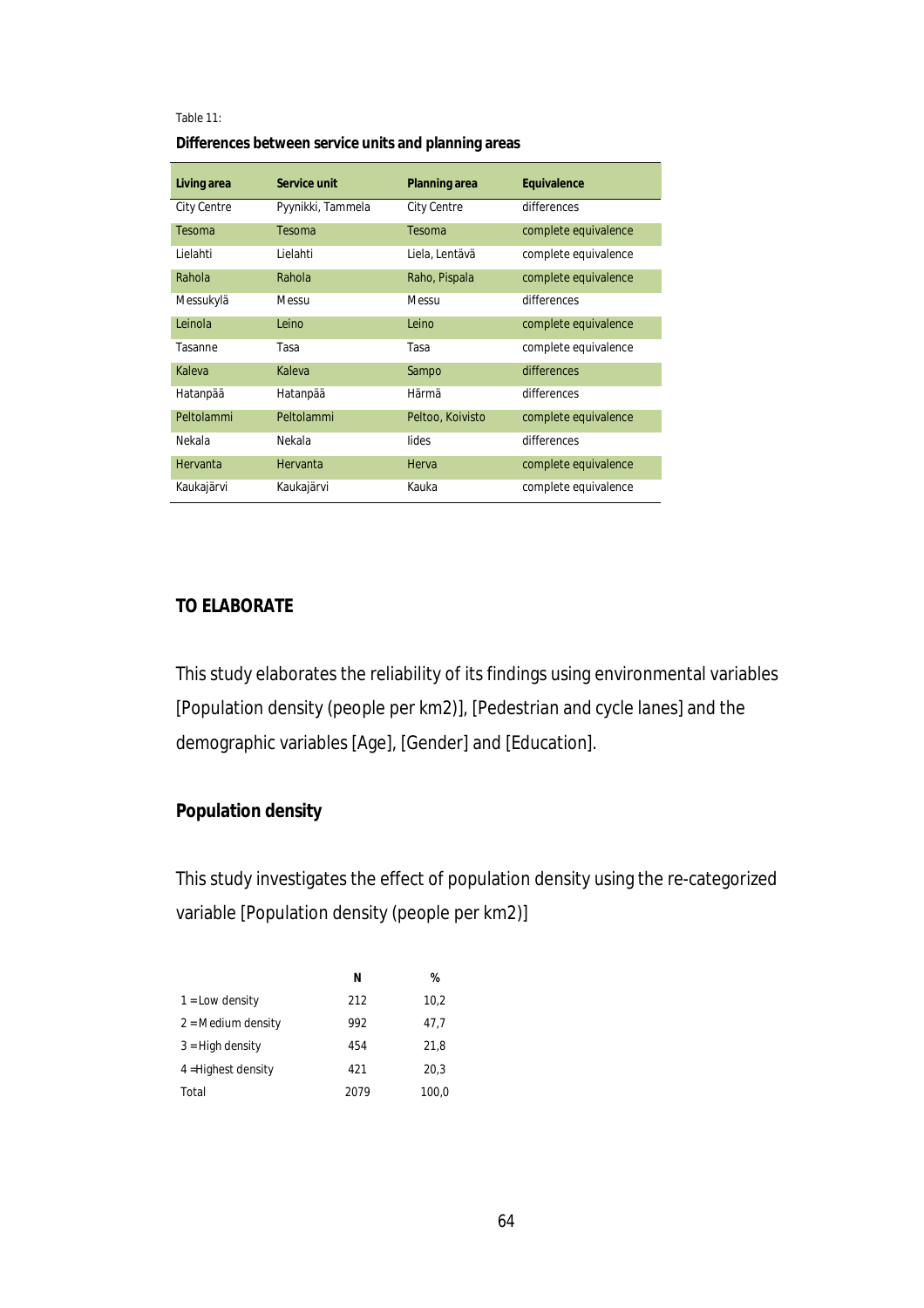which was created using the information concerning population densities from Statistical Yearbook of the City of Tampere 2008-2009 (p. 11-13).

Tasanne 415 people per km<sup>2</sup> Peltolammi 699 people per km<sup>2</sup> Tesoma 1 377 people per km/2 Hatanpää 1411 people per km/2 Lielahti 1 492 people per km/2 Nekala 1529 people per km/2 Leinola 1547 people per km/2 Hervanta 1673 people per km/2 Kaukajärvi 1854 people per km/2 Rahola 2067 people per km/2 Messukylä 2096 people per km/2 Kaleva 2286 people per km/2 City Centre 4 985 people per km/2

The variable [Population density (people per km2)] was re-categorized so that Tasanne and Peltolammi (699 or less people per km2) are in the category "low density"; Tesoma, Hatanpää, Lielahti, Nekala, Leinola, Hervanta ja Kaukajärvi (1377-1854 people per km2) are in the category "medium density; Rahola, Messukylä ja Kaleva (2067- 2286 people per km2) are in the category "high density"; and City Centre (4985 people per km2) is in the category "highest density.

When coding the population densities into the dataset that this study uses, there were similar kinds of difficulties as there was when coding the amounts of the urban green space. The information about the population densities was provided abiding the borders of planning areas and there was a need to make similar calculations, as described above, to make it comparable to the respondents' neighborhood categories, re-categorized according to service units.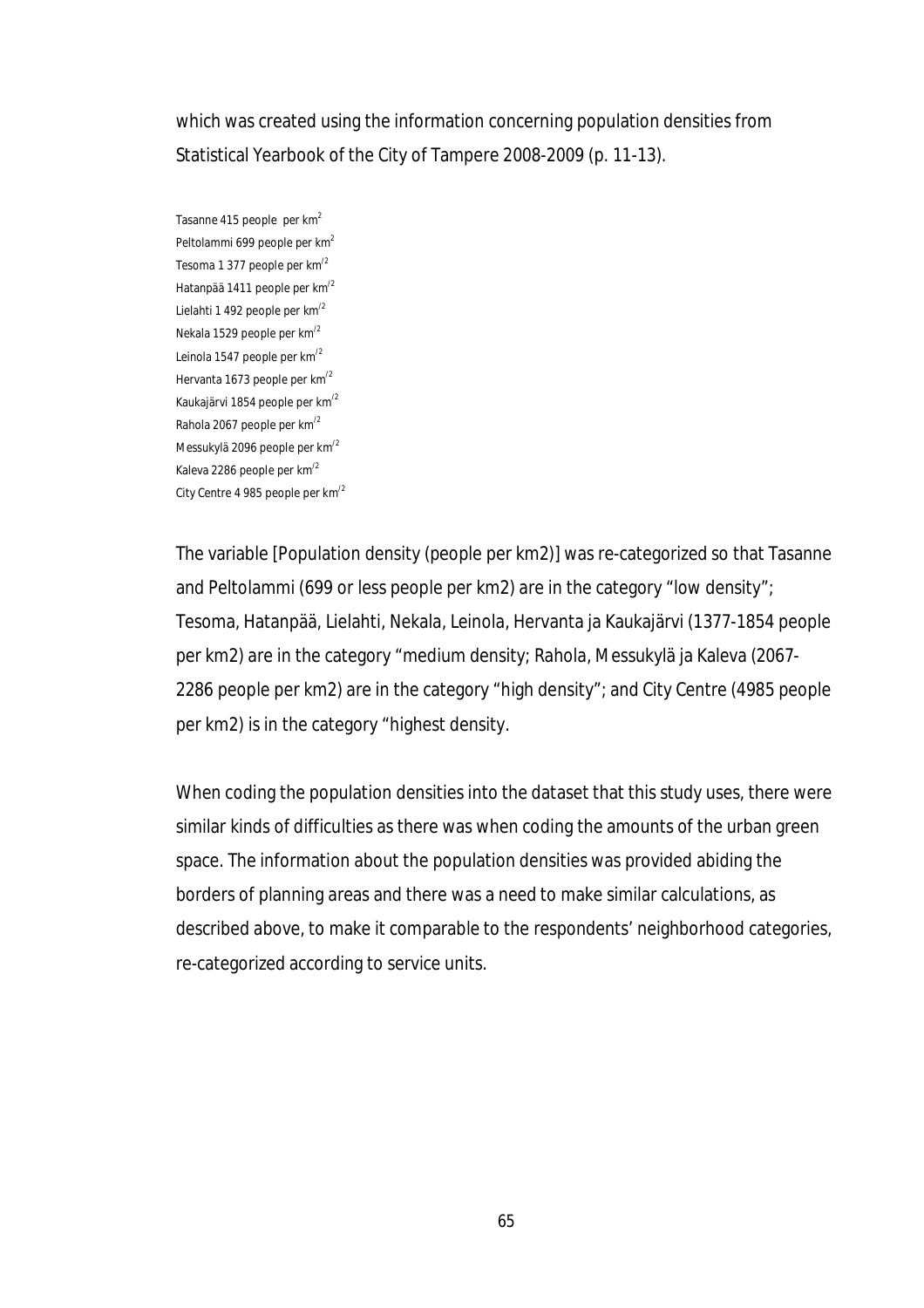## **Pedestrian and cycle lanes**

## The variable [Pedestrian and cycle lanes]

|             | N    | %     |
|-------------|------|-------|
| $1 = Good$  | 1840 | 88,5  |
| $2 = P$ oor | 138  | 6,6   |
|             | 1978 | 95,1  |
| Missing     | 101  | 4.9   |
| Total       | 2079 | 100,0 |

was re-categorized using the original variable [q46\_11 Thinking about your local area, how would you rate the following: Pedestrian and cycle lanes?].

|                   | N    | %     |
|-------------------|------|-------|
| $1 = V$ ery good  | 771  | 37,1  |
| $2 = Good$        | 1069 | 51,4  |
| $3 = Can't say$   | 76   | 3,7   |
| $4 =$ Fairly poor | 118  | 5,7   |
| $5 = Very poor$   | 20   | 1.0   |
|                   | 2054 | 98.8  |
| Missing           | 25   | 1,2   |
| Total             | 2079 | 100.0 |

The respondents, who report that their living area has very good or fairly good pedestrian and cycle lanes, were re-categorized in the category "good". The respondent who consider the pedestrian and cycle lanes of their living areas as fairly poor or poor, were re-categorized in the category "poor". The respondents who have answered "can´t say", were re-categorized as missing.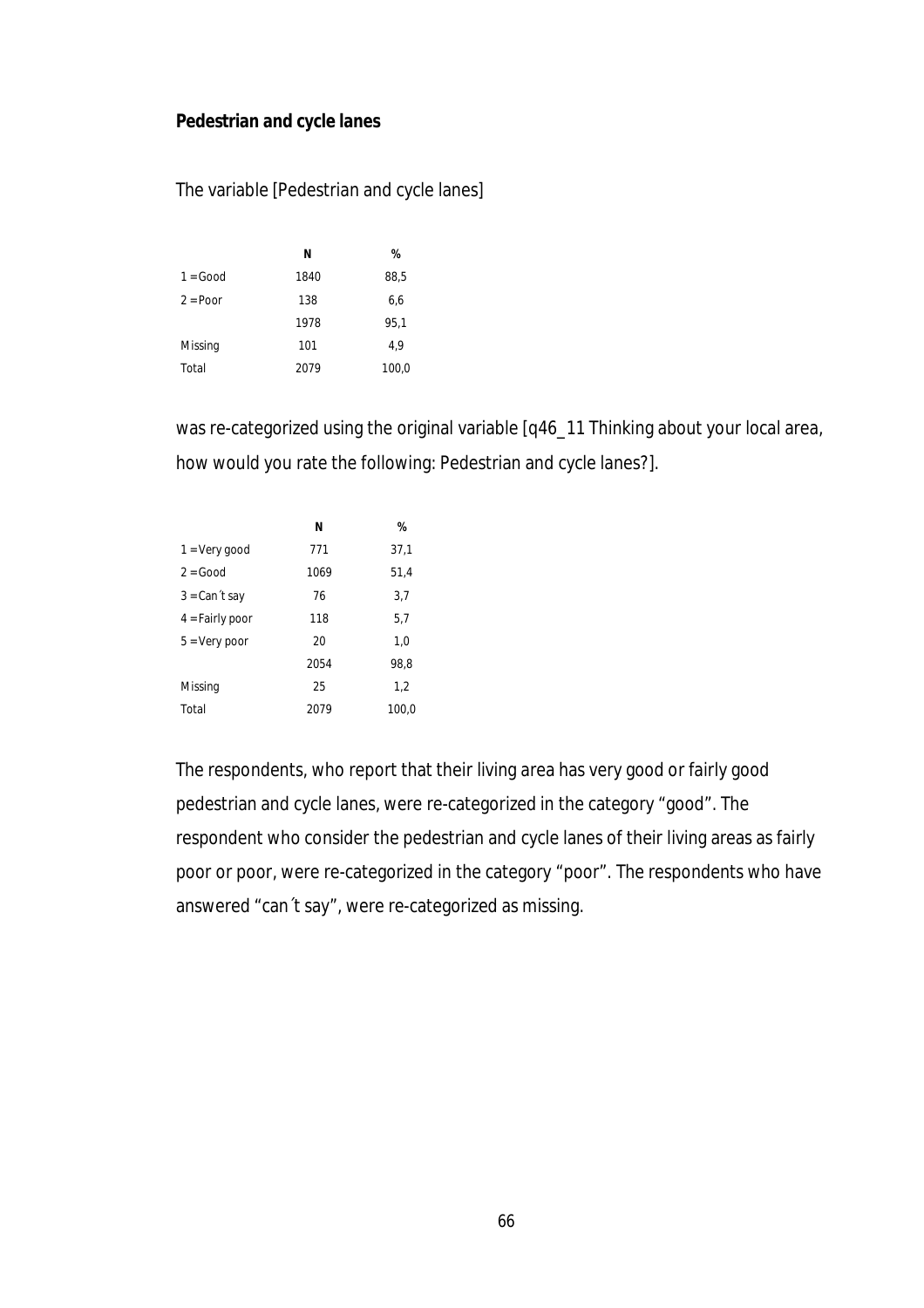# **Age**

# The variable [Age],

|               | N    | %     |
|---------------|------|-------|
| $1 = 5.25$    | 308  | 14,8  |
| $2 = 26 - 45$ | 623  | 30,0  |
| $3 = 45 - 60$ | 536  | 25.8  |
| $4 = \ge 61$  | 612  | 29.4  |
| Total         | 2079 | 100,0 |

was re-categorized using the original variable [q2 Age].

Minimum 15 Maximum 97 Mean 48,33 Median 49,00. Standard deviation 18.99

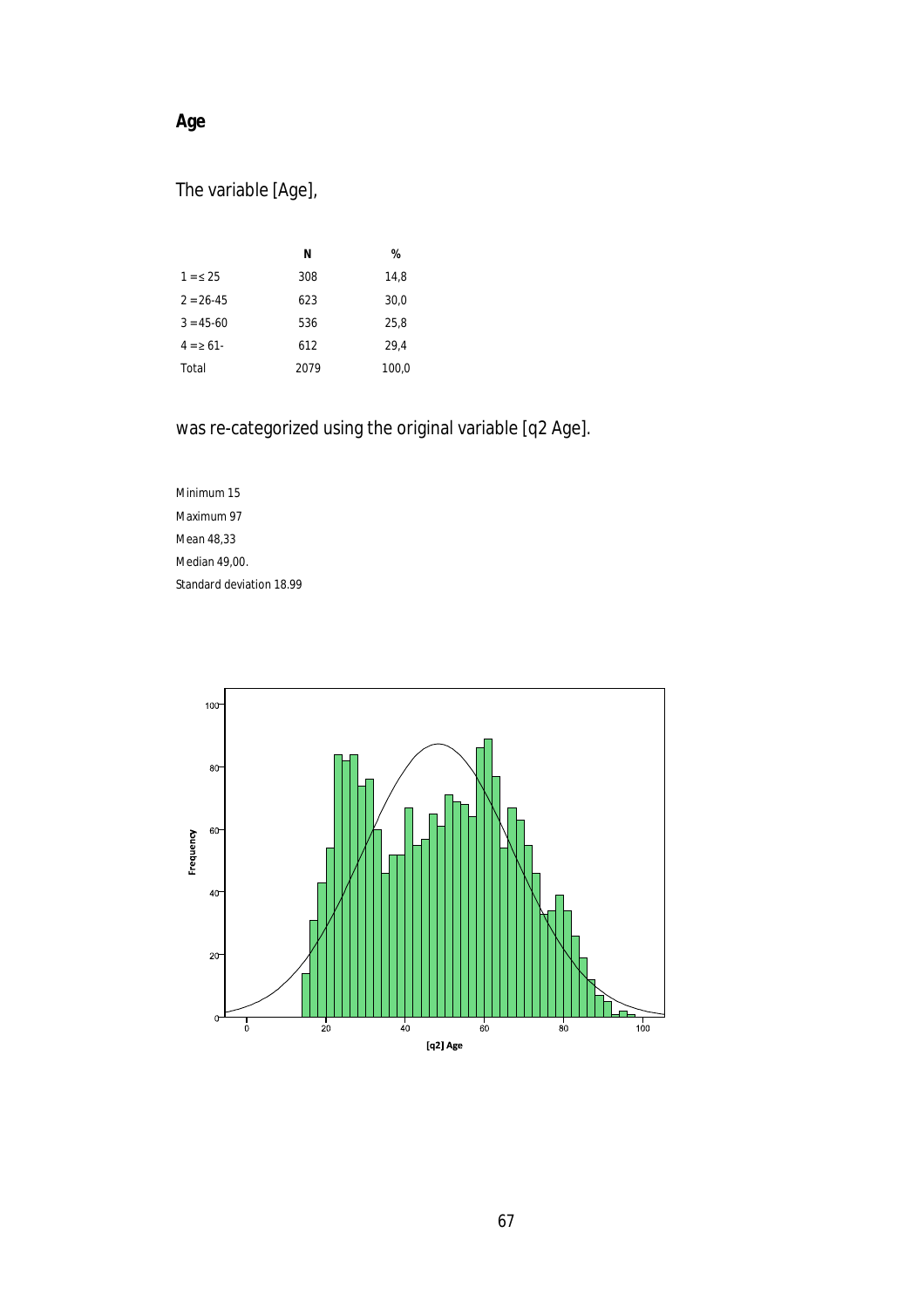# **Gender**

# The variable [Gender]

|              | N    | %     |
|--------------|------|-------|
| $1 =$ Female | 1218 | 58.6  |
| $2 = Male$   | 861  | 41.4  |
| Total        | 2079 | 100,0 |

was re-categorized using the variable [q1 Gender ] by turning its scale around. This small change was done with the hypothesis that women have better health than men, so the interpretation of the analysis might be easier without negative values.

## **Education**

The variable [Education] was re-categorized

|                    | N             | %     |
|--------------------|---------------|-------|
| $1 =$ Higher level | 554           | 26,6  |
| $2 =$ Lower level  | 1523          | 73,3  |
|                    | 2077          | 99.9  |
| Missing            | $\mathcal{P}$ | ,1    |
| Total              | 2079          | 100,0 |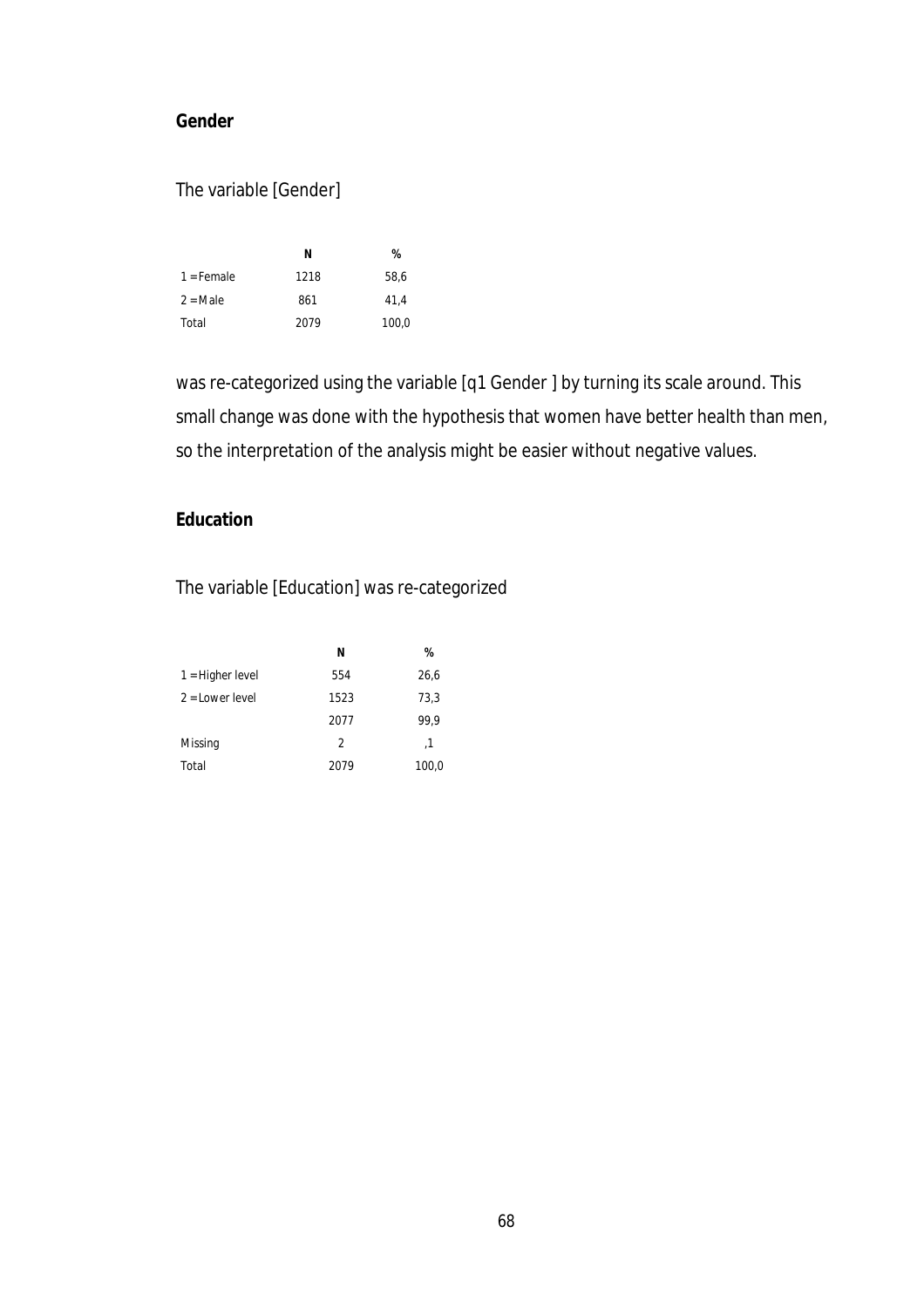# from the original variable [q6 The respondent´s education]

|                                          | N              | %     |
|------------------------------------------|----------------|-------|
| 1 = Primary or lower secondary           | 506            | 24,3  |
| education                                |                |       |
| $2$ = Upper secondary education          | 200            | 9,6   |
| (general)                                |                |       |
| $3$ = Upper secondary education          | 477            | 22,9  |
| (vocational)                             |                |       |
| $4 =$ College level vocational education | 340            | 16,4  |
| (post-secondary)                         |                |       |
| 5 = Polytechnic or lower academic        | 242            | 11,6  |
| degree (B.A. or equivalent)              |                |       |
| $6$ = Higher academic degree (M.A. or    | 312            | 15,0  |
| equivalent or higher)                    |                |       |
|                                          | 2077           | 99.9  |
| Missing                                  | $\overline{2}$ | ,1    |
| Total                                    | 2079           | 100,0 |

so that categories five and six of the original variable were re-categorized as higher education level. Categories from one to four of the original variable were recategorized as lower education level.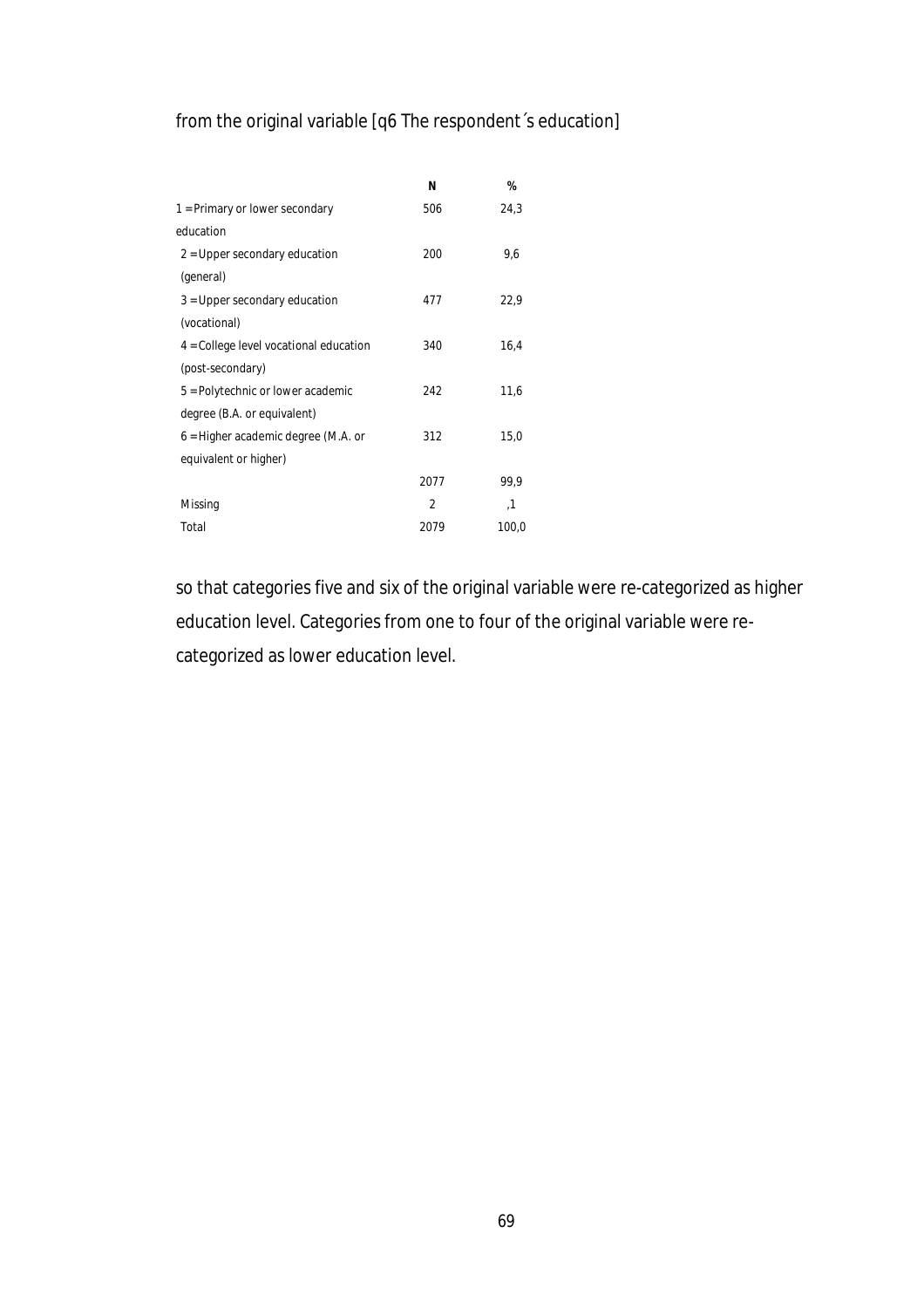#### **Appendix 2: Syntax**

\*Binary logistic to explore the relation between urban green space and physical activity\* DATASET ACTIVATE DataSet1. LOGISTIC REGRESSION VARIABLES fyysakt\_2lk /METHOD=ENTER greenspace /CONTRAST (greenspace)=Indicator(1) /PRINT=CI(95) /CRITERIA=PIN(0.05) POUT(0.10) ITERATE(20) CUT(0.5).

\*Elaborating with the population density\* LOGISTIC REGRESSION VARIABLES fyysakt\_2lk /METHOD=ENTER greenspace /METHOD=ENTER density /CONTRAST (greenspace)=Indicator(1) /CONTRAST (density)=Indicator(1) /PRINT=CI(95) /CRITERIA=PIN(0.05) POUT(0.10) ITERATE(20) CUT(0.5).

\*Adding the rest of the variables\*

LOGISTIC REGRESSION VARIABLES fyysakt\_2lk /METHOD=ENTER greenspace /METHOD=ENTER density lanes age gender education /CONTRAST (greenspace)=Indicator(1) /CONTRAST (density)=Indicator(1) /CONTRAST (lanes)=Indicator(1) /CONTRAST (age)=Indicator(1) /CONTRAST (gender)=Indicator(1) /CONTRAST (education)=Indicator(1) /PRINT=CI(95) /CRITERIA=PIN(0.05) POUT(0.10) ITERATE(20) CUT(0.5).

\*Binary logistic to explore the relation between urban green space and non-recreational physical activity\*

LOGISTIC REGRESSION VARIABLES nrfyysakt

 /METHOD=ENTER greenspace /CONTRAST (greenspace)=Indicator(1)

/PRINT=CI(95)